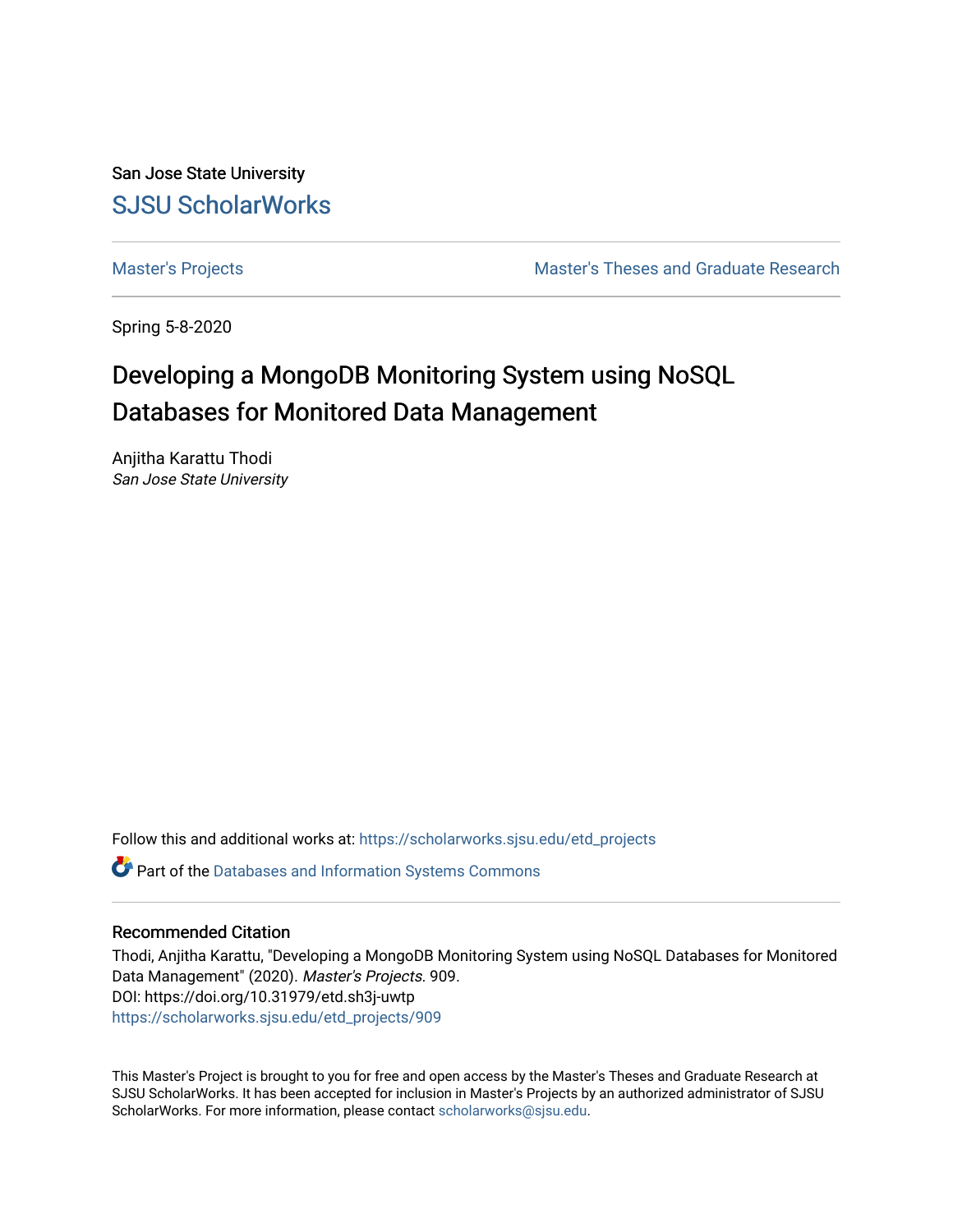# Developing a MongoDB Monitoring System using NoSQL Databases for Monitored Data Management

A Project

Presented to The Faculty of the Department of Computer Science San José State University

> In Partial Fulfillment of the Requirements for the Degree Master of Science

> > by Anjitha Karattu Thodi May 2020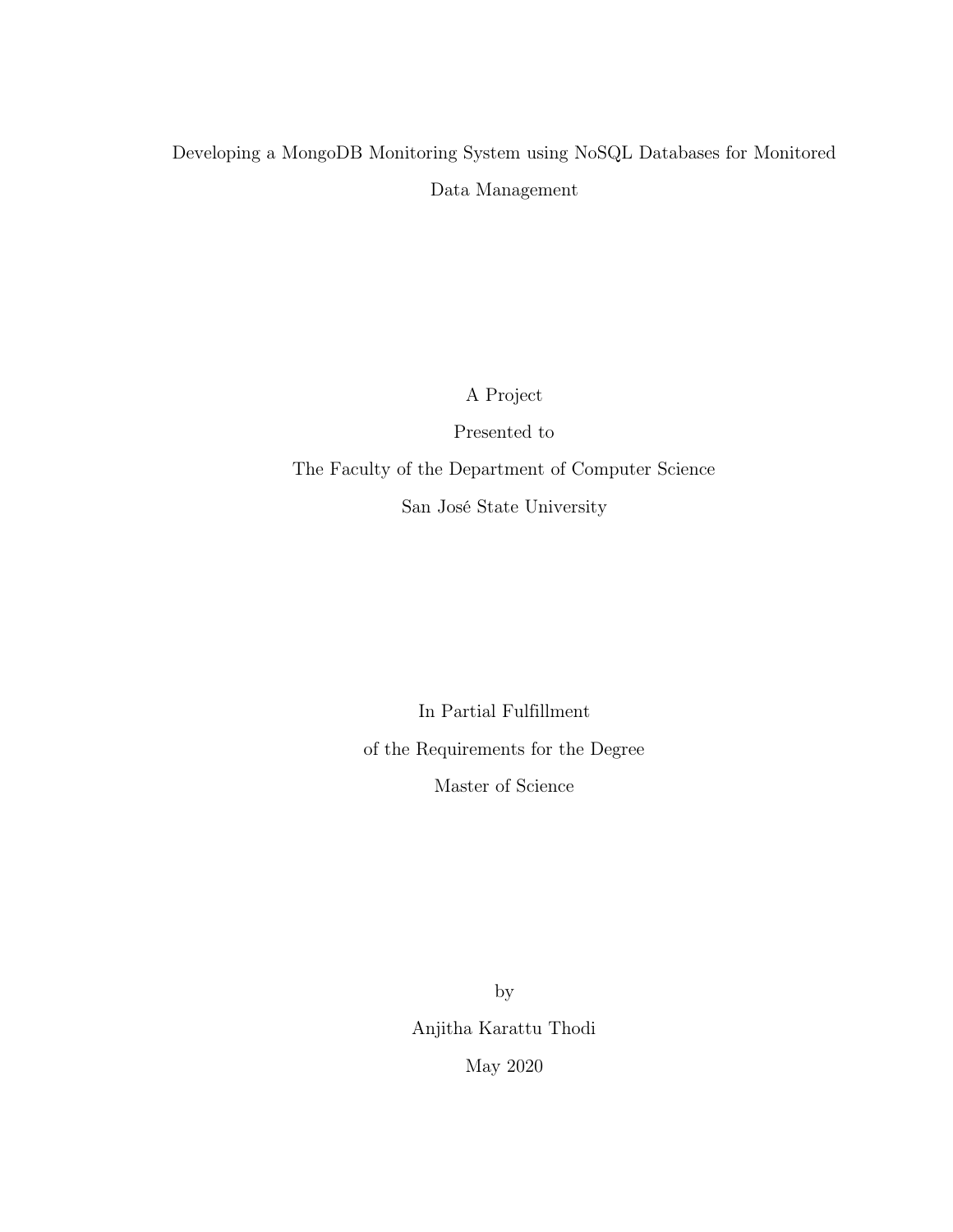© 2020

Anjitha Karattu Thodi

ALL RIGHTS RESERVED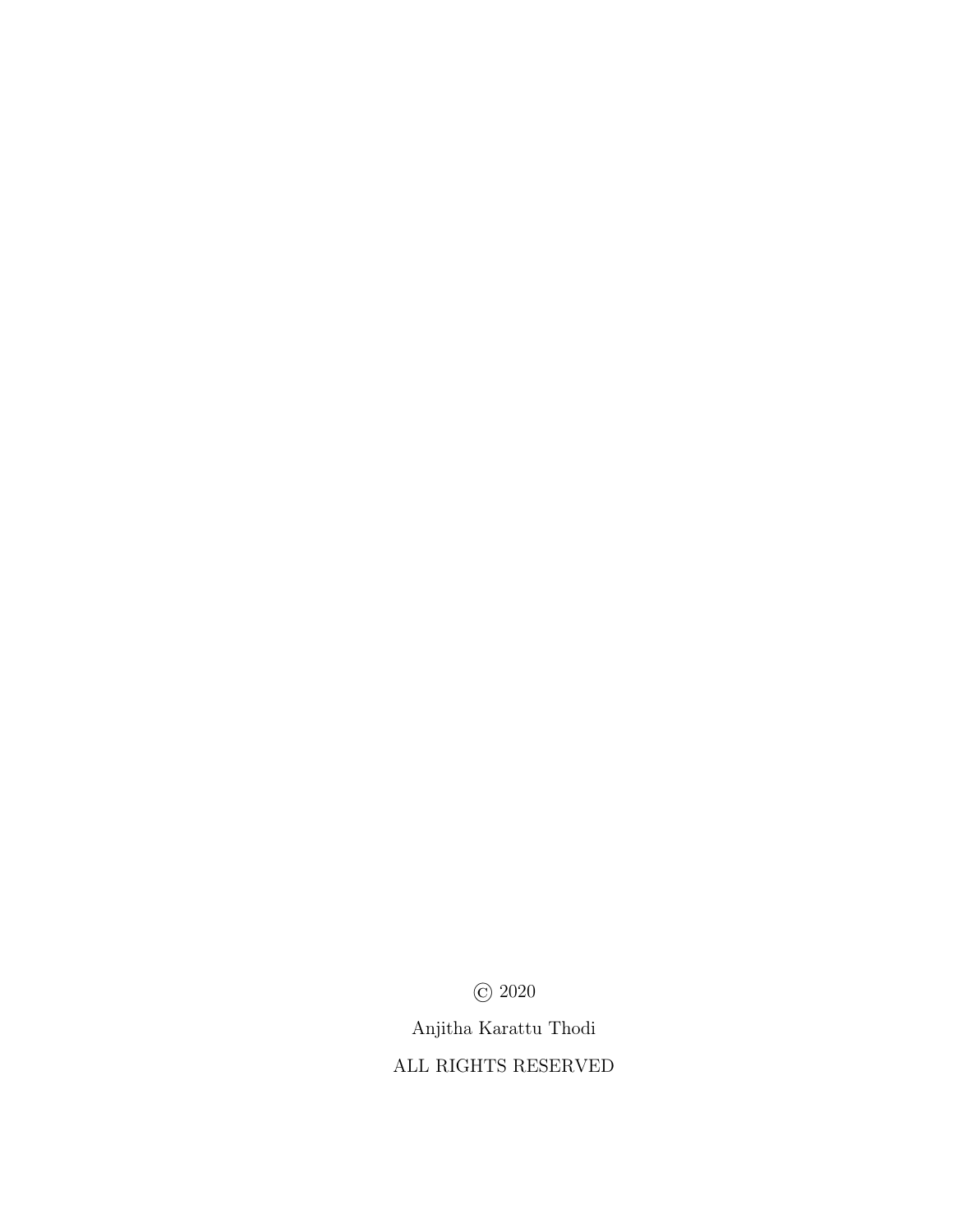The Designated Project Committee Approves the Project Titled

Developing a MongoDB Monitoring System using NoSQL Databases for Monitored Data Management

by

Anjitha Karattu Thodi

# APPROVED FOR THE DEPARTMENT OF COMPUTER SCIENCE

# SAN JOSÉ STATE UNIVERSITY

May 2020

| Dr. Suneuy Kim  | Department of Computer Science                   |  |
|-----------------|--------------------------------------------------|--|
| Dr. Robert Chun | Department of Computer Science                   |  |
|                 | Dr. Thomas Austin Department of Computer Science |  |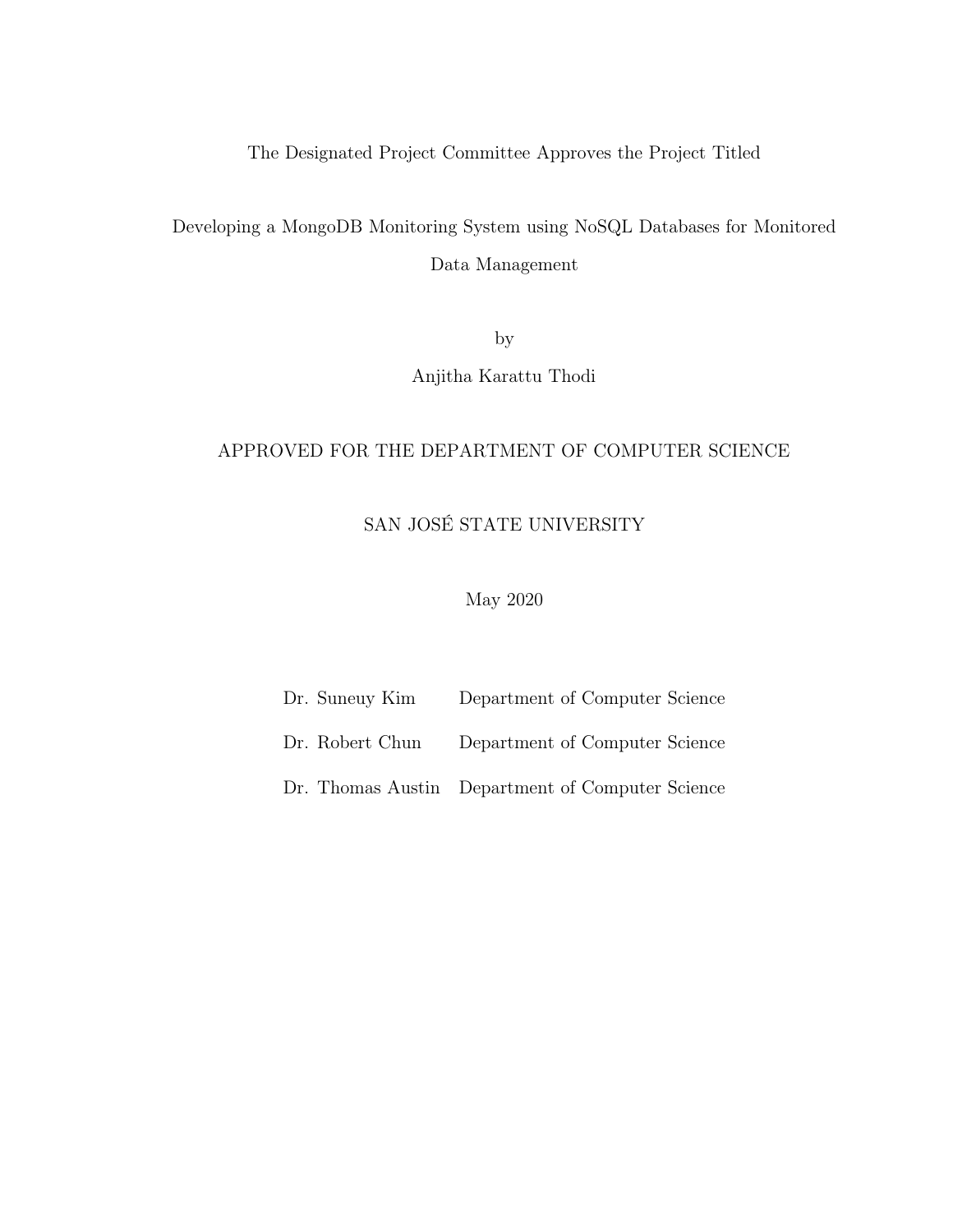# ABSTRACT

# Developing a MongoDB Monitoring System using NoSQL Databases for Monitored Data Management

#### by Anjitha Karattu Thodi

MongoDB is a NoSQL database, specifically used to efficiently store and access a large quantity of unstructured data over a distributed cluster of nodes. As the number of nodes in the cluster increases, it becomes difficult to manually monitor different components of the database. This poses an interesting problem of monitoring the MongoDB database to view the state of the system at any point. Although a few proprietary monitoring tools exist to monitor MongoDB clusters, they are not freely available for use in academia. Therefore, the focus of this project is to create a monitoring system that is completely built from open-source resources. To automatically monitor a MongoDB cluster, several components are to be built: monitoring agents that obtain this information from the nodes in the cluster, storage mechanisms to save this information for future use and write buffers to temporarily hold monitored records before they are written to storage. The monitoring agents have to be created to obtain only the information that a user of a monitoring system might find useful. Since monitored data is expected to be of high volume and velocity, NoSQL databases are ideal candidates for the storage component of the monitoring system. MongoDB, Cassandra, and OpenTSDB are identified as suitable candidates and their performances are compared with respect to several aspects such as read and write performance and storage requirements. In an attempt to improve the write performance of the system, the performance impact of adding a BigQueue as a write buffer to the storage is also studied.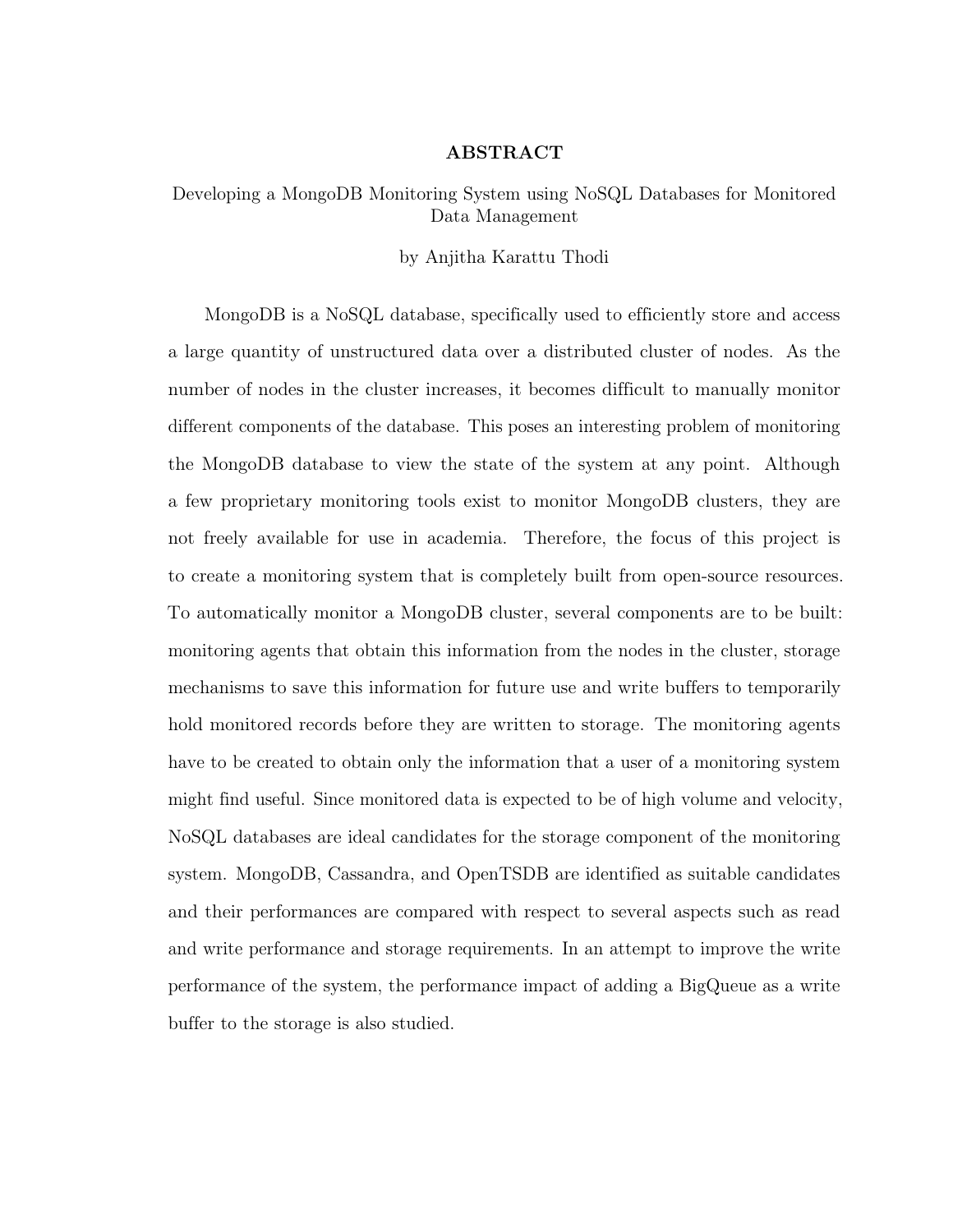# ACKNOWLEDGMENTS

I would like to express my sincere gratitude to my advisor Dr. Suneuy Kim for her guidance and support throughout the duration of the project. Her advice and motivation have been pivotal in the completion of my work. I also thank my committee members Dr. Thomas Austin and Dr. Robert Chun for their input and feedback, which were extremely helpful in enhancing the project. Finally, I thank my family and friends for their never-ending support and encouragement.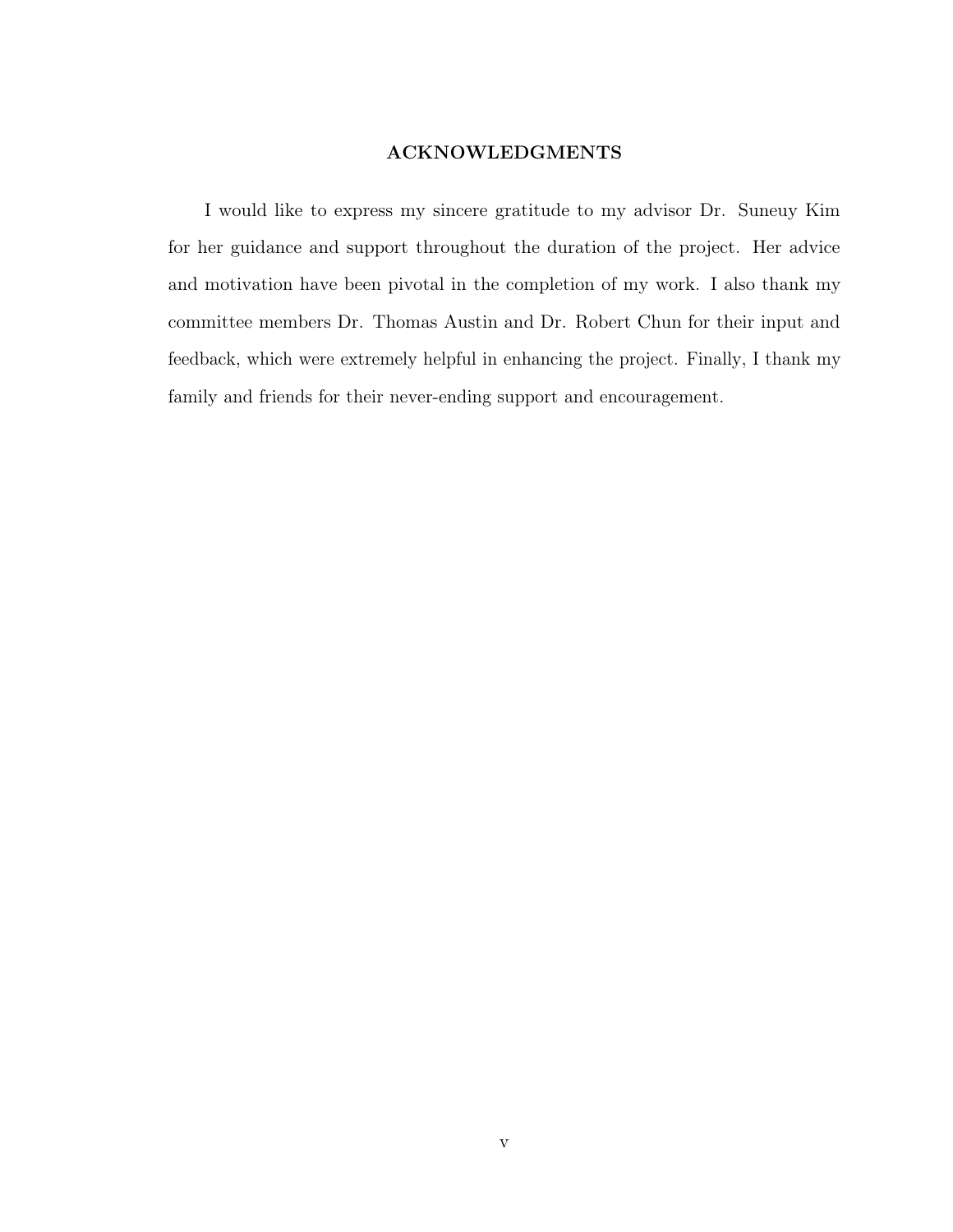# TABLE OF CONTENTS

| <b>CHAPTER</b> |
|----------------|
|----------------|

| 1              |     |       |                                                                        | $\mathbf{1}$   |
|----------------|-----|-------|------------------------------------------------------------------------|----------------|
| $\overline{2}$ |     |       |                                                                        | $\overline{4}$ |
|                | 2.1 |       |                                                                        | $\overline{4}$ |
|                | 2.2 |       |                                                                        | 6              |
|                |     | 2.2.1 | Sharding in MongoDB $\ldots \ldots \ldots \ldots \ldots \ldots \ldots$ | 8              |
|                |     | 2.2.2 |                                                                        | 10             |
|                |     | 2.2.3 | Monitoring Tools in MongoDB                                            | 11             |
|                | 2.3 |       |                                                                        | 12             |
|                | 2.4 |       |                                                                        | 14             |
| 3              |     |       |                                                                        | 17             |
| $\bf{4}$       |     |       |                                                                        | 20             |
| $\overline{5}$ |     |       |                                                                        | 23             |
|                | 5.1 |       |                                                                        | 23             |
|                | 5.2 |       |                                                                        | 24             |
|                |     | 5.2.1 |                                                                        | 25             |
|                |     | 5.2.2 |                                                                        | 26             |
|                |     | 5.2.3 |                                                                        | 27             |
|                |     | 5.2.4 |                                                                        | 28             |
|                |     | 5.2.5 | Calculating cache miss ratio                                           | 28             |
|                | 5.3 |       |                                                                        | 29             |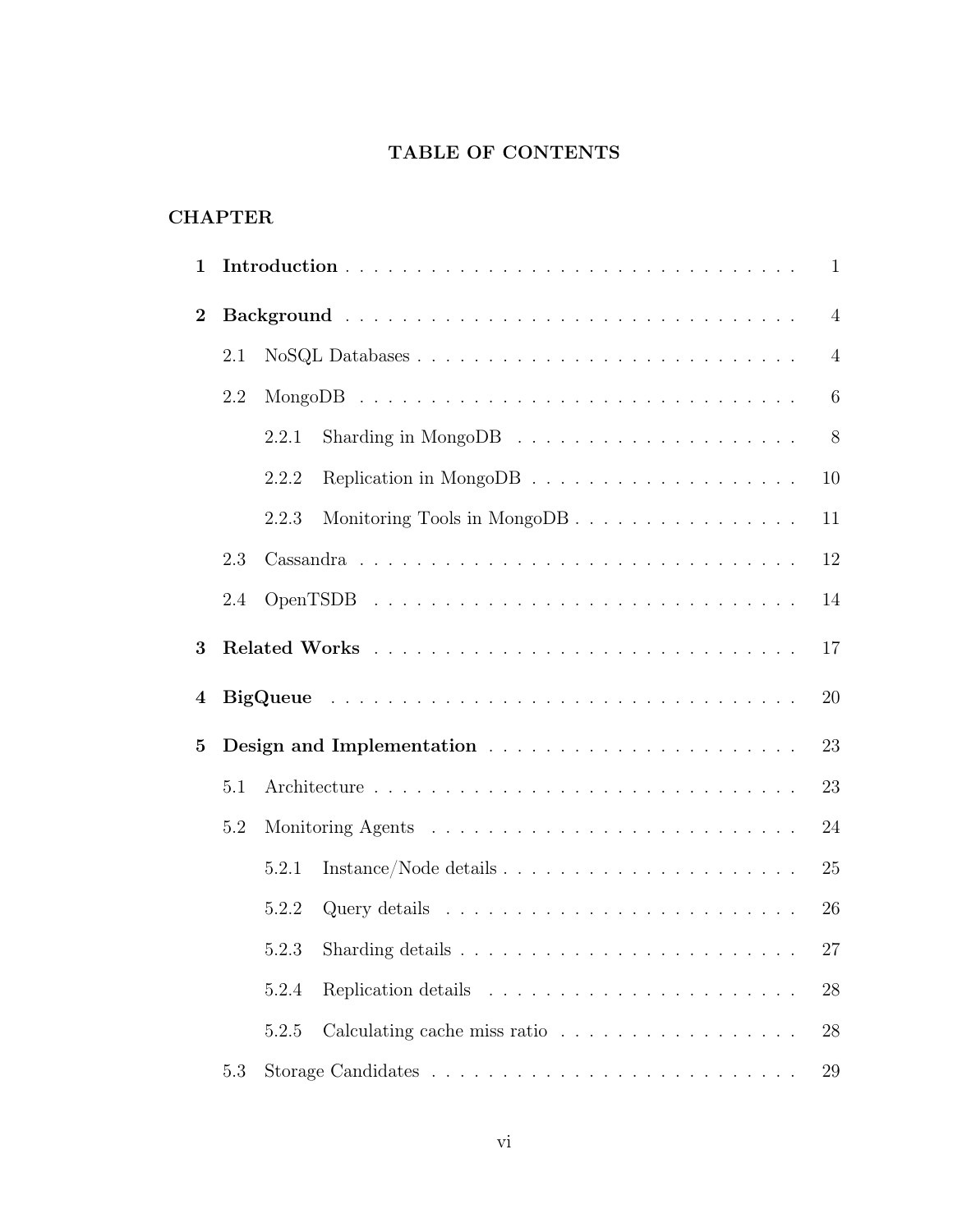| 6              |     |       |                                                                                                                                                                                                                                                                                                                                                                                                                                            | 32 |
|----------------|-----|-------|--------------------------------------------------------------------------------------------------------------------------------------------------------------------------------------------------------------------------------------------------------------------------------------------------------------------------------------------------------------------------------------------------------------------------------------------|----|
|                | 6.1 |       |                                                                                                                                                                                                                                                                                                                                                                                                                                            | 32 |
|                | 6.2 |       |                                                                                                                                                                                                                                                                                                                                                                                                                                            | 33 |
|                |     | 6.2.1 |                                                                                                                                                                                                                                                                                                                                                                                                                                            | 34 |
|                |     | 6.2.2 |                                                                                                                                                                                                                                                                                                                                                                                                                                            | 34 |
|                | 6.3 |       | Storage Candidate Disk Storage Test                                                                                                                                                                                                                                                                                                                                                                                                        | 35 |
|                |     | 6.3.1 |                                                                                                                                                                                                                                                                                                                                                                                                                                            | 35 |
|                |     | 6.3.2 |                                                                                                                                                                                                                                                                                                                                                                                                                                            | 36 |
|                | 6.4 |       |                                                                                                                                                                                                                                                                                                                                                                                                                                            | 37 |
|                |     | 6.4.1 |                                                                                                                                                                                                                                                                                                                                                                                                                                            | 37 |
|                |     | 6.4.2 |                                                                                                                                                                                                                                                                                                                                                                                                                                            | 37 |
|                | 6.5 |       |                                                                                                                                                                                                                                                                                                                                                                                                                                            | 40 |
|                |     | 6.5.1 |                                                                                                                                                                                                                                                                                                                                                                                                                                            | 40 |
|                |     | 6.5.2 |                                                                                                                                                                                                                                                                                                                                                                                                                                            | 40 |
|                | 6.6 |       |                                                                                                                                                                                                                                                                                                                                                                                                                                            | 42 |
|                |     | 6.6.1 |                                                                                                                                                                                                                                                                                                                                                                                                                                            | 43 |
|                |     | 6.6.2 |                                                                                                                                                                                                                                                                                                                                                                                                                                            | 43 |
| $\overline{7}$ |     |       |                                                                                                                                                                                                                                                                                                                                                                                                                                            | 46 |
|                |     |       | <b>LIST OF REFERENCES</b><br>$\mathcal{L}^{(1)}(\mathcal{L}^{(1)}(\mathcal{L}^{(1)}(\mathcal{L}^{(1)}(\mathcal{L}^{(1)}(\mathcal{L}^{(1)}(\mathcal{L}^{(1)}(\mathcal{L}^{(1)}(\mathcal{L}^{(1)}(\mathcal{L}^{(1)}(\mathcal{L}^{(1)}(\mathcal{L}^{(1)}(\mathcal{L}^{(1)}(\mathcal{L}^{(1)}(\mathcal{L}^{(1)}(\mathcal{L}^{(1)}(\mathcal{L}^{(1)}(\mathcal{L}^{(1)}(\mathcal{L}^{(1)}(\mathcal{L}^{(1)}(\mathcal{L}^{(1)}(\mathcal{L}^{(1)}$ | 47 |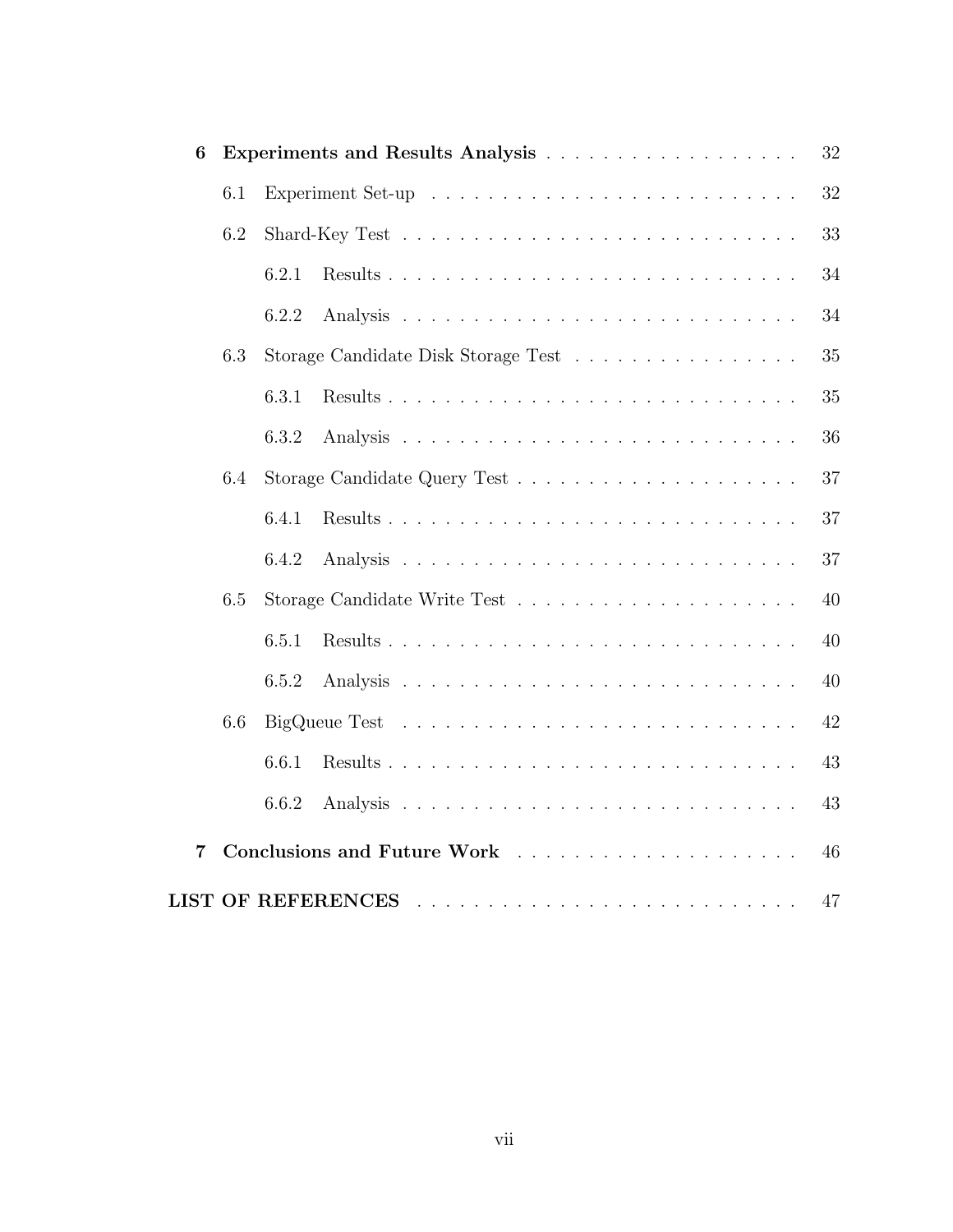# LIST OF TABLES

| $\mathbf{1}$   | Monitoring Agents - Instance/Node Details | 26 |
|----------------|-------------------------------------------|----|
| 2              |                                           | 27 |
| 3              |                                           | 27 |
| $\overline{4}$ | Monitoring Agents - Replication Details   | 28 |
| 5              |                                           | 32 |
| 6              |                                           | 34 |
| $\overline{7}$ |                                           | 40 |
| 8              |                                           |    |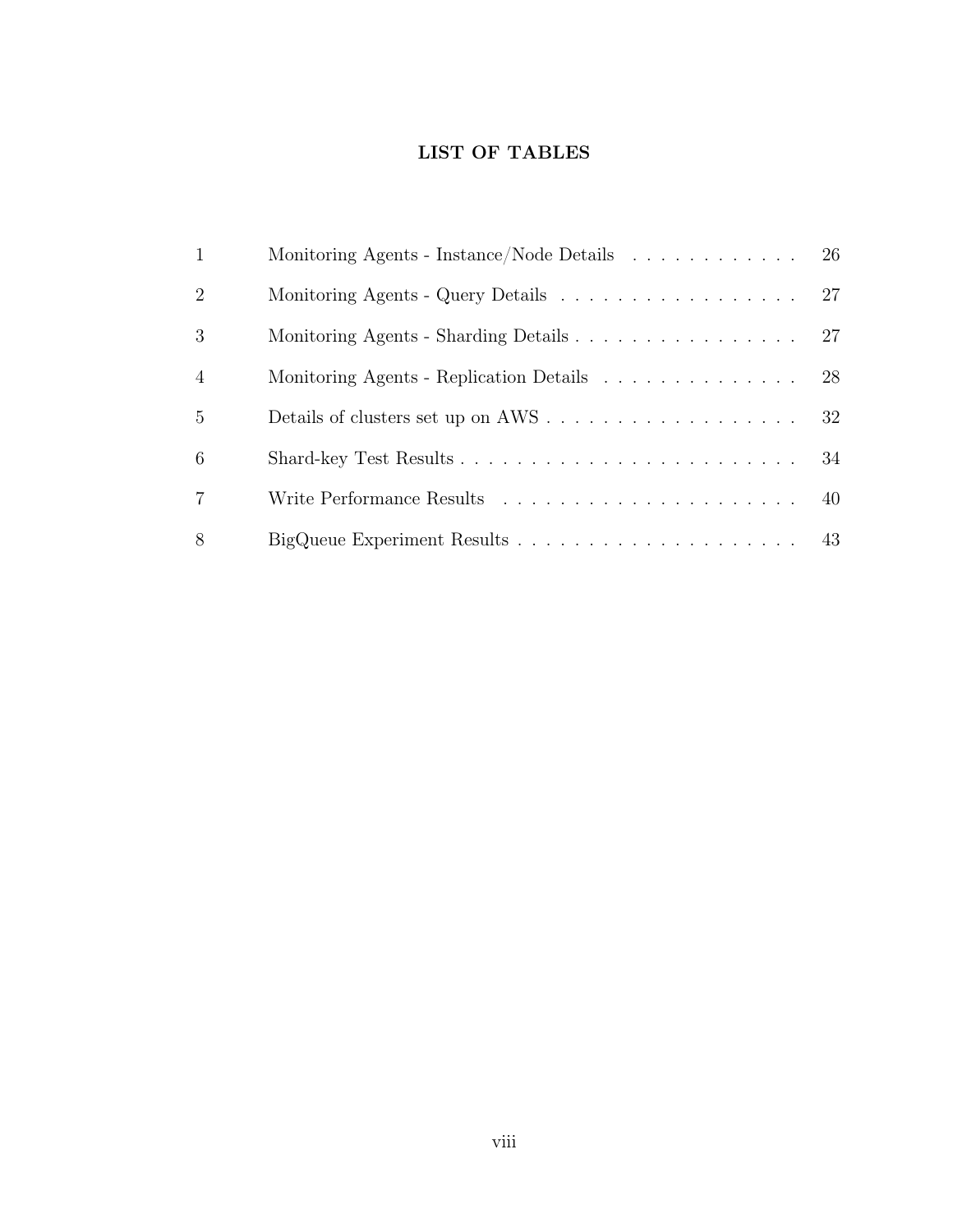# LIST OF FIGURES

| $\mathbf{1}$   |                                                                             | $\overline{7}$ |
|----------------|-----------------------------------------------------------------------------|----------------|
| $\overline{2}$ |                                                                             | 8              |
| 3              | Non-sharded MongoDB [1]. $\ldots \ldots \ldots \ldots \ldots \ldots \ldots$ | 8              |
| 4              |                                                                             | 9              |
| 5              |                                                                             | 10             |
| 6              |                                                                             | 11             |
| 7              |                                                                             | 13             |
| 8              |                                                                             | 15             |
| 9              |                                                                             | 20             |
| 10             |                                                                             | 21             |
| 11             | Architecture without BigQueue                                               | 24             |
| 12             | Architecture with BigQueue                                                  | 24             |
| 13             | Example of Bucketing MongoDB Documents [6].                                 | 30             |
| 14             |                                                                             | 36             |
| 15             | Underlying HBase Row-key for OpenTSDB Data $[4]$ .                          | 37             |
| 16             | Comparison of Performance on Query 1.                                       | 38             |
| 17             | Comparison of Performance on Query 2.                                       | 38             |
| 18             | Comparison of Performance on Query 3.                                       | 39             |
| 19             | Comparison of Performance on Query 4.                                       | 39             |
| 20             | Comparison of time to write $50,000$ Records                                | 41             |
| 21             | Comparison of time to write $500,000$ Records.                              | 41             |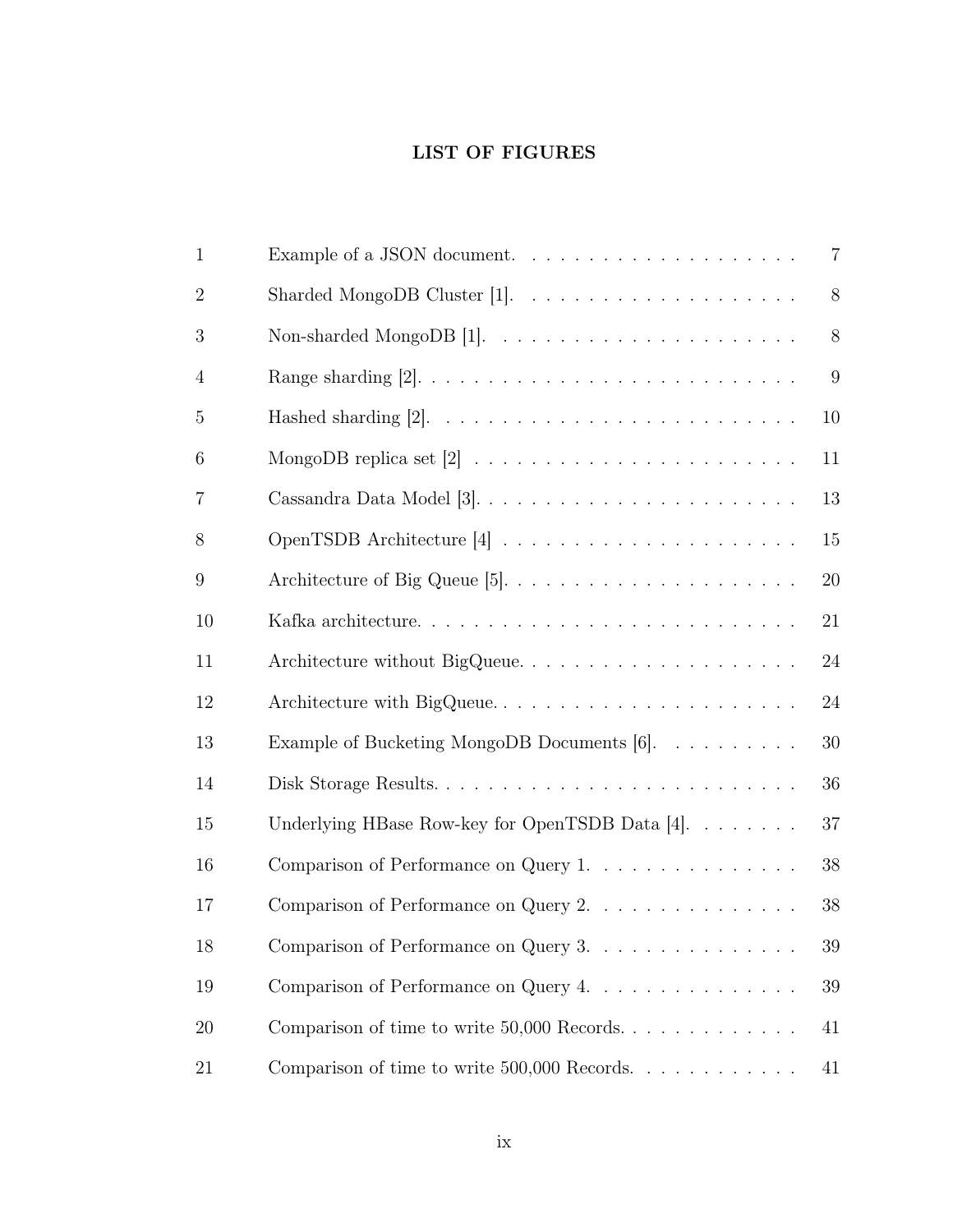| Effect of BigQueue on Write Performance (50,000 Records)<br>22 |  |  |  | 44 |
|----------------------------------------------------------------|--|--|--|----|
|----------------------------------------------------------------|--|--|--|----|

[23 Effect of BigQueue on Write Performance \(500,000 Records\)](#page-54-1) . . . 44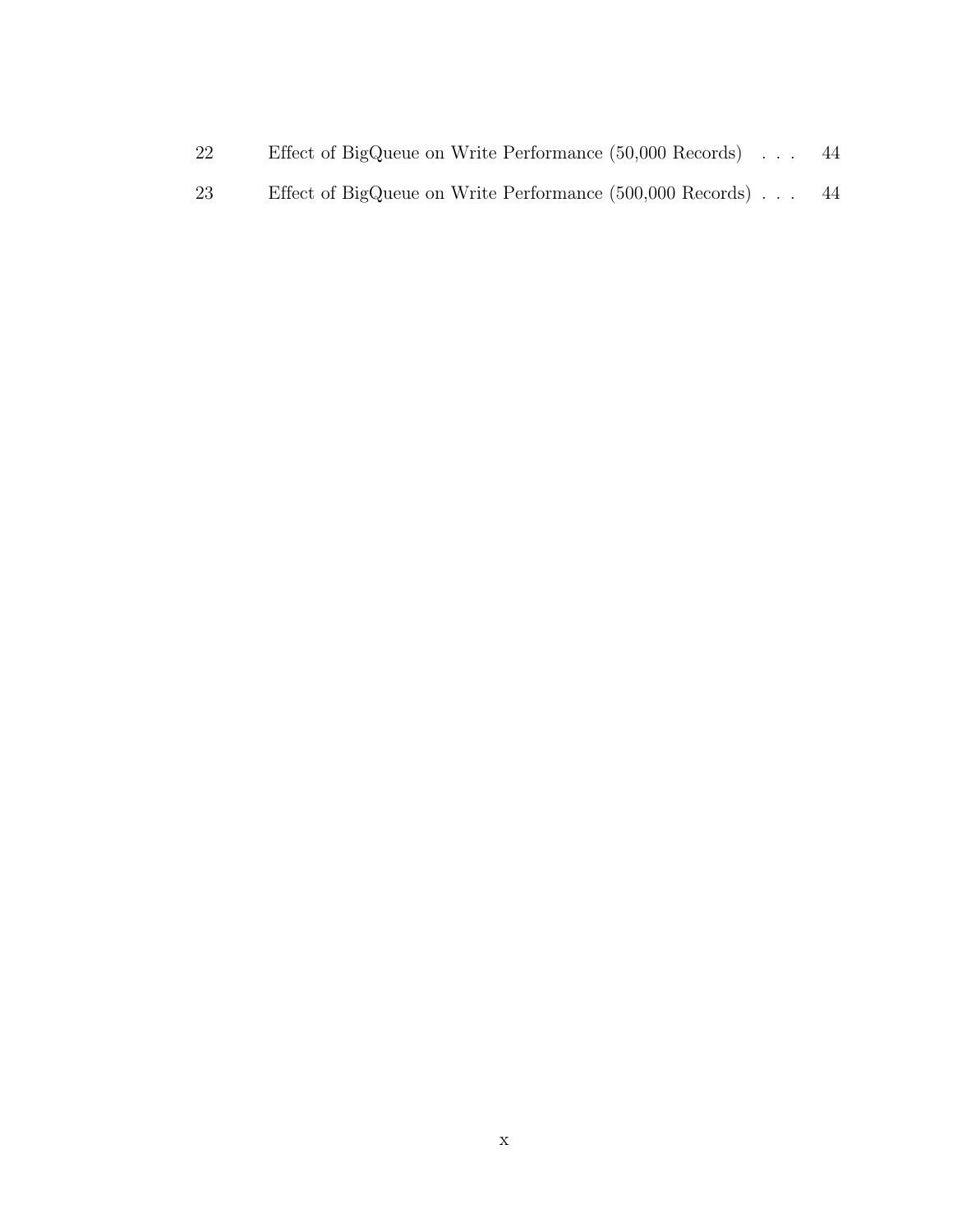#### CHAPTER 1

## Introduction

<span id="page-11-0"></span>Over the past two decades, the importance of data has risen dramatically to the point that it is now considered to be a valuable commodity. A tremendous number of fields and technologies rely on data to function effectively. In Artificial Intelligence, machine learning and deep learning models require large amounts of data for machines to learn to identify patterns and make predictions based on them. In advertising, data is extremely crucial in targeting advertisements based on user preferences. Data is also continuously generated in large volumes every day. IoT devices like smartwatches, smart TVs and home assistants are seen in most homes today and generate data of different formats. Similarly, different kinds of sensors continuously produce data every second or minute of every day. Therefore, it is necessary to be able to effectively store and retrieve such large and varied data, also known as "Big Data".

While relational databases have traditionally been used for reliable persistence of structured data, they pose several disadvantages when it comes to dealing with big data. Since big data is commonly expected to be unstructured or loosely structured, the rigid schema requirements of relational databases make it difficult to store big data. Moreover, as the amount of data grows, relational databases are unable to scale accordingly. These shortcomings of relational databases concerning big data have led to the popularity of NoSQL databases [\[7\]](#page-57-7). NoSQL databases are highly flexible in the type of data that they can store, and are ideal for storing unstructured and semi-structured data in large quantities. NoSQL databases are designed to run on a cluster of nodes and support horizontal scalability by evenly distributing data across multiple nodes in the cluster. From the perspective of users, these distributed databases still behave as if the data is stored at a single location. This ensures the simplicity of basic operations such as reads and writes. Most NoSQL databases also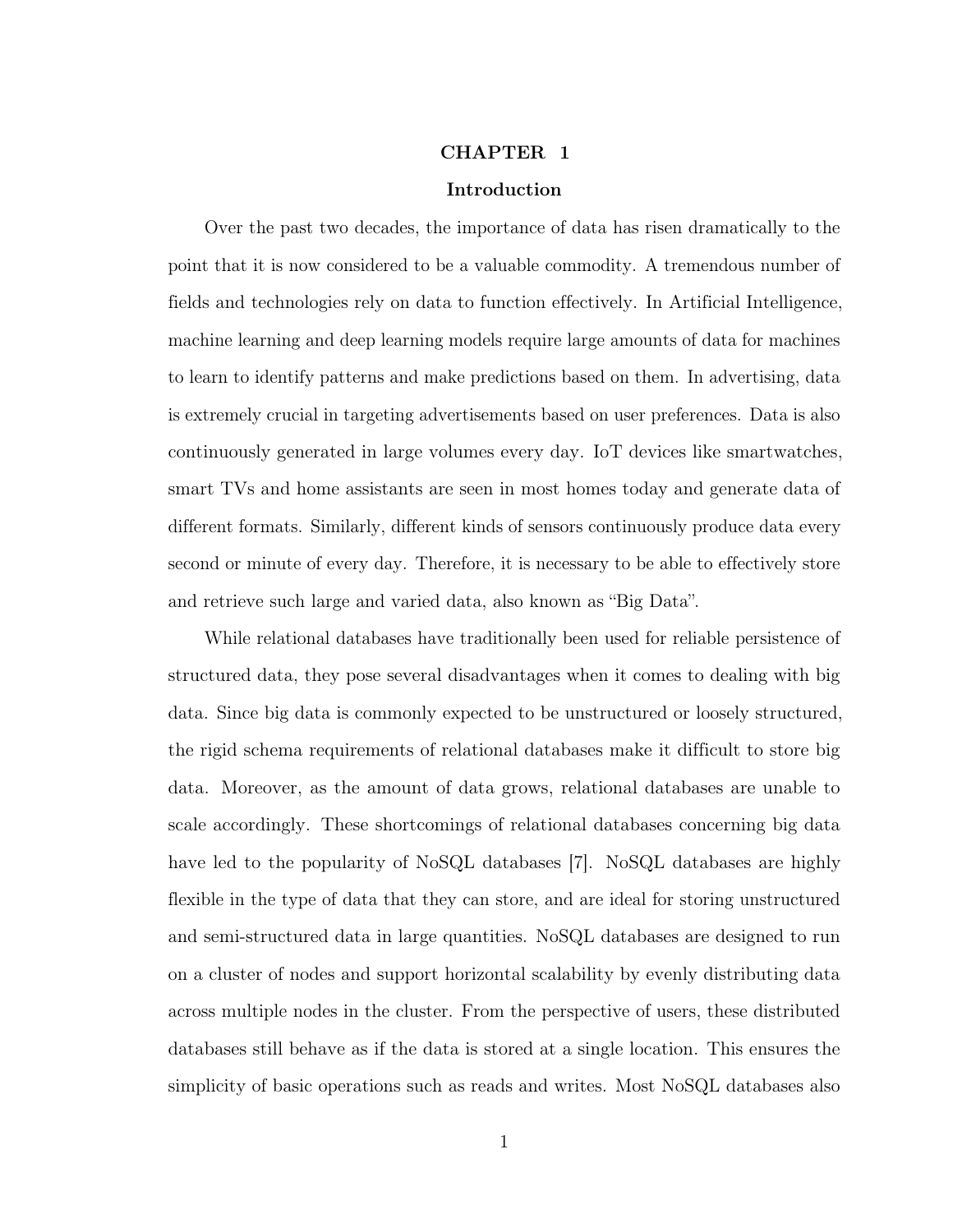ensure reliability by replicating data across different nodes. Some of the most popular NoSQL databases include MongoDB, Cassandra, HBase, Couchbase and Redis [\[8\]](#page-57-8).

Distributed database systems are more difficult to maintain as compared to traditional relational databases running on a single server. The administrators of distributed databases have to simultaneously keep track of each node in the cluster. Almost all NoSQL databases provide several commands and tools that can be used to display different metrics from the database. However, it is tedious and often downright impossible to monitor all components of a large NoSQL database manually. Monitoring systems can be developed to automatically monitor predefined metrics from each node in the cluster and display these values to the users in real-time. At every instant, a monitoring system should be able to provide an accurate summary of the current state of the system. This eliminates the need for manually looking up metrics and statistics in each node using multiple commands and greatly simplifies database administration.

In this project, a system for monitoring MongoDB clusters has been created. Extensive research was performed to select each component of the monitoring system to ensure its performance and correctness. Due to the immense usefulness and convenience of monitoring systems, a lot of companies have built their versions of monitoring systems for NoSQL databases including MongoDB. However, these are not released for general use and are built according to the companies' specific use cases. The goal of this project has been to build a monitoring system using only open-source tools that can be accessed by individuals in academia and to capture all information that may be useful to a general user. The focus of the project is to ensure that the developed monitoring system is built with components that offer the best utility and performance to meet the goal of this project.

This project report is organized as follows: Chapter 2 provides an overview of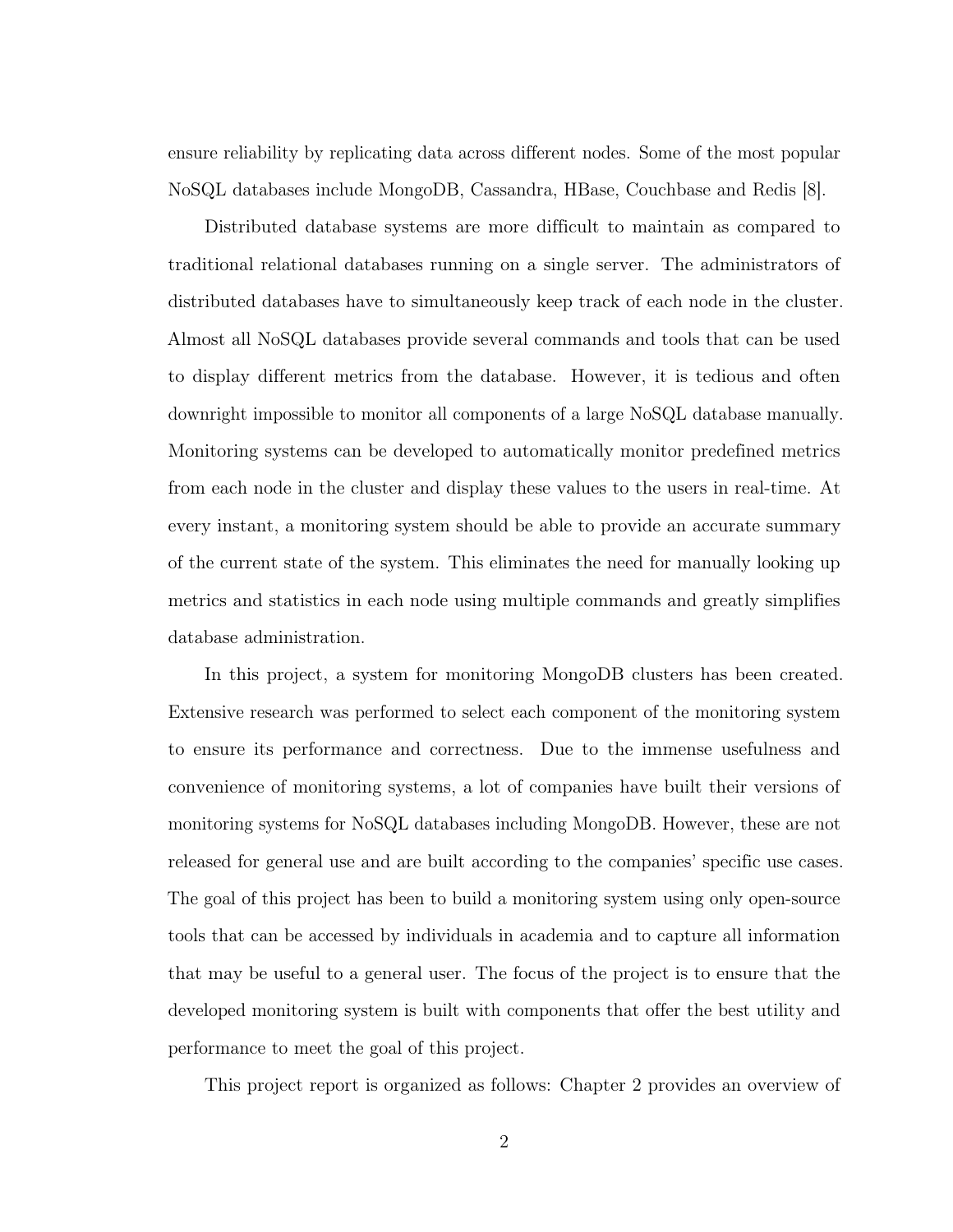the fundamental concepts related to this project. Chapter 3 surveys literature and techniques related to the project. Chapter 4 overviews the concept of using a BigQueue as a write buffer and possible implementations of BigQueue. The proposed design and implementation details of the monitoring system built in this project are explained in Chapter 5, along with the rationale behind the design decisions. Experiments are conducted to evaluate the best components and design elements to implement the monitoring system. Chapter 6 presents the experiment setup, experiment results, and analysis. Finally, Chapter 7 concludes the paper and briefly describes future work.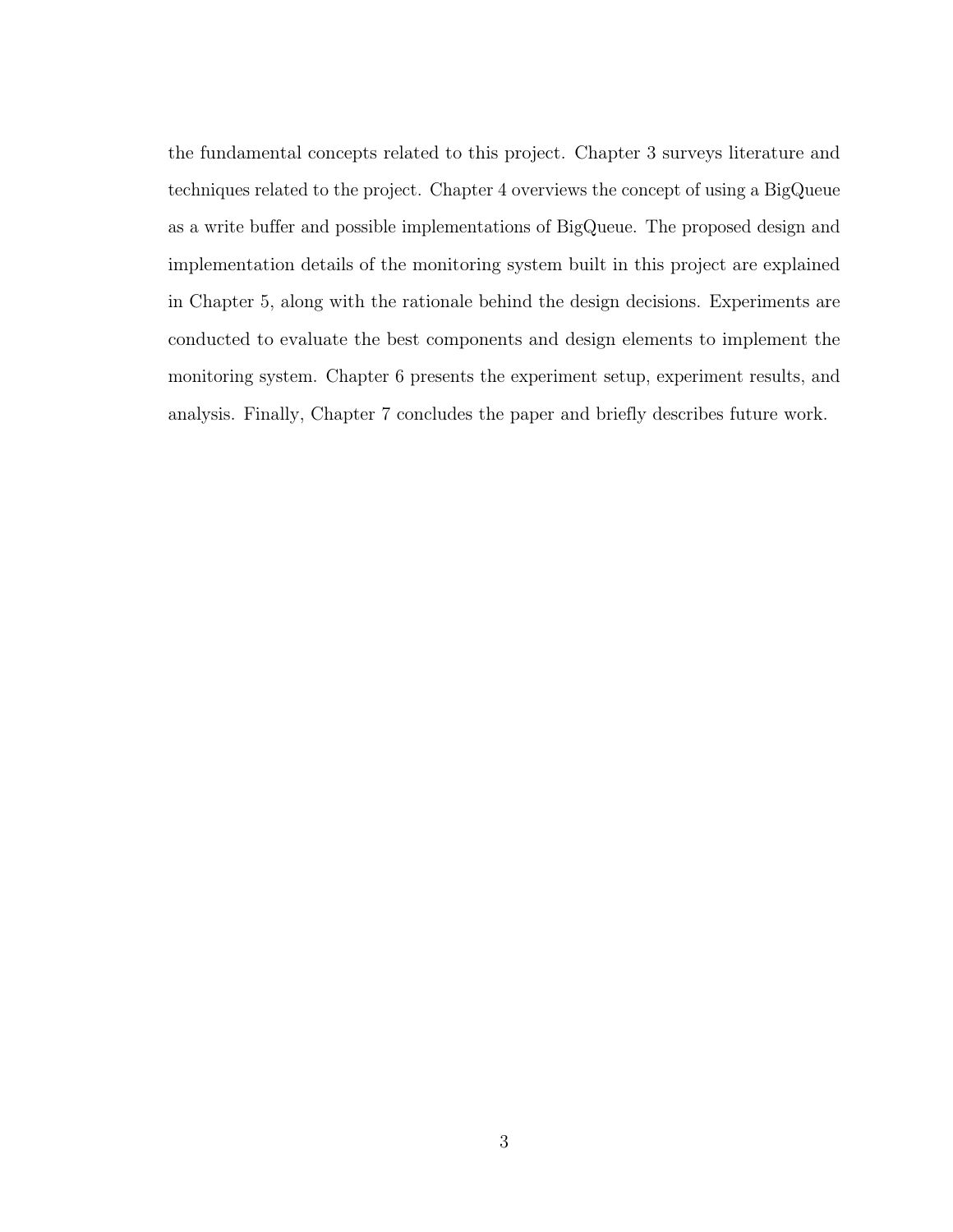#### CHAPTER 2

# Background

### <span id="page-14-1"></span><span id="page-14-0"></span>2.1 NoSQL Databases

NoSQL databases emerged as innovative data management solutions for big data. To understand why NoSQL databases are designed as they are, it is important to understand the characteristics of big data. As the name suggests, "big data" stands for data in large amounts. "Big Data" as a field of study deals with the storage, access, and analytics of big data. NoSQL databases are often discussed in the context of Big Data as it is the most common way to store, retrieve and manage big data. The three characteristics commonly used to describe big data, also known as the "3 Vs" of big data are [\[9\]](#page-57-9):

- 1. Volume: Largeness of the datasets. For example, a "big" dataset could be petabytes in size.
- 2. Velocity: The speed at which data is generated. For example, IoT devices continuously produce data at a high speed and are said to have a high velocity.
- 3. Variety: Variance in the type of data. For example, the data may be in the form of text, images, audio, etc.

Relational databases enforce all transactions to follow ACID properties - atomicity, consistency, isolation, and durability. While excellent for storing and querying structured data and for ensuring reliability, they are ill-equipped to handle big data with the above characteristics. As the "volume" of the dataset grows, a relational database can only attempt to grow vertically by adding more resources (e.g.: CPU, RAM) to the same machine. However, since such a database sits on a single machine, there is a limit to how much vertical scaling can be performed. If the data is generated at a high "velocity", the single node hosting the relational database will be overloaded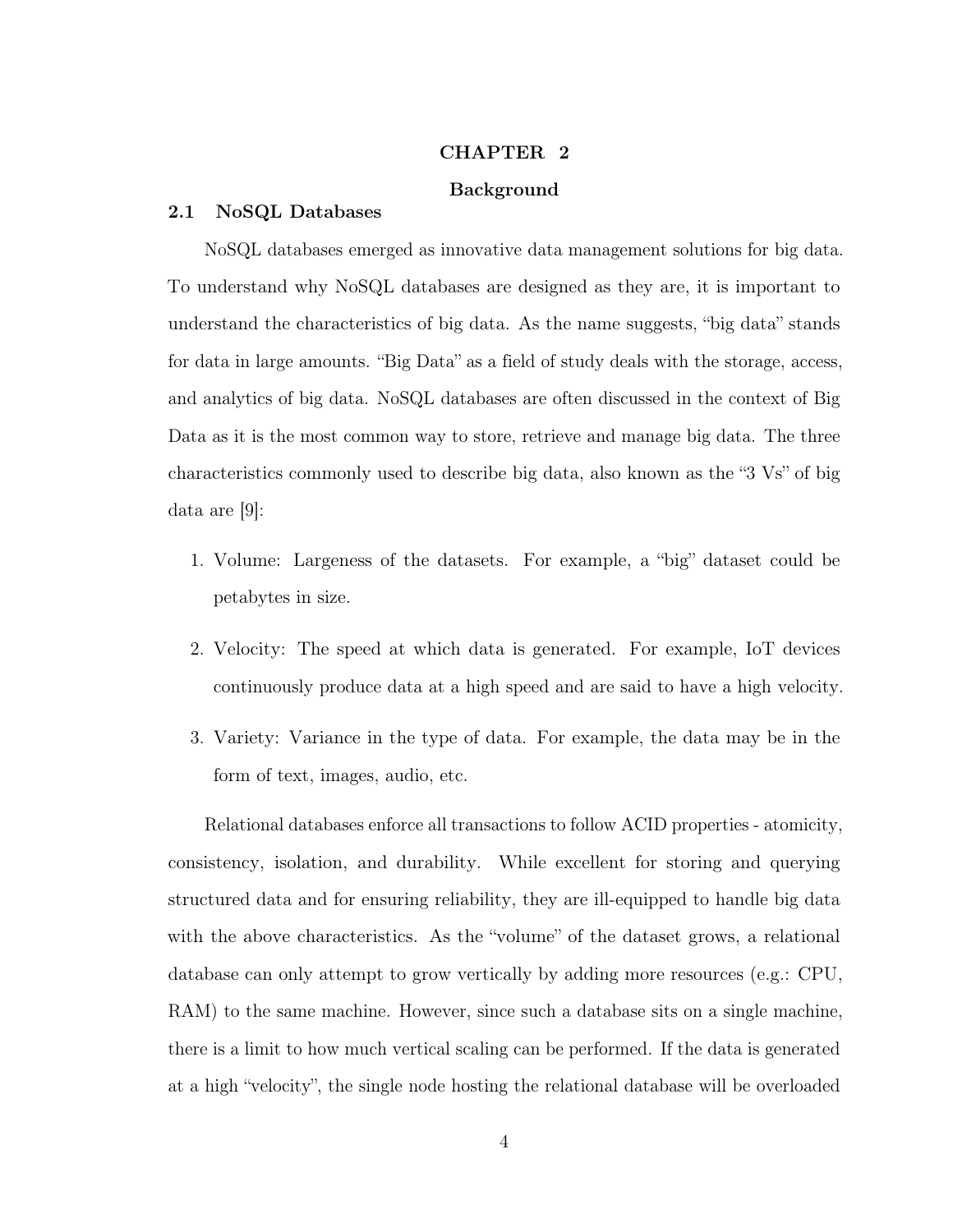with writes, causing a bottleneck. Also, relational databases are characterized by a predefined and rigid schema, which cannot handle "variety" in data. Hence, relational or SQL databases are not a good fit to store big data.

NoSQL databases address the above issues by relaxing many of the constraints that were enforced by relational databases. The biggest difference is in how scaling is handled. NoSQL databases are designed to work on distributed clusters of multiple nodes rather than just a single node. This provides several advantages - the ability to store large datasets by splitting them across multiple nodes, load balancing by distributing the traffic across different nodes, etc. Sharding and replication are prominent data distribution techniques for NoSQL systems.

The core of horizontal scaling lies in splitting the dataset into pieces and distributing these pieces across different nodes in the cluster. This process is called sharding and the "pieces" are referred to as shards. Sharding contributes to scalability and improves write performance. After sharding a dataset, there is a choice to store each shard in just one node or to replicate the shard by storing multiple copies across different nodes. If the former is chosen and the shards are not replicated, a node failure could mean that access to the shards in that node is lost. However, if replication is chosen, each shard will be persisted in multiple nodes (depending on the replication factor). Replication is used to provide durability and availability, and improves read performance. In case a node containing a copy of the shard fails, the other nodes will still contain copies of the shard. There are two models of replications:

- Master-Slave replication: If a shard is replicated in x nodes, one node is the master or primary node for that shard and the remaining x-1 nodes are the slave nodes. All writes are directed to the master node, but reads can be performed on any node.
- Peer-to-Peer replication: All nodes containing the replica have the same role,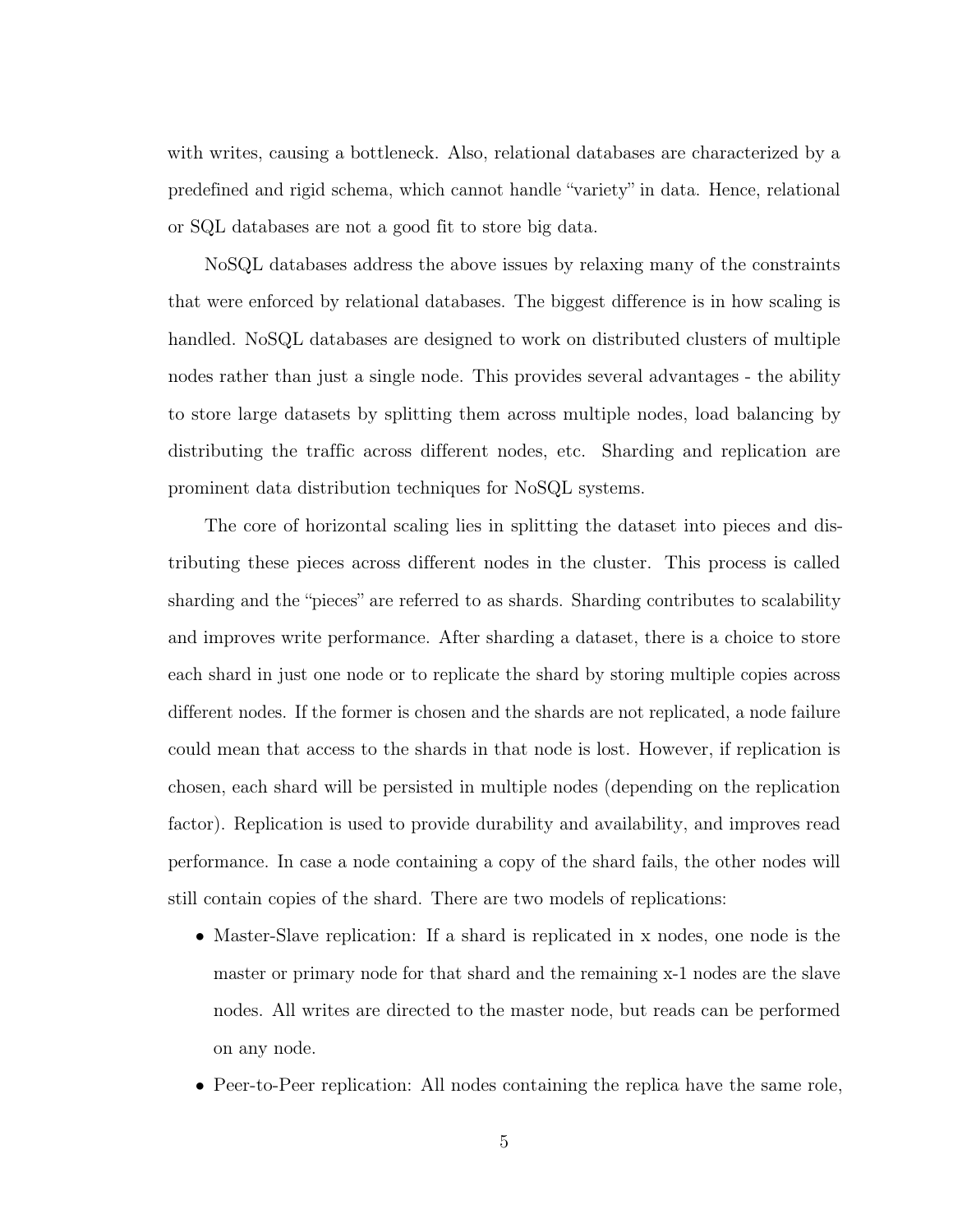and there is no master. All nodes can serve reads and writes.

The powerful combination of replication and sharding ensures scalability and durability. However, it appears that issues with consistency could arise if all replicas do not always contain the most recent copy of the data. In most NoSQL databases, consistency is guaranteed as eventual consistency: eventually, all replicas will be in sync, but there may be windows of inconsistency in between.

Lastly, it is worth to note that there are four different types of NoSQL databases [\[10\]](#page-57-10):

- 1. Key-Value Store: Data is stored similar to a map or a key-value pair. Keys typically contain the name of the "fields" and "Values" contain the corresponding value of the field. e.g.: Redis, Riak
- 2. Document Database: In a document database, related information is stored in structures called documents. e.g.: MongoDB
- 3. Column and Column-family Oriented Database: Related information is stored in the same column or column family (a collection of columns). e.g.: HBase, Cassandra
- 4. Graph Database: Nodes and edges are used in graph databases to represent entities and their relationships. e.g.: Neo4j

#### <span id="page-16-0"></span>2.2 MongoDB

MongoDB is a document-oriented NoSQL database. It has steadily been gaining popularity due to its great functionality and ease of use. It is currently ranked as the top choice for NoSQL databases according to most rankings including DB-Engines and KDNuggets. [\[1\]](#page-57-1) describes a MongoDB document as an ordered collection of key-value pairs where the keys are strings and values can be objects like integers,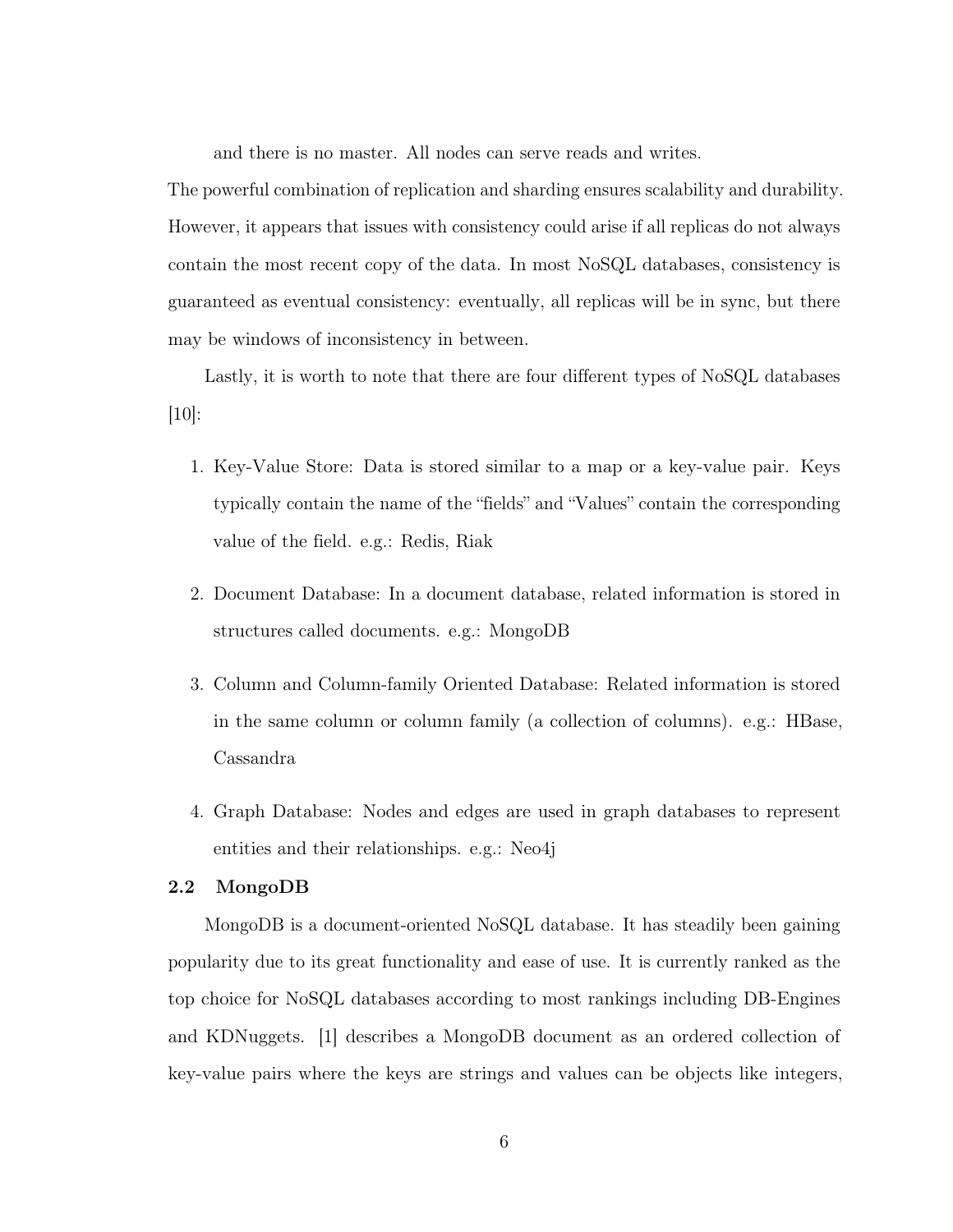strings or other documents. MongoDB represents its data as JSON (JavaScript Object Notation) documents. Figure [1](#page-17-0) shows a simple example of a JSON document that stores order details. A group of related MongoDB documents is called a collection. For example, in a MongoDB collection named "Orders" that stores all orders in a shop, each document would contain details about a specific order. In relational terms, a collection is equivalent to a table and a document to a row within the table [\[1\]](#page-57-1). Collections, in turn, are grouped into databases.

<span id="page-17-0"></span>

Figure 1: Example of a JSON document.

When a document is embedded or nested within another document, it is called an Embedded document [\[11\]](#page-57-11). It is particularly useful to denormalize data by storing multiple related documents in a single document as it improves query performance. Some other important terminologies associated with MongoDB are:

- mongod: mongod is the main process of MongoDB that runs in the background and performs all majors tasks including management and handling requests. A mongod runs on each node running MongoDB. [\[2\]](#page-57-2)
- mongos: MongoDB is designed to run on a cluster of multiple nodes through the concept of sharding. Data is sharded and distributed to different nodes in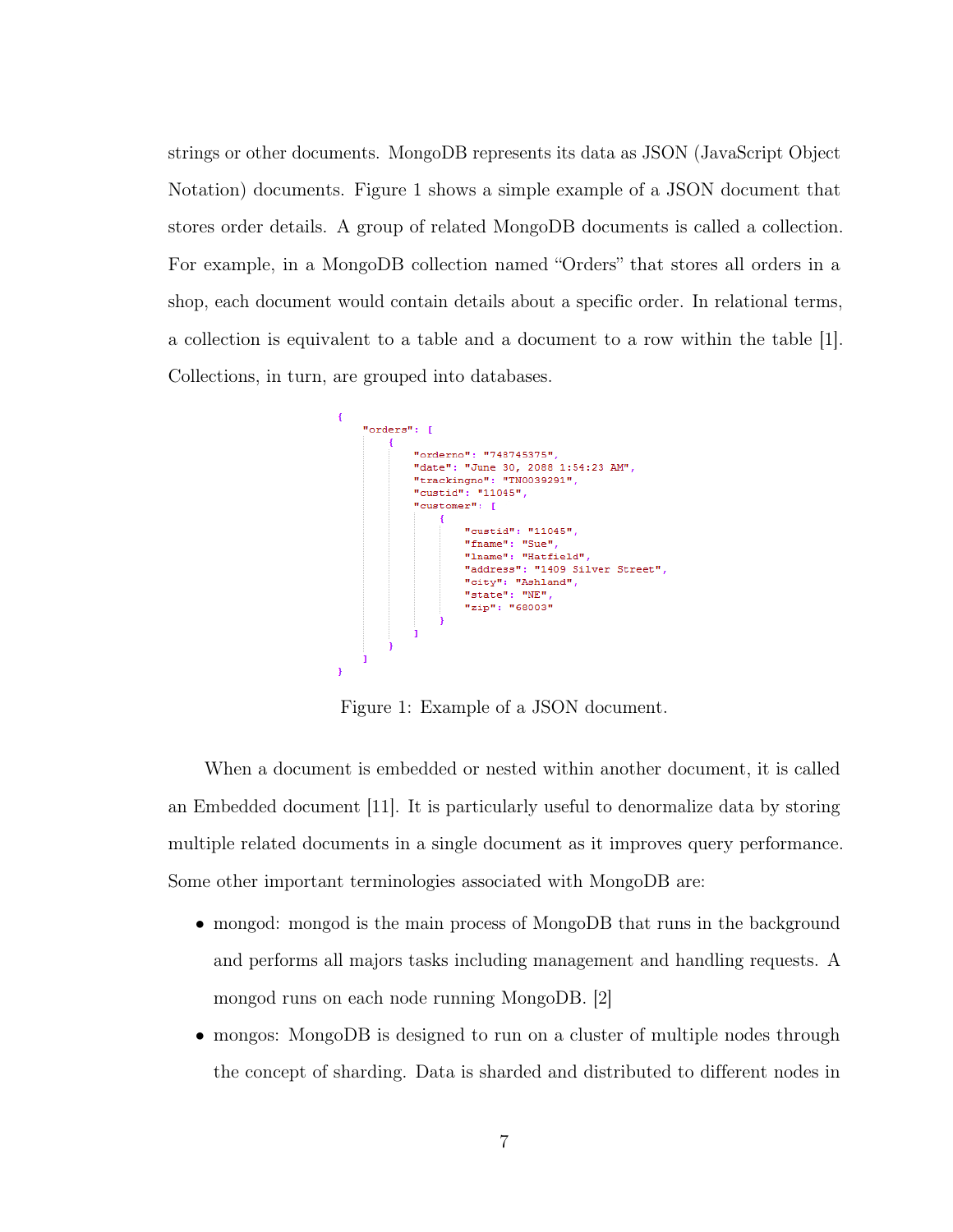the cluster. mongos provides a layer of abstraction between the user and the sharded cluster by acting as an interface between them, as shown in Figure [2.](#page-18-1) When writes and reads are performed on data in a MongoDB cluster, mongos routes them based on the sharding information. In contrast, Mongodb that is not sharded is shown in Figure [3.](#page-18-2)

• config server: All metadata regarding the sharded cluster is stored in the config server. This includes information such as the distribution of data across shards.

# <span id="page-18-1"></span><span id="page-18-0"></span>2.2.1 Sharding in MongoDB



<span id="page-18-2"></span>Figure 2: Sharded MongoDB Cluster [\[1\]](#page-57-1).



Figure 3: Non-sharded MongoDB [\[1\]](#page-57-1).

MongoDB is designed to work on a multi-node cluster and can be configured for sharding and replication. MongoDB performs auto-sharding which means that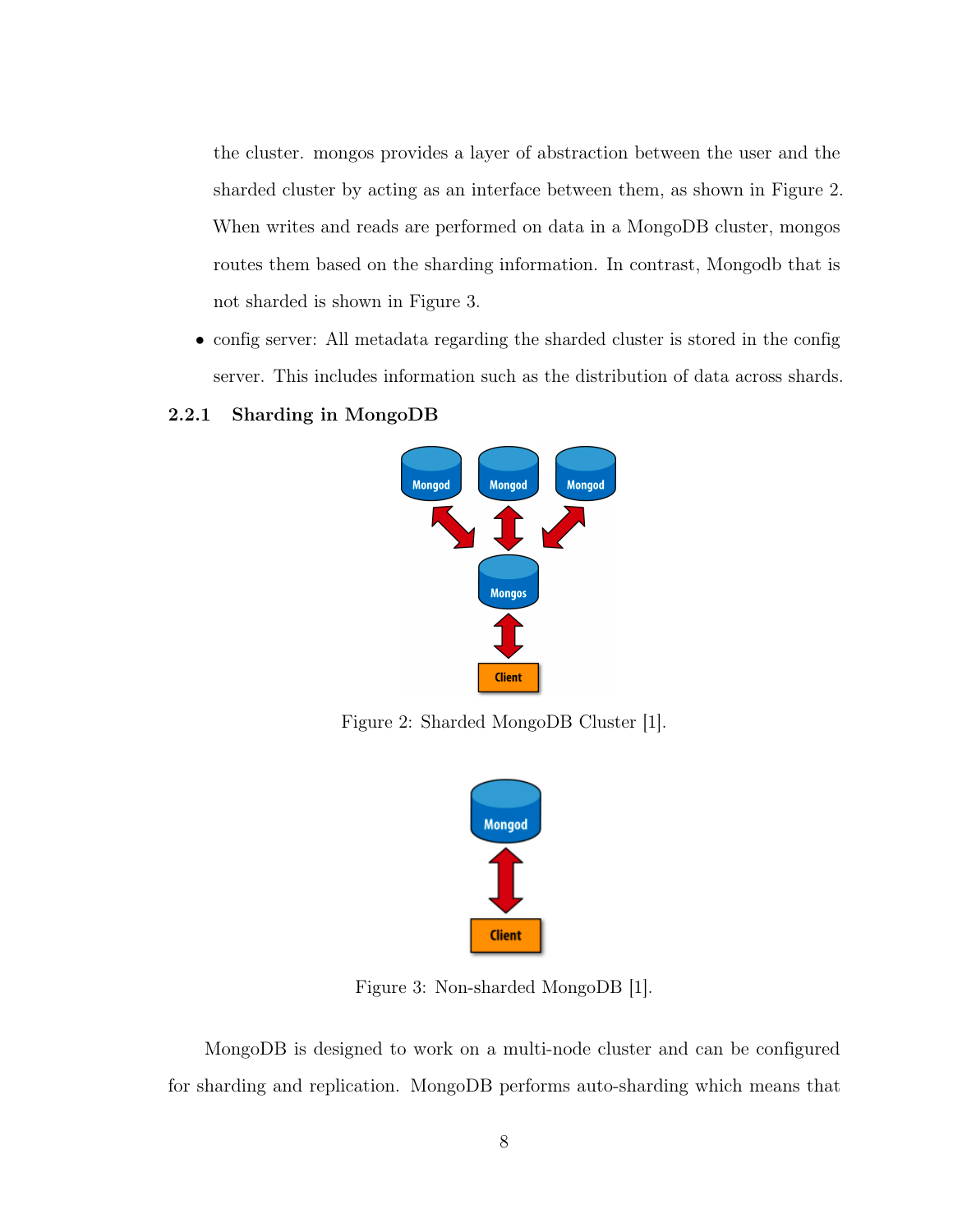once the user configures relevant settings, MongoDB takes care of the operations relating to sharding. This allows the user to use the database as if it were running on a single-node, simplifying the task of the user as compared to manual sharding. If the user chooses to shard a collection, they must specify the shard key, which is the field or combination of fields that the partitioning is based on. The documents with the same shard key value are grouped into one chunk. The selection of the shard key has a huge impact on the performance of the system and the distribution of data chunks across the nodes. For example, if a field with low cardinality such as gender is chosen as a shard key, we end up with a few large chunks which cannot be split further. To prevent this issue, a common way is to choose compound shard keys, which are shard keys consisting of more than one field. The user can also choose between two sharding strategies:

• Ranged sharding: In ranged sharding, data is divided into chunks based on the value of the shard key. For example, if "Age" is the shard key for a collection, documents with Age value from 1 to 30 may go to Shard A, 31 to 60 to Shard B and 61 to 90 to Shard B. Figure [4.](#page-19-0) shows range-based sharding. In ranged sharding, there is a risk of "hotspots" if the majority of the documents coming in fall within a particular shard range. For example, if most of the documents are for ages 31 to 60, Shard B runs a risk of hot-spotting.

<span id="page-19-0"></span>

Figure 4: Range sharding [\[2\]](#page-57-2).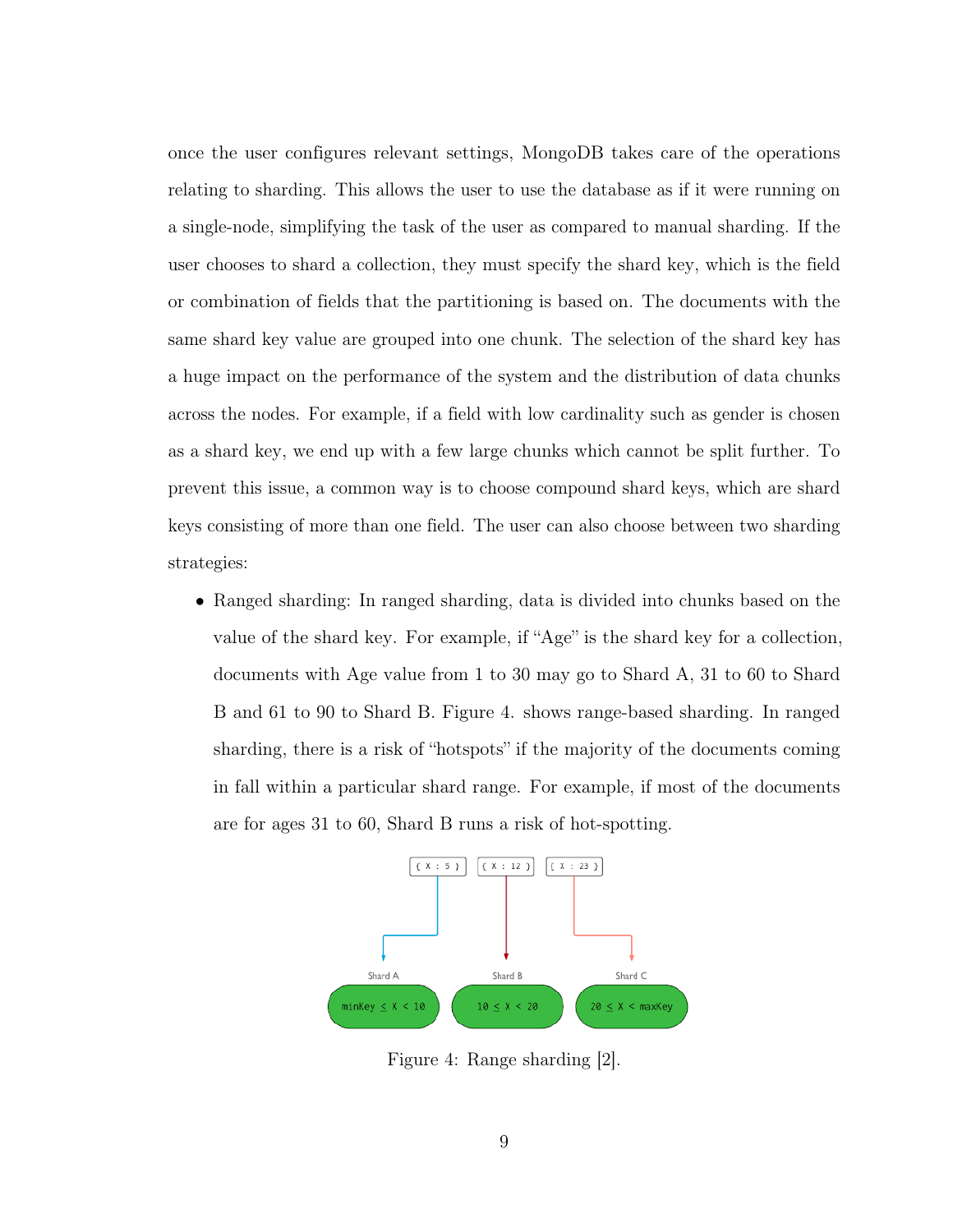• Hashed sharding: In hashed sharding, a hash of the shard key values is used to partition the data. This results in a more even distribution of data across shards and is a solution to the risk of hotspots. Figure [5.](#page-20-1) demonstrates hashed sharding.

<span id="page-20-1"></span>

Figure 5: Hashed sharding [\[2\]](#page-57-2).

# <span id="page-20-0"></span>2.2.2 Replication in MongoDB

MongoDB uses replication to address the need for high availability of data. This means that the same data can be redundantly stored on more than one node. Availability is improved by replication because duplication of data allows access to the data even when a node containing the data has failed. Another advantage of replication is that the replicated data is available for reading on multiple nodes, allowing for the distribution of read operations on that data [\[12\]](#page-57-12). The user can set the "replication factor", which is the number of nodes the data should be duplicated to. The set of nodes that contain the same data due to replication is called a "replica set". In general, a replica set should contain at least 3 nodes.

MongoDB follows a master-slave model to replicate data. That is, one node in the replica-set is the master/primary node, while all other nodes in the replica set are slave/secondary nodes. The nodes in the replica-set confirm their health to each other using a mechanism of "heartbeats". If the master node fails at any point, an election is conducted among the slave nodes to choose the new primary. Figure [6](#page-21-1) shows an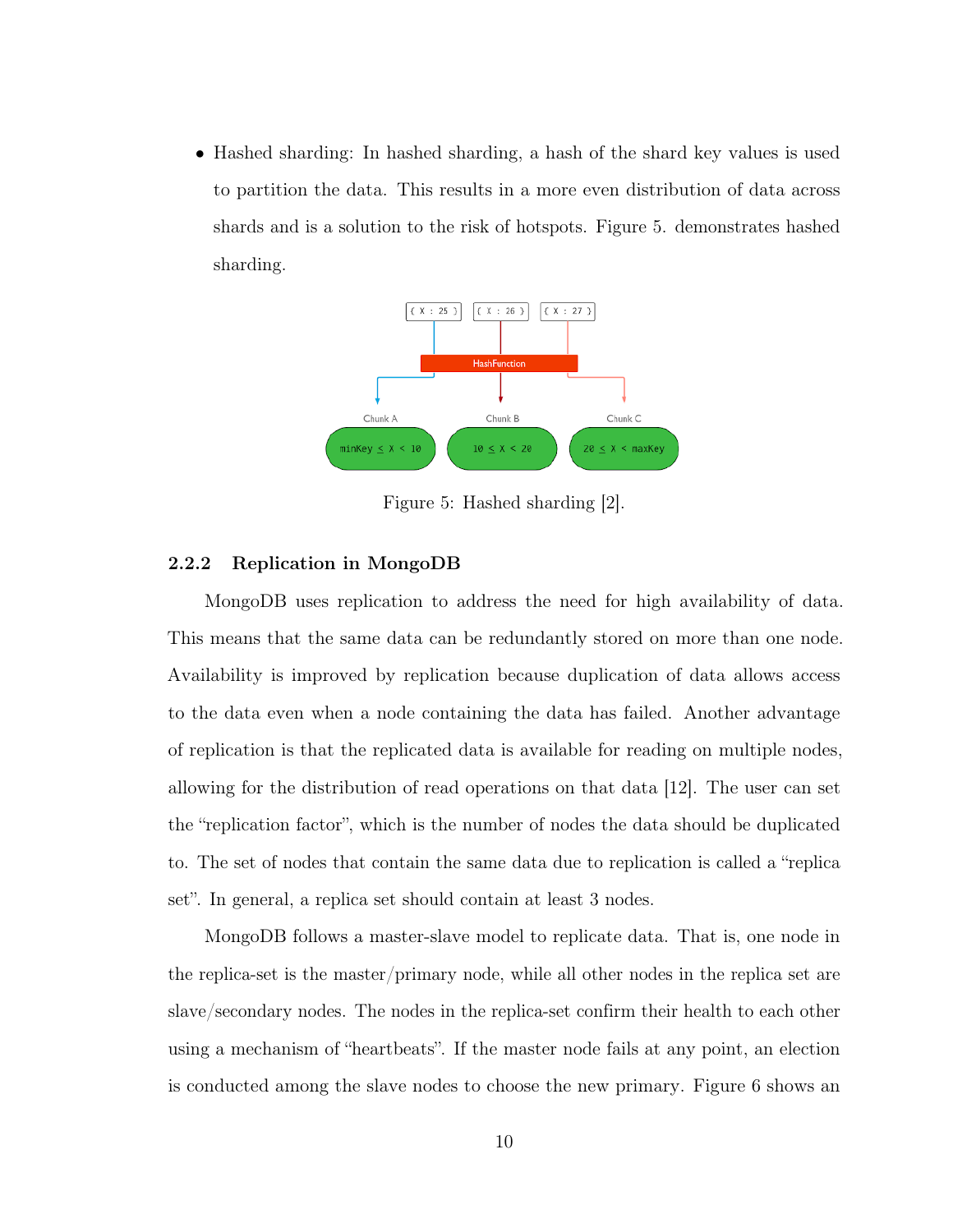<span id="page-21-1"></span>architecture where a client writes to a replica set with 3 nodes.



Figure 6: MongoDB replica set [\[2\]](#page-57-2)

All writes to the replicated data are always directed to the master node. When writes are performed on the master node, a corresponding entry is created in the "oplog" of the master [\[12\]](#page-57-12). This oplog entry is used by the slave nodes to asynchronously apply these changes on their own copies of the data. In the case of reads, the user can specify the read preference by choosing between reading only from primary or preferring to read from primary or preferring to read from secondaries. Allowing to read from secondaries enables the distribution of reads over multiple nodes, but runs the risk of reading outdated data [\[12\]](#page-57-12).

#### <span id="page-21-0"></span>2.2.3 Monitoring Tools in MongoDB

While MongoDB does not provide a comprehensive monitoring system, MongoDB documentation [\[2\]](#page-57-2) provides several command-line tools and utilities that can be used to view metrics that users may be interested in. These existing services save the metrics for 24 hours, after which they are discarded. Two useful utilities that can be used to obtain metrics from MongoDB are:

• mongostat: mongostat provides information about the instance that the utility is executed on. This includes query statistics, memory information, network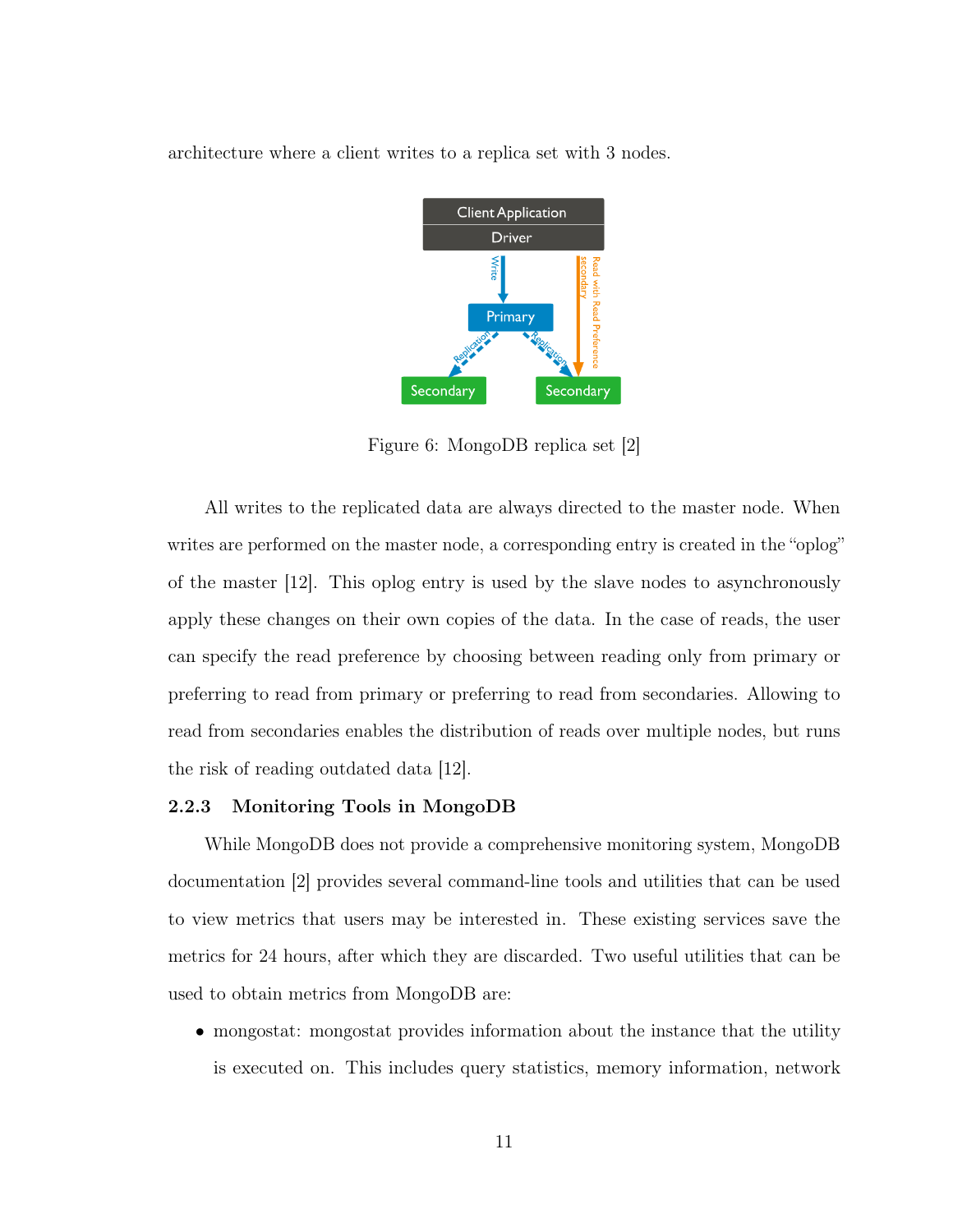traffic details, etc. mongostat can be run on a mongod or a mongos.

• mongotop: For each collection, mongotop shows details related to the time spent on reads and writes to that collection.

The following commands in MongoDB also report metrics that could contribute to the information monitored by a monitoring system:

- db.serverStatus(): This extremely useful command provides a wide variety of information about the instance on which it is run.
- dbStats or db.stats(): This command displays database-specific information such as the number and size of objects in the database.
- collStats or db.collection.stats(): This command displays collection-specific information similar to dbStats for databases.
- replSetGetStatus or rs.status(): When executed on a node in a replica-set, this command gives information about the replica-set, as well as node specific replication related information such as time heartbeats were sent/received to/from other nodes, election-related priority, etc.
- db.printShardingStatus() or sh.status(): Displays sharding related information. This included shard-key range split, chunk distribution, etc. It should be executed on a mongos.

#### <span id="page-22-0"></span>2.3 Cassandra

Cassandra is a peer-to-peer, wide-column NoSQL database [\[13\]](#page-57-13). Similar to MongoDB, Cassandra is a distributed datastore. Apart from its features as a NoSQL datastore, it also provides a powerful query language that is extremely similar to SQL called CQL (Cassandra Query Language). The data in Cassandra are stored in keyspaces which could be equated to databases in relational database terms. Key-spaces contain tables that are similar to the concept of tables in relational databases and can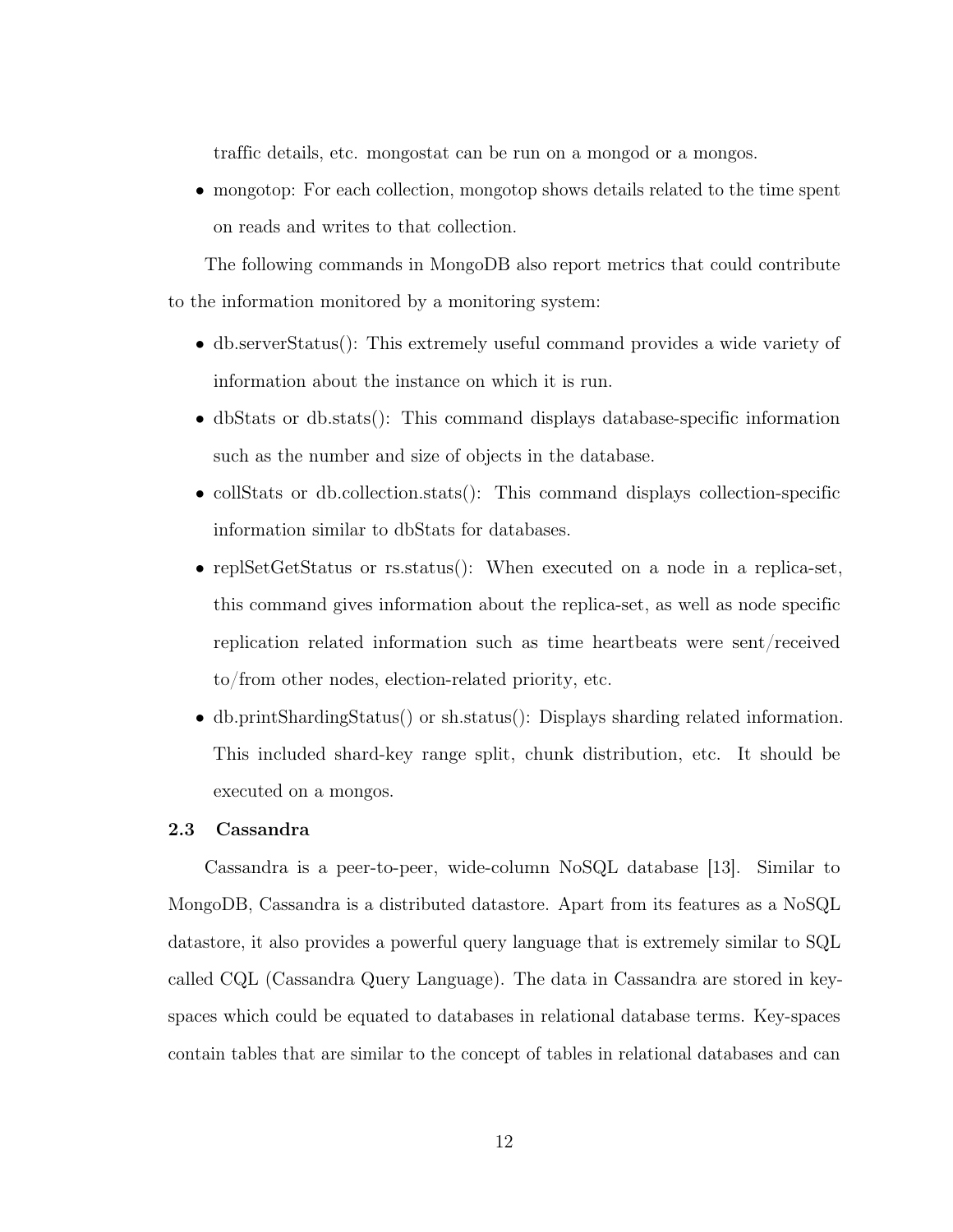be described as a collection of rows [\[3\]](#page-57-3). Rows are themselves a collection of columns and their values as key-value pairs. The diagram of Cassandra in Figure [7.](#page-23-0) shows a clear picture of the data model. The primary key for rows in Cassandra contains multiple fields: a partition key and an ordered set of clustering keys. Partition key acts similar to shard key as data is partitioned based on it. Clustering keys are optional and are mainly used for ordering data in a partition. Static columns are columns that are common to all entries with the same partition key, and need not be repeated for each entry.

<span id="page-23-0"></span>

| Table                |                      |                       |        |        |                       |        |  |
|----------------------|----------------------|-----------------------|--------|--------|-----------------------|--------|--|
| <b>Wide Row</b>      |                      |                       |        |        |                       |        |  |
|                      | <b>Static Column</b> | Clustering Key        | Column |        | <b>Clustering Key</b> | Column |  |
| <b>Partition Key</b> |                      |                       |        |        |                       |        |  |
|                      | Value                | Value                 | Value  |        | Value                 | Value  |  |
|                      |                      |                       |        |        |                       |        |  |
|                      |                      |                       |        |        |                       |        |  |
|                      |                      |                       |        |        |                       |        |  |
| <b>Wide Row</b>      |                      |                       |        |        |                       |        |  |
|                      | <b>Static Column</b> | <b>Clustering Key</b> | Column | Column |                       |        |  |
| <b>Partition Key</b> |                      |                       |        |        |                       |        |  |
|                      | Value                | Value                 | Value  | Value  |                       |        |  |

Figure 7: Cassandra Data Model [\[3\]](#page-57-3).

The data written to Cassandra is partitioned across the nodes in the cluster for scalability. The partitioned data is also replicated to other nodes according to the replication factor. Unlike MongoDB, Cassandra follows a peer-to-peer replication model. That is, all nodes are equal in the role and there is no concept of master/primary nodes and slave/secondary nodes. The data is partitioned based on the hash value of the partition key of each row, known as Consistent Hashing. Based on the replication settings, the partitioned data is replicated across multiple nodes.

Read and write can be directed towards any node in the Cassandra cluster. This node then acts as a coordinator for that particular read or write. The coordinator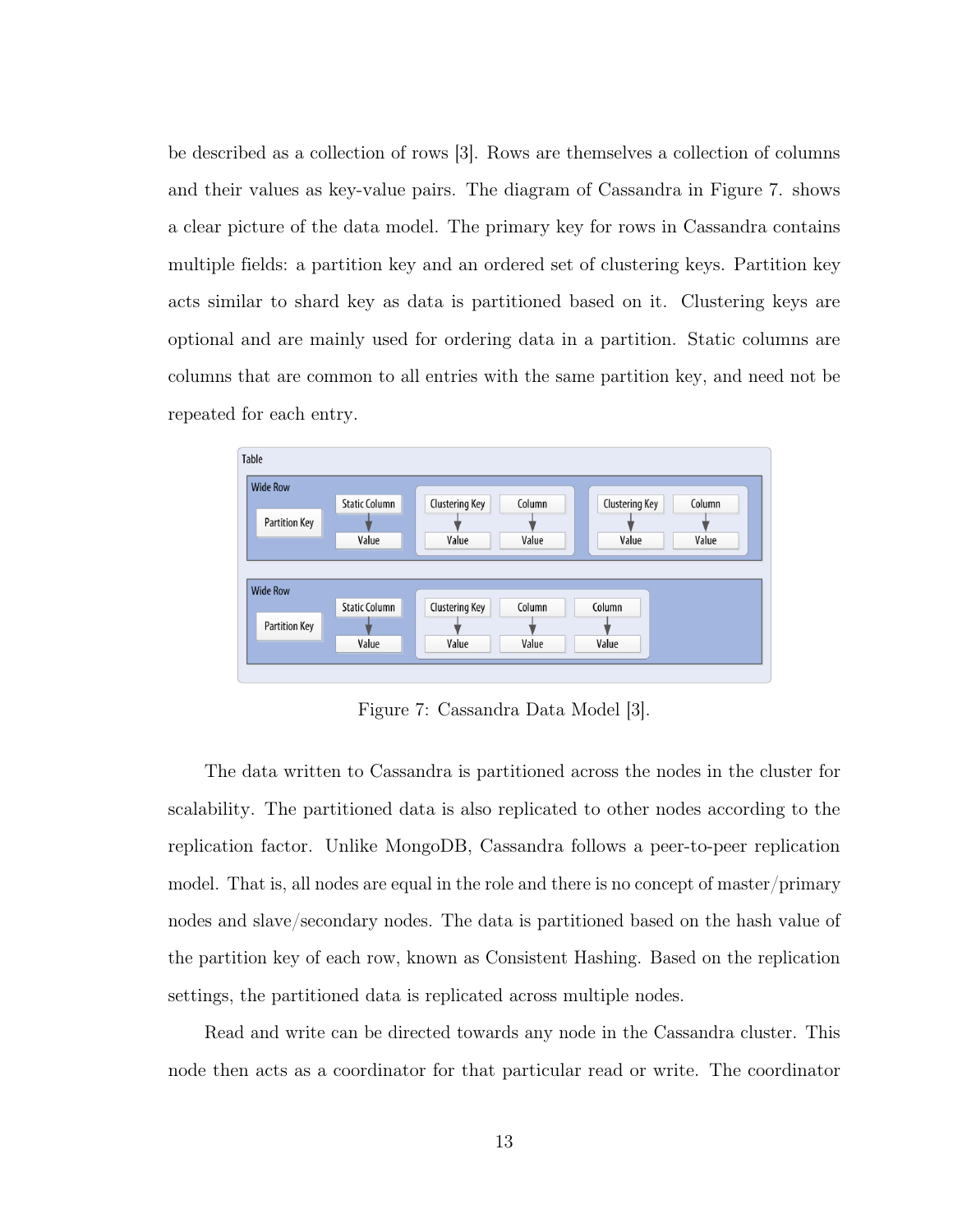node finds the nodes that contain copies of the data by applying the hash function of the key of the arriving write record and looking up its locations in a table. The value of "write consistency level" determines how many nodes the write should be replicated to before sending a success message back to the client and can be set by the user. To write data to a node, it is appended to a "commit log" for durability and is written to "memtable" which resides in memory. This makes writes to Cassandra fast. The contents in the memtable are occasionally flushed to "SSTables" which are "append-only" files residing on the disk. A similar path is followed to read from Cassandra, with the receiving node acting as a coordinator and directing the read request to the appropriate nodes by looking up where copies of the data are stored [\[3\]](#page-57-3).

#### <span id="page-24-0"></span>2.4 OpenTSDB

OpenTSDB is a time-series database built on top of HBase. Time-series databases are optimized to work on time-oriented data. Time-series data is increasingly relevant due to the widespread use of IoT devices that continuously generate records at fixed time intervals. Time is the most important attribute identifying each data-point in time-series data. For example, sensors in smart-watches and weather stations generate data that can be considered as time-series. Since monitored data is characterized by the time at which each data-point was collected, it intuitively seems that time-series databases may be a good choice for storing this type of data [\[14\]](#page-57-14). Hence, it is worth considering a popular time-series database like OpenTSDB as a candidate for the storage for the monitoring system.

HBase is a NoSQL database built on top of the Hadoop Distributed File System (HDFS), which allows large amounts of data to be stored in a distributed and yet durable fashion [\[15\]](#page-58-0). HDFS rose in popularity due to the advent of a new computing framework called MapReduce, which could parallel process tremendous amounts of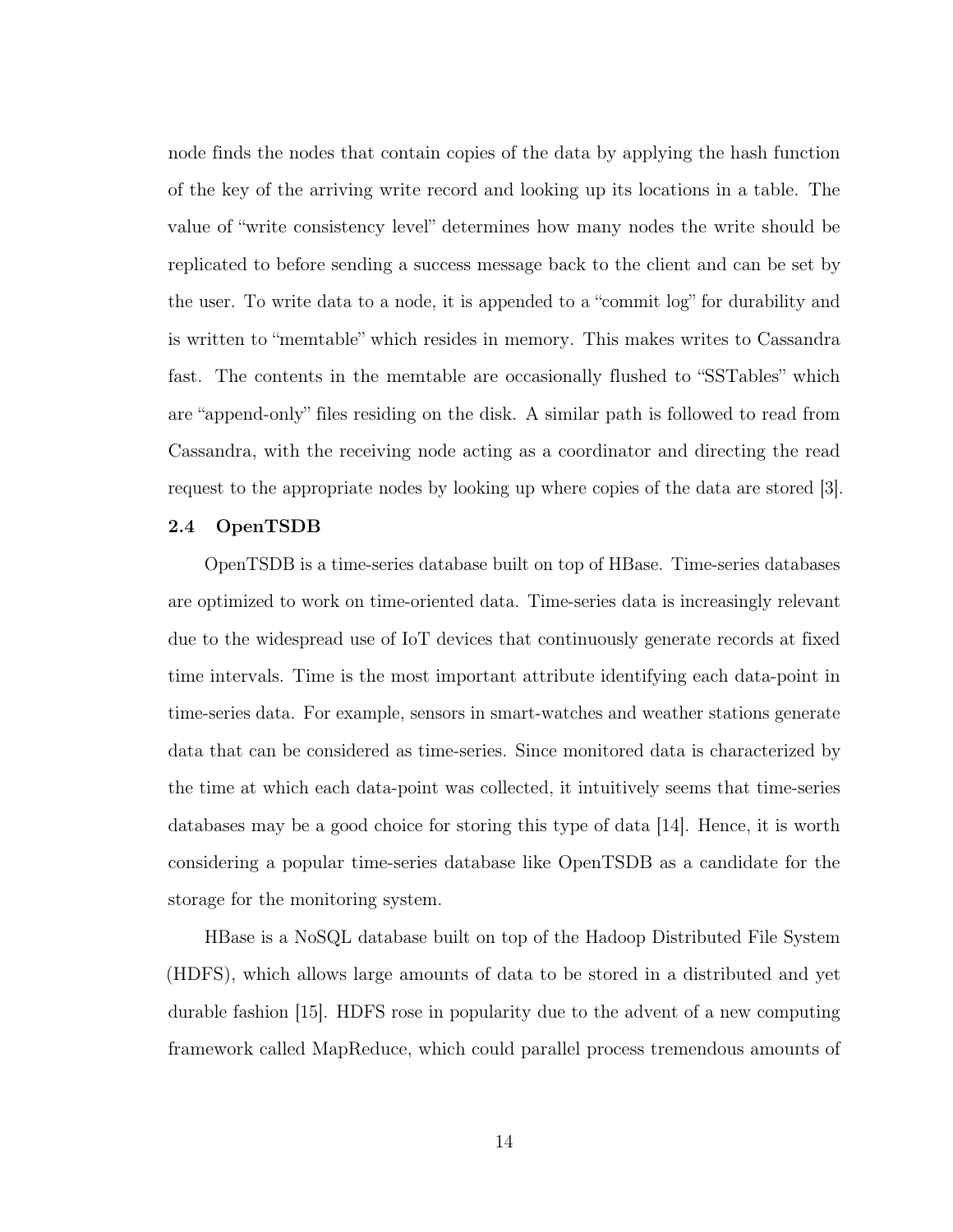data in a fast and durable way using HDFS as the storage [\[16\]](#page-58-1). The main advantage of HDFS, and in turn HBase, is that it is built with a level of abstraction that allows the user to interact with it as if it runs and stores data on a single machine. Therefore, even though OpenTSDB is built on top of HBase, users of OpenTSDB never have to interact directly with HBase to perform tasks in OpenTSDB. OpenTSDB stores its actual data in the underlying HBase database. OpenTSDB can be considered as an added layer above HBase to handle time-series data. Hbase has a master/slave architecture but OpenTSDB does not explicitly employ a master/slave architecture. Since the data that the user writes to OpenTSDB is being written to HBase, the partitioning of data across different nodes is handled by HBase and HDFS. Time-Series Daemon (TSD) is the background process that performs the core tasks for OpenTSDB. To perform any task in OpenTSDB, users communicate with TSD using a user-interface (UI) or an application programming interface (API) [\[4\]](#page-57-4). For example, reads can be requested by the user to the TSD, which fetches the data from the underlying HBase and serves it to the user. For writes, users direct the requests to the TSD, which in turn directs them to the underlying HBase master. Figure [8](#page-25-0) shows the architecture of OpenTSDB.

<span id="page-25-0"></span>

Figure 8: OpenTSDB Architecture [\[4\]](#page-57-4)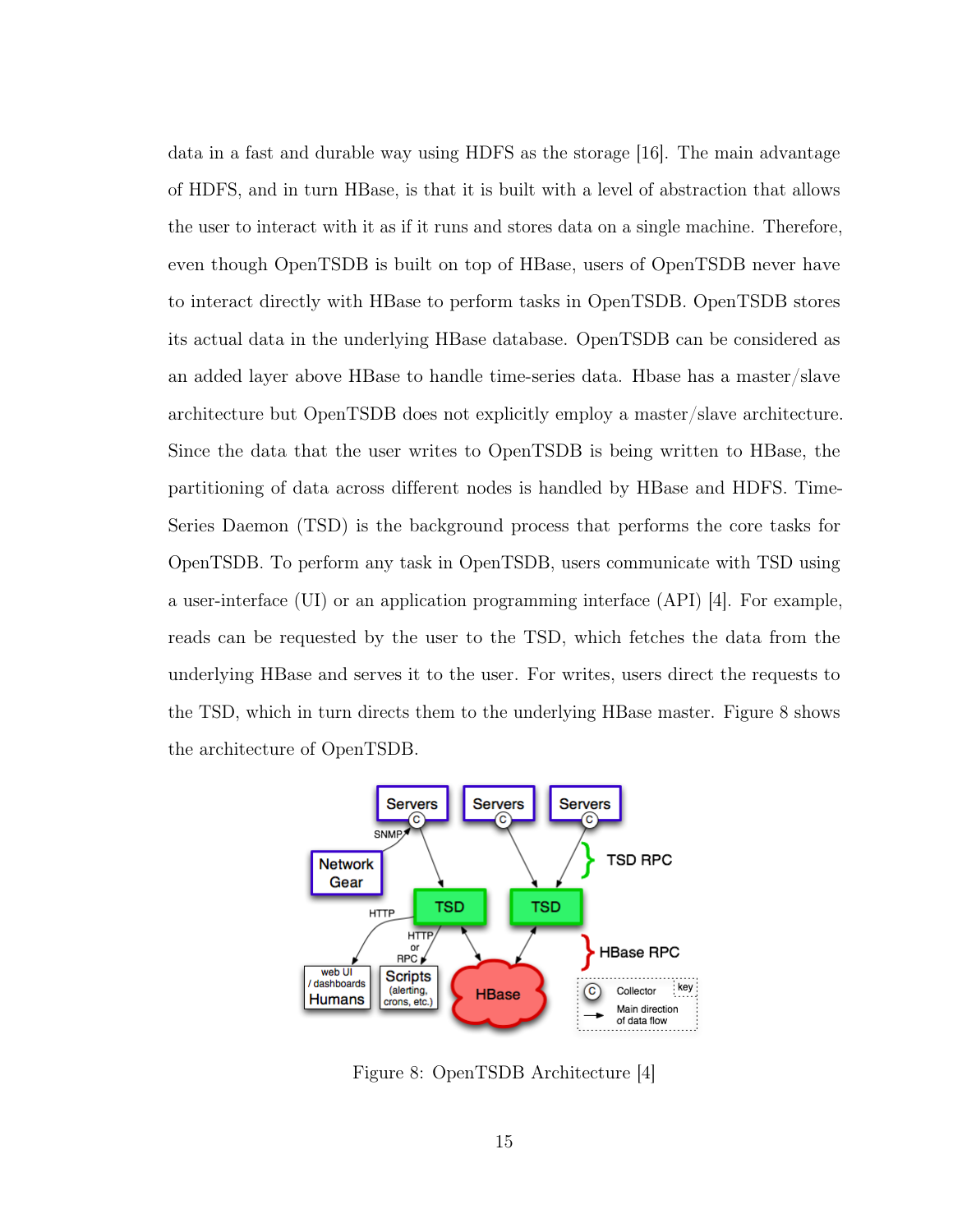Each data-point in OpenTSDB is identified with a combination of timestamp, metrics, and tags, and has a value associated with it. Metrics are the attributes of the monitored data being stored. For example, for time-series data that is generated by a weather station sensor, "temperature" and "pressure" could be two of the metrics. Tags are certain predefined fields that are used to identify data points. Time-series data stored in OpenTSDB should have one or more tags associated with them [\[4\]](#page-57-4). For the example of weather station data, possible tags are "weather station ID" and "sensor ID". That is, each record stored in OpenTSDB for this data would have a tag similar to "weather\_station\_id = x, sensor\_id =  $y$ " associated with it.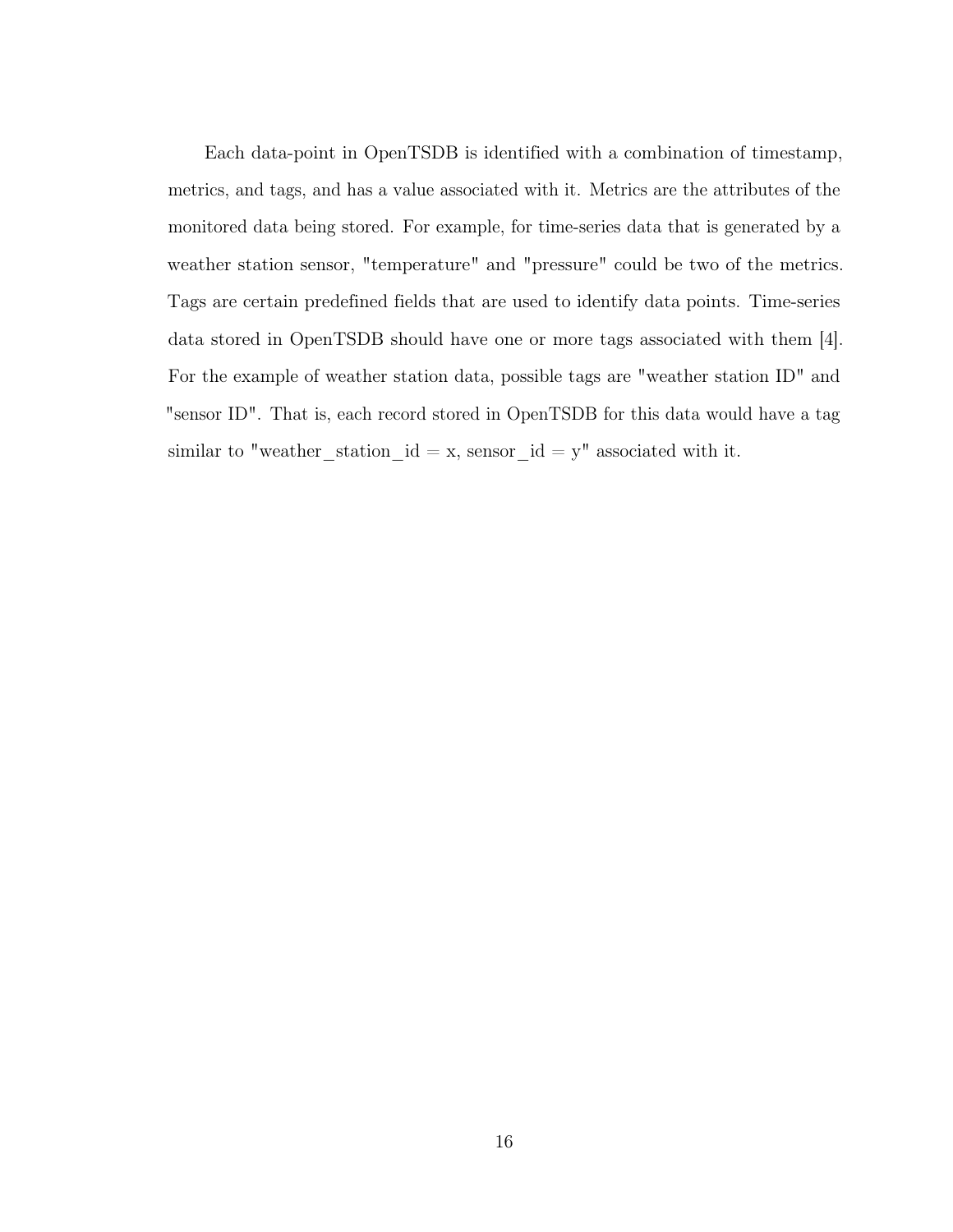## CHAPTER 3

#### Related Works

<span id="page-27-0"></span>The performance of NoSQL databases has been compared extensively in the literature, but there is no conclusive winner as the results depend on the type of data, architecture of the system and the modeling of the databases [\[17\]](#page-58-2). While monitoring systems for NoSQL databases haven't been the subject of much literature, systems for storing and monitoring similar data for other applications have been studied. In identifying relevant literature, the prime focus was to find papers on systems that received continuous streams of data from different sources at small and fixed intervals. These kinds of data are similar to the monitored data that is collected from each node in a MongoDB cluster at specified intervals. Since monitoring systems keep generating data continuously, often with the granularity of seconds, the velocity of the data is high. Also, depending on the number of devices or machines being monitored, a large number of data could arrive in the storage at every interval indicating a high volume of data. These characteristics of data point towards a need for big-data tools to handle monitoring data.

In [\[18\]](#page-58-3), the authors implement a data repository for data generated by IoT devices. Specifically, this paper deals with RFID data and sensor data obtained from RFID tags that are used for tracking the tagged objects. MongoDB is considered as a candidate to store the data. The query performance of a single node MongoDB is compared with a relational database MySQL for the same queries, and it was found that MongoDB performs better than most queries even with only a single node. Also, a distribution test is performed on MongoDB by considering different shard keys and noting how the chunks are distributed across the cluster, with the aim being to select the shard key that provides the evenest distribution. The effect of scaling on MongoDB is also studied by conducting comparison tests related to volume and throughput on 1 node,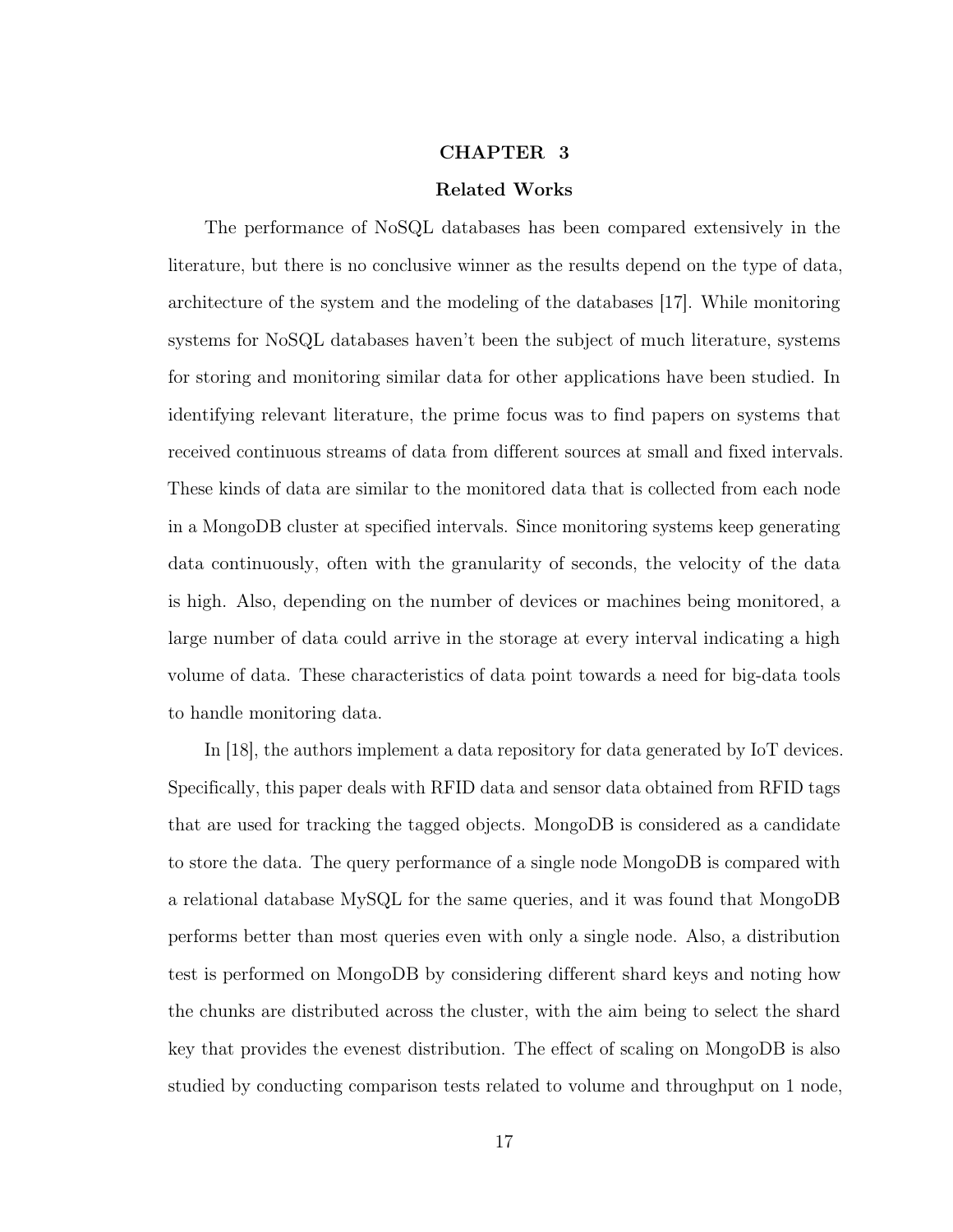2 nodes and 3 nodes MongoDB. It was studied that volume and throughput are better as the number of nodes in the cluster increases.

Similarly, [\[6\]](#page-57-6) proposes a system that monitors the radio spectrum to allow users to identify portions of the spectrum that are free or less crowded and can be reused. This system consists of the following components: The sensors that collect spectrum data, Kafka broker as a write buffer, a NoSQL database to store the collected data, a user interface between the users and the monitoring system, and a data processing engine to process data. Sensors collect the required data and contain software agents that perform some preliminary processing on the data. This data is then written to a Kafka broker which acts as a write buffer. MongoDB and Cassandra are considered candidates to store the data. They read the data in the Kafka broker and store it. The query performances for MongoDB and Cassandra were compared for several application-specific queries, and it was concluded that Cassandra is better suited for this use-case as compared to MongoDB. The performance advantage of using Kafka BigQueue is not experimentally studied in this paper.

In [\[5\]](#page-57-5), cloud monitoring is performed to enable cloud systems to manage themselves (also known as autonomic cloud management systems). Metrics are collected and can be analyzed to decide when certain actions need to be taken. As in the cases of the sensor and IoT data, metrics from cloud servers arrive from different machines at a small interval. Smaller the interval, better the accuracy of the data. Therefore, the storage management of these metrics is modeled as a big data problem. In this paper, the authors have chosen to compare to wide-column NoSQL databases Apache Accumulo and Apache HBase to identify which has a better insert performance. The architecture of the monitoring system contains the following components: Monitoring plugins and plugin managers to obtain and process different types of monitoring data, data management layer which includes the BigQueue and is responsible for providing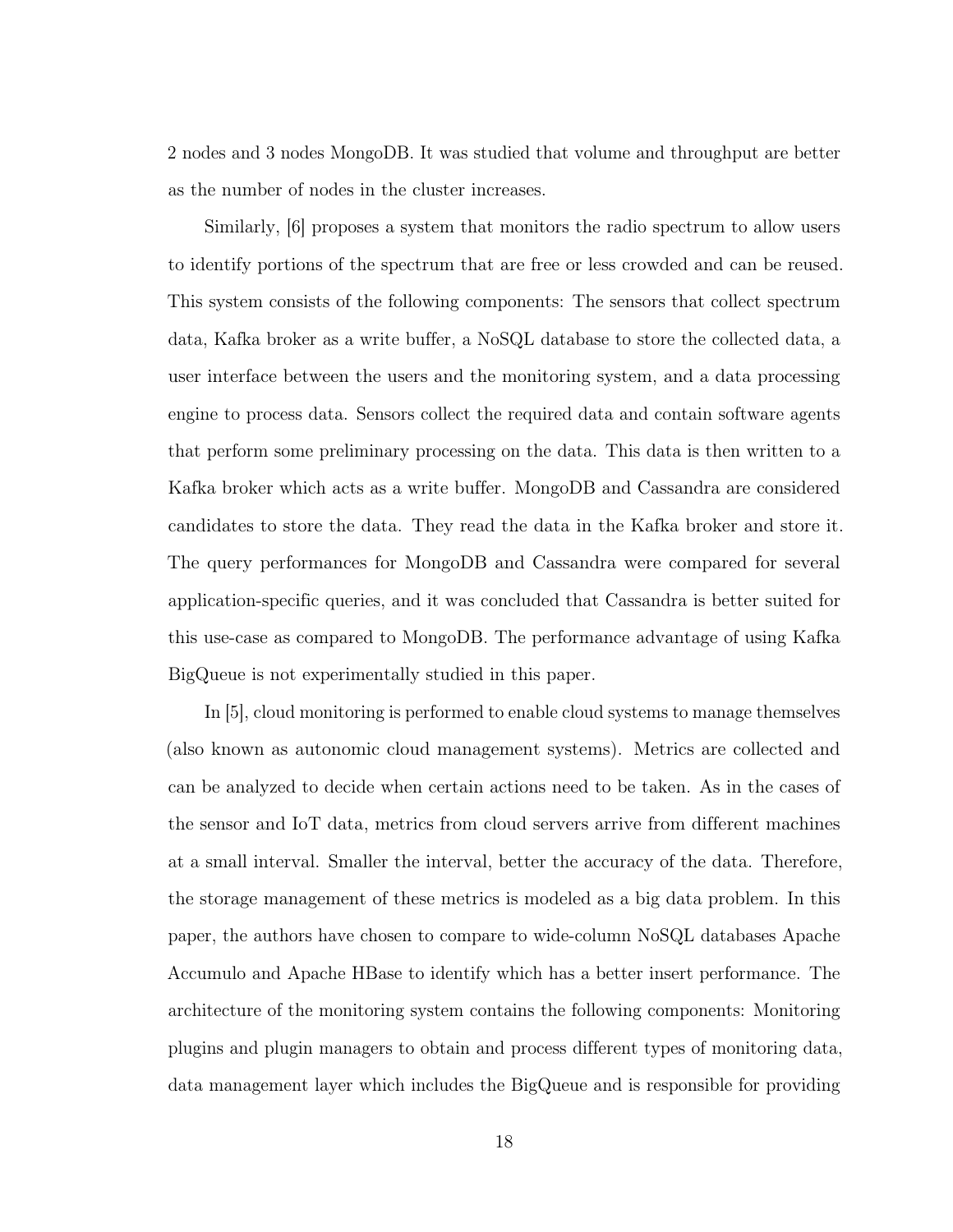input to the application, and a data storage layer which is responsible for storing the monitoring data. The write operation times for Accumulo and HBase are compared, and it was concluded that Accumulo provides a better operation time as compared to HBase. This is attributed to the fact that Accumulo has multiple masters which allows it to distribute writes. Also, Accumulo provides write buffers for each client. Similar to [\[6\]](#page-57-6), this paper also studies the effect of adding a write buffer known as "BigQueue" on write throughput. Instead of writing the data directly to HBase and Accumulo, the data is written to BigQueue. The data from BigQueue is written in batches to the HBase/Accumulo. This eliminates the extra time taken to establish connections before writing to the databases. It was noted that BigQueue drastically improves the performance of HBase by a factor of 300, and also improves the performance of Accumulo by a factor of 5. Accumulo is less affected by BigQueue as compared to HBase as Accumulo already has write buffers for each client.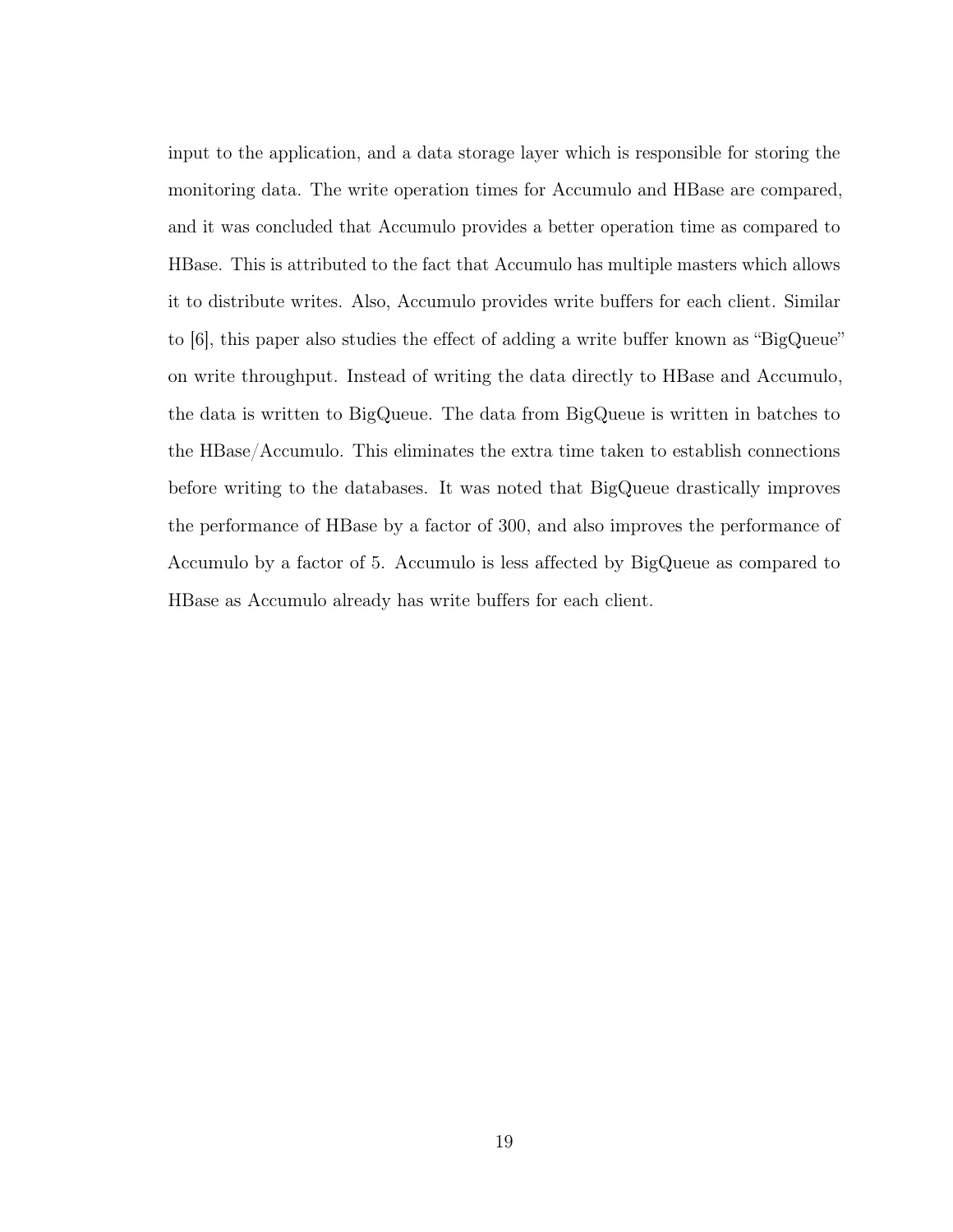# CHAPTER 4

## BigQueue

<span id="page-30-0"></span>While surveying existing monitoring systems, it was noted that two of the implementations incorporated a write buffer into their architecture: [\[6\]](#page-57-6) used a Kafka broker and [\[5\]](#page-57-5) utilized a Java BigQueue for this purpose. Since the type of data and some of the architecture of these monitoring systems are comparable to that of the MongoDB monitoring system being built in this paper, it is worth considering if adding a write buffer would improve the write performance of our monitoring system. [\[5\]](#page-57-5) compares the performance of HBase and Accumulo as the storage for their monitoring system with and without BigQueue and concludes that BigQueue provides a write performance improvement between 5 times and 300 times. It appears that using a BigQueue in the implementation of this project could provide substantial improvements in write performance. Therefore, we aim to study and compare the effects of BigQueue on the storage candidates of our monitoring system. The architecture of Big Queue represented in [\[5\]](#page-57-5) is shown in Figure [9.](#page-30-1)

<span id="page-30-1"></span>

Output to Hbase API

Figure 9: Architecture of Big Queue [\[5\]](#page-57-5).

Big Queue [\[19\]](#page-58-4) is a general concept used to describe a queue that is persistent, fast and follows the concepts of a Producer-Consumer [\[20\]](#page-58-5): several producers may concurrently write messages to the queue and several consumers may concurrently read messages from the queue. There are several standard implementations of Big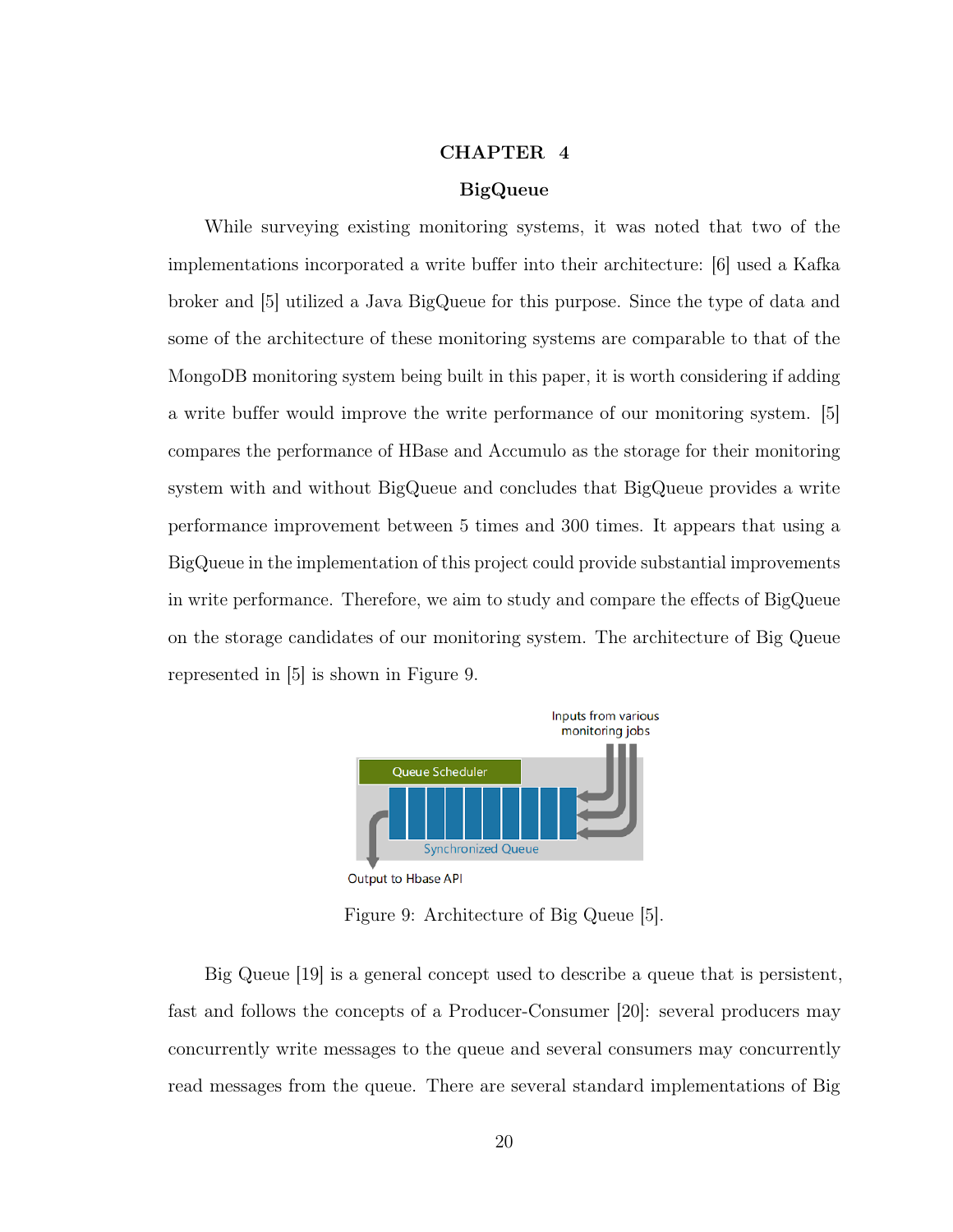Queue. Java programming language has a Big Queue library that is commonly used as a persistent queue [\[21\]](#page-58-6). The queue is stored as a file in the file-system [\[19\]](#page-58-4). Similar implementations exist in other languages such as Golang.

One popular example of a BigQueue is Kafka, which is a messaging system developed at LinkedIn, primarily for log processing [\[22\]](#page-58-7). It follows a Producer-Consumer architecture where Producers send data to the Kafka Broker, which stores it to the file-system for Consumers to read. Messages coming into Kafka are classified as "topics" and Consumers can subscribe to certain topics. The messages written in Kafka are persistent. That is, durability is ensured for the data for the specified retention period. Kafka is designed to work across a cluster of nodes and fits very well with big data. The messages written to Kafka are also replicated across nodes for better durability [\[23\]](#page-58-8). The architecture of Kafka is shown in Figure [10.](#page-31-0)

<span id="page-31-0"></span>

Figure 10: Kafka architecture.

Amazon provides a service called Kinesis [\[24\]](#page-58-9) that is very similar to Kafka. For Kafka, the user has to bring up clusters and manage them, requiring significantly more effort. Amazon Kinesis is a better alternative for basic stream data processing because it is provided as an Amazon-managed service where the users simply have to configure it to their needs. Kinesis is less flexible than Kafka but takes significantly lower effort and time to configure and use. Kinesis also provides the advantages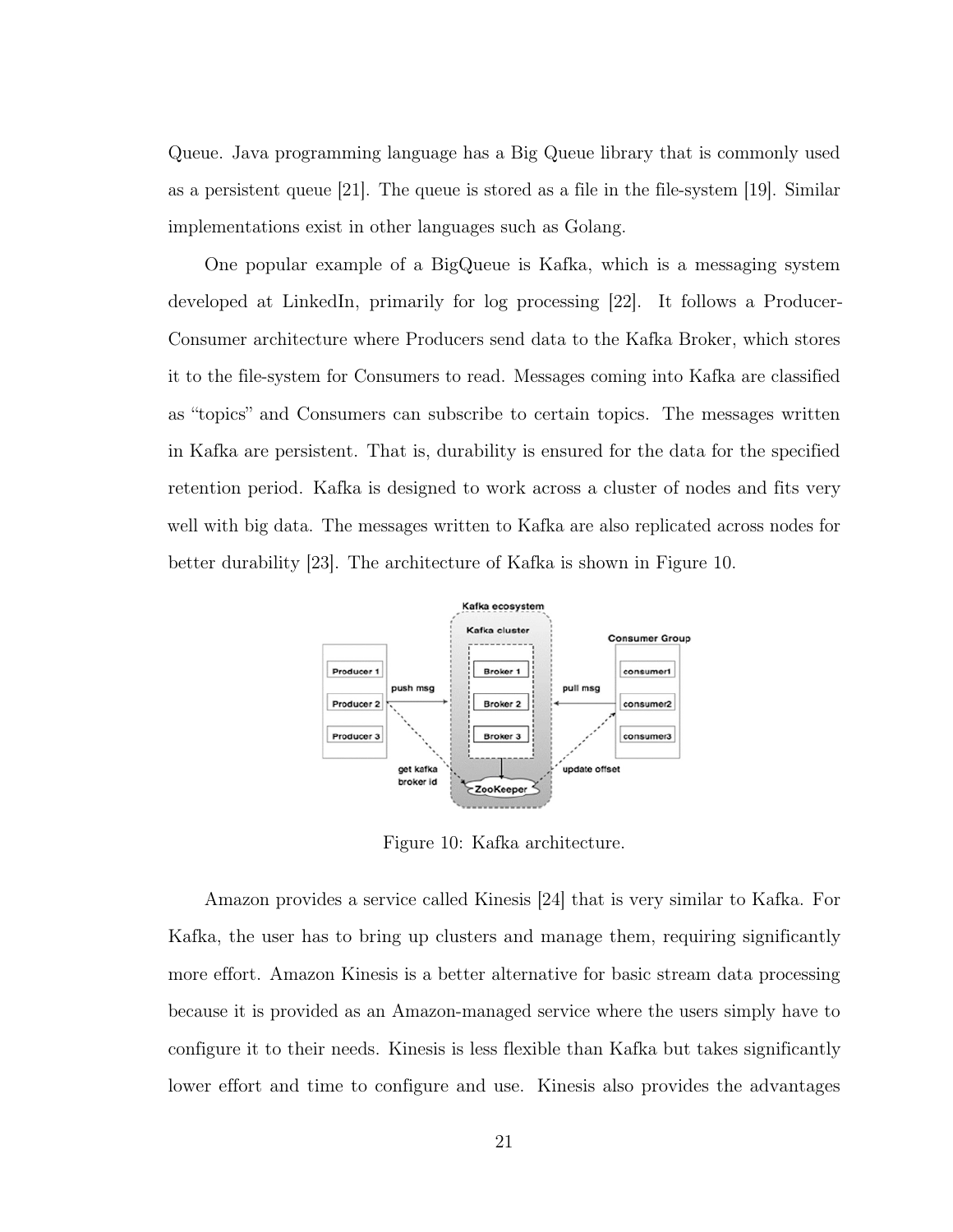of Kafka, such as scalability and durability. In this project, the expectations from BigQueue are fairly simple: the ability to quickly write to the buffer and read from it in batches. For this purpose, there is no additional value to be gained from using Kafka instead of Kinesis. Using Kinesis, however, provides the advantage of the ease of use. Therefore, Kinesis is used as BigQueue in this project.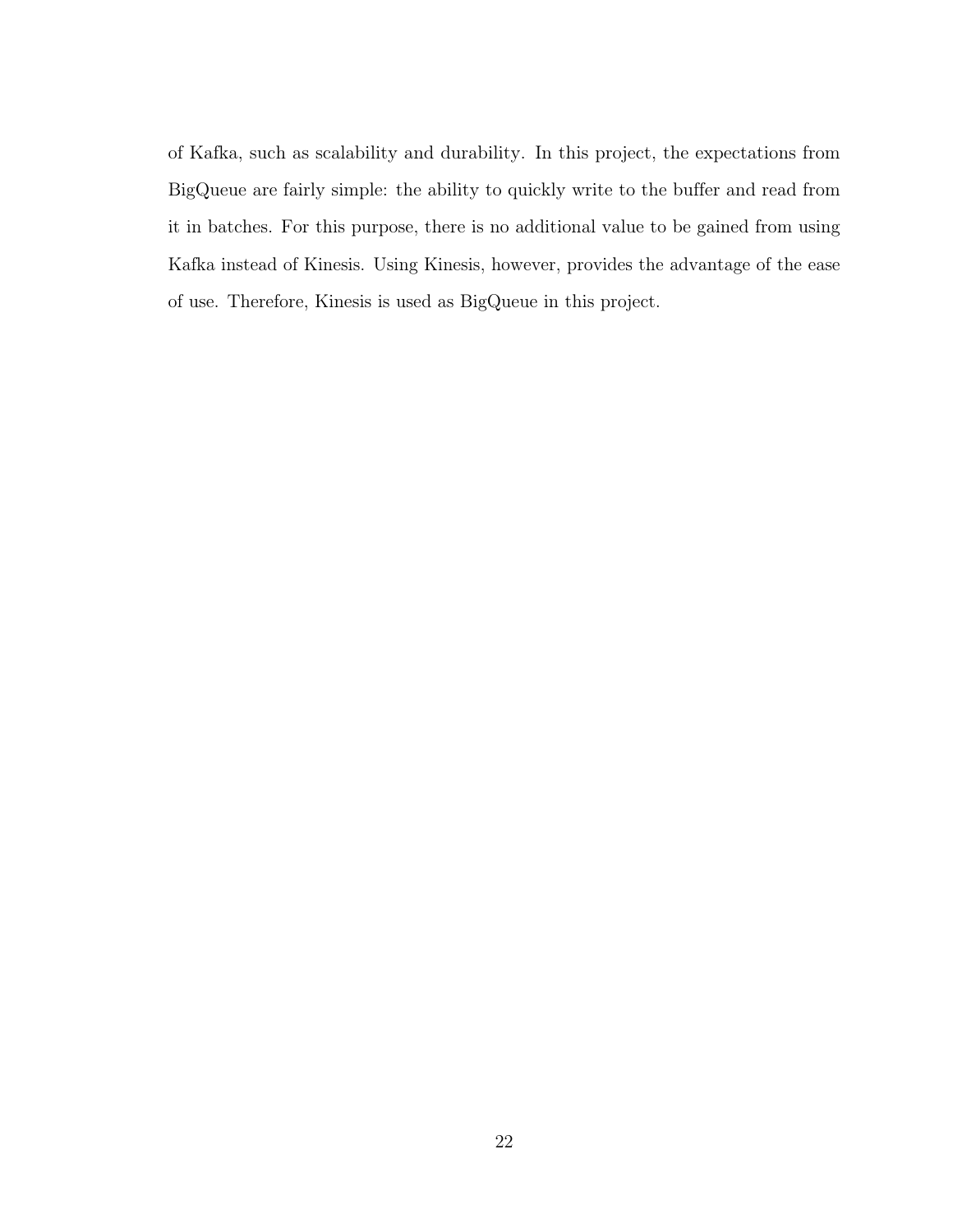# CHAPTER 5

#### Design and Implementation

<span id="page-33-0"></span>To implement the proposed monitoring system, several components have to be built and combined together. The components necessary to build the monitoring system and run the experiments are:

- 1. The MongoDB cluster to be monitored.
- 2. Monitoring agents that run on each node of the MongoDB cluster and obtain relevant data from them.
- 3. Storage Candidates (NoSQL databases) to store the data collected by the monitoring agents.
- 4. A write buffer or BigQueue to act as a buffer between the monitoring agent and datastore.

# <span id="page-33-1"></span>5.1 Architecture

The MongoDB cluster to be monitored by the monitoring system (referred to as the Monitored MongoDB Cluster in the rest of the paper) should be up and running so that the monitoring system can obtain monitoring data. This cluster should have multiple nodes with replication and sharding enabled to represent real-world scenarios. A YCSB (Yahoo! Cloud Serving Benchmark) [\[25\]](#page-58-10) client issues workload to this cluster to simulate a real database usage scenario. To obtain metric data from the Monitored MongoDB Cluster, a Monitoring Agent should run on each node in the cluster. The data obtained from the monitoring agent is to be stored in a NoSQL database (referred to as Storage Candidate in the rest of the paper to differentiate it from Monitored MongoDB Cluster). There are three Storage Candidates in this project: MongoDB, Cassandra, and OpenTSDB. Since the impact of using a write-buffer is to be analyzed,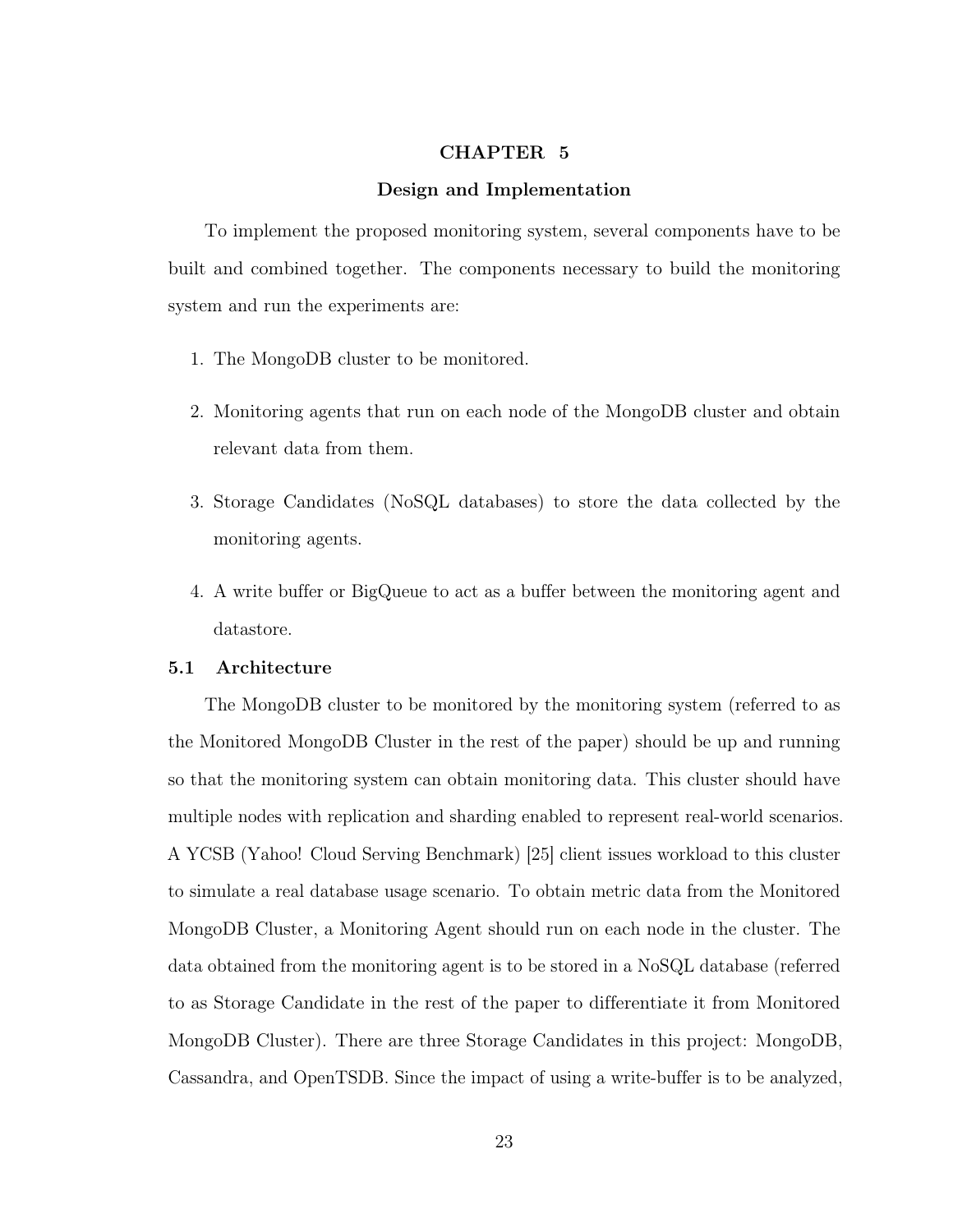experiments are conducted with and without an Amazon Kinesis write buffer. In case a buffer is not used, monitoring agents directly write data to the NoSQL datastores as in Figure [11.](#page-34-1) In case a write-buffer is used, the agents should write data to the buffer which is then written to the databases in batches as in Figure [12.](#page-34-2)

<span id="page-34-1"></span>

Figure 11: Architecture without BigQueue.

<span id="page-34-2"></span>

Figure 12: Architecture with BigQueue.

# <span id="page-34-0"></span>5.2 Monitoring Agents

Monitoring Agents are implemented as Python scripts that can obtain relevant information from the node that is run on. Different monitoring agents are implemented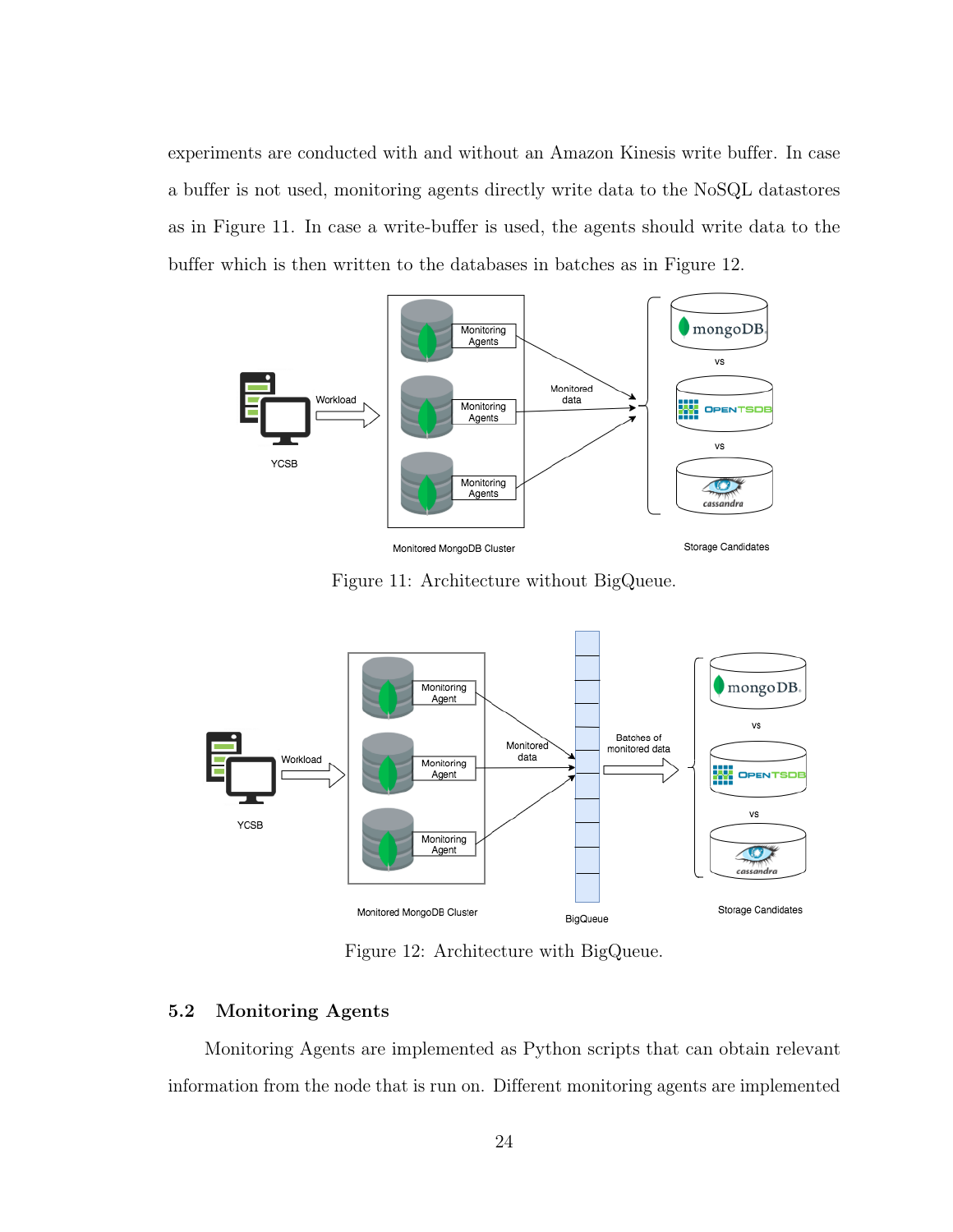for MongoDB Storage Candidate, Cassandra Storage Candidate, and OpenTSDB Storage Candidate. This is because the data is modeled and written in very different ways in these databases. However, the same monitoring data are stored in each Storage Candidate under test.

In Section 2.3.3, several relevant commands, tools, and utilities provided by MongoDB have been identified. However, these commands and utilities contain a lot of information that a user of a monitoring system might not deem relevant. Also, they could be missing important information that a user might expect. To identify what data is to be monitored, a detailed survey of the metrics provided by popular NoSQL databases like CouchBase, HBase, Redis, and DynamoDB was conducted. From this survey, the most relevant monitoring information was identified and grouped into the following classes: instance details, query details, sharding details, and replication details. It was also identified that MongoDB does not provide a way to directly access the cache miss ratio. Sections 3.4.1 to 3.4.4 describe the categories of monitoring information that will be monitored from MongoDB, The commands/utilities that provide this information and the fields that are included. Section 3.4.5 describes how the cache miss ratio can be calculated in MongoDB.

#### <span id="page-35-0"></span>5.2.1 Instance/Node details

This category contains fields that contain information about the instances and processes in the Monitored MongoDB Cluster. This also includes information related to network traffic. Table [1](#page-36-1) summarizes the fields relevant to this category, the utility/tool containing them and their description.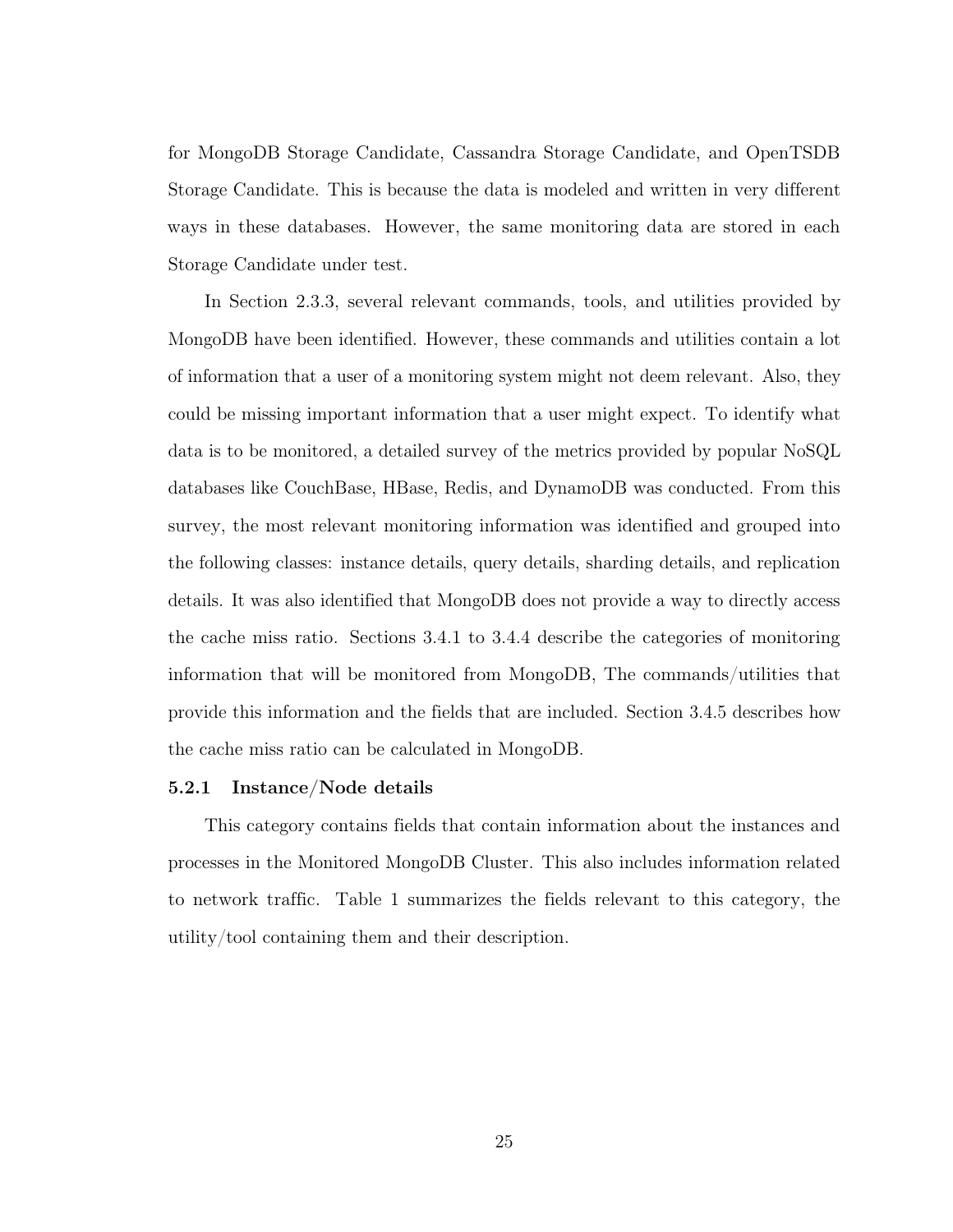<span id="page-36-1"></span>

| Instance/Node Details |              |                                                          |  |  |
|-----------------------|--------------|----------------------------------------------------------|--|--|
| Field name/ Command   | Utility      | Description                                              |  |  |
| top                   |              | Shows all current processes; can be used to              |  |  |
| find CPU utilization  |              |                                                          |  |  |
| command               | mongostat    | No.of commands (per second)                              |  |  |
| vsize                 | mongostat    | Virtual memory used by process (mongod/-                 |  |  |
|                       |              | mongos)                                                  |  |  |
| res                   | mongostat    | Resident<br>by<br>used<br>memory<br>pro-                 |  |  |
|                       |              | $\cos(mongod/mongos)$                                    |  |  |
| qr                    | mongostat    | No. of clients waiting in read queue                     |  |  |
| $q_{W}$               | mongostat    | No. of clients waiting in write queue                    |  |  |
| <b>ar</b>             | mongostat    | No.of clients reading                                    |  |  |
| aw                    | mongostat    | No.of clients writing                                    |  |  |
| netIn                 | mongostat    | $N/w$ traffic received by the instance                   |  |  |
| netOut                | mongostat    | $N/w$ traffic sent by the instance                       |  |  |
| conn                  | mongostat    | Total no.of connections that are currently               |  |  |
|                       |              | open                                                     |  |  |
| process               | serverStatus | The MongoDB process (mongod or mongos)                   |  |  |
| uptime                |              | serverStatus No. of seconds the process has been running |  |  |
| localTime             |              | serverStatus Current UTC time                            |  |  |

Table 1: Monitoring Agents - Instance/Node Details

# <span id="page-36-0"></span>5.2.2 Query details

This category includes information such as the query statistics and log information. Query statistics show the number of queries of each type (insert, read, update, delete). The log profiling feature of MongoDB enables users to log queries slower than a given threshold. These query logs can, in turn, be queried like any other collection. Table [2](#page-37-1) summarizes the fields relevant to this category, the utility/tool containing them and their description.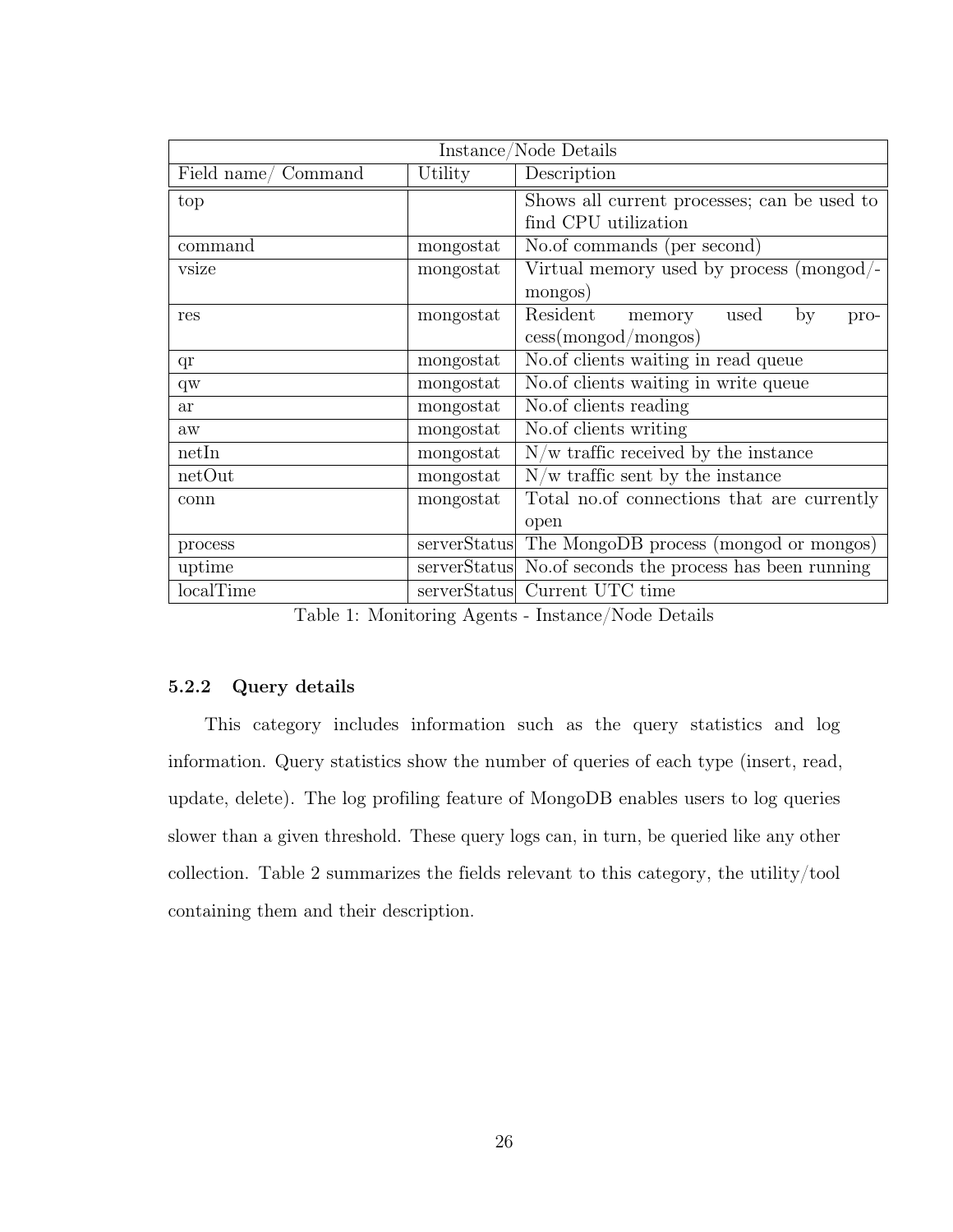<span id="page-37-1"></span>

| Query Details                                             |           |                              |  |
|-----------------------------------------------------------|-----------|------------------------------|--|
| Field name/ Command                                       | Utility   | Description                  |  |
| insert                                                    | mongostat | No.of inserts                |  |
| query                                                     | mongostat | No.of queries/reads          |  |
| update                                                    | mongostat | No.of updates                |  |
| delete                                                    | mongostat | No.of deletes                |  |
| $db.system.profile.find().limit(n).sort({t:+ profiling})$ |           | To return the most recent n  |  |
| $1\})$                                                    |           | log entries                  |  |
| $db.system.profile.find(millis:\$                         | profiling | Show all queries slower than |  |
|                                                           |           | n ms                         |  |

Table 2: Monitoring Agents - Query Details

<span id="page-37-2"></span>

|                    | Sharding details          |                              |
|--------------------|---------------------------|------------------------------|
| Field<br>name/     | Utility                   | Description                  |
| Command            |                           |                              |
| shards             | db.printSharding Status() | All the shards in the clus-  |
|                    |                           | ter and their instance/host, |
|                    |                           | number of chunks in each     |
|                    |                           | shard, range of documents    |
|                    |                           | (with respect to shard key)  |
|                    |                           | in each shard.               |
| $\exp(\text{ain})$ |                           | To find which shard served   |
|                    |                           | the query                    |
| config.changelog   | config db                 | Can identify Hotspots by     |
|                    |                           | looking at number of splits  |

Table 3: Monitoring Agents - Sharding Details

# <span id="page-37-0"></span>5.2.3 Sharding details

This category enables the user to view sharding details. We can also identify which shard served each query with the explain() function. Another useful information is the number of splits that are occurring in each instance. A large number of splits on an instance is a good indicator of hotspots. Table [3](#page-37-2) summarizes the fields relevant to this category, the utility/tool containing them and their description.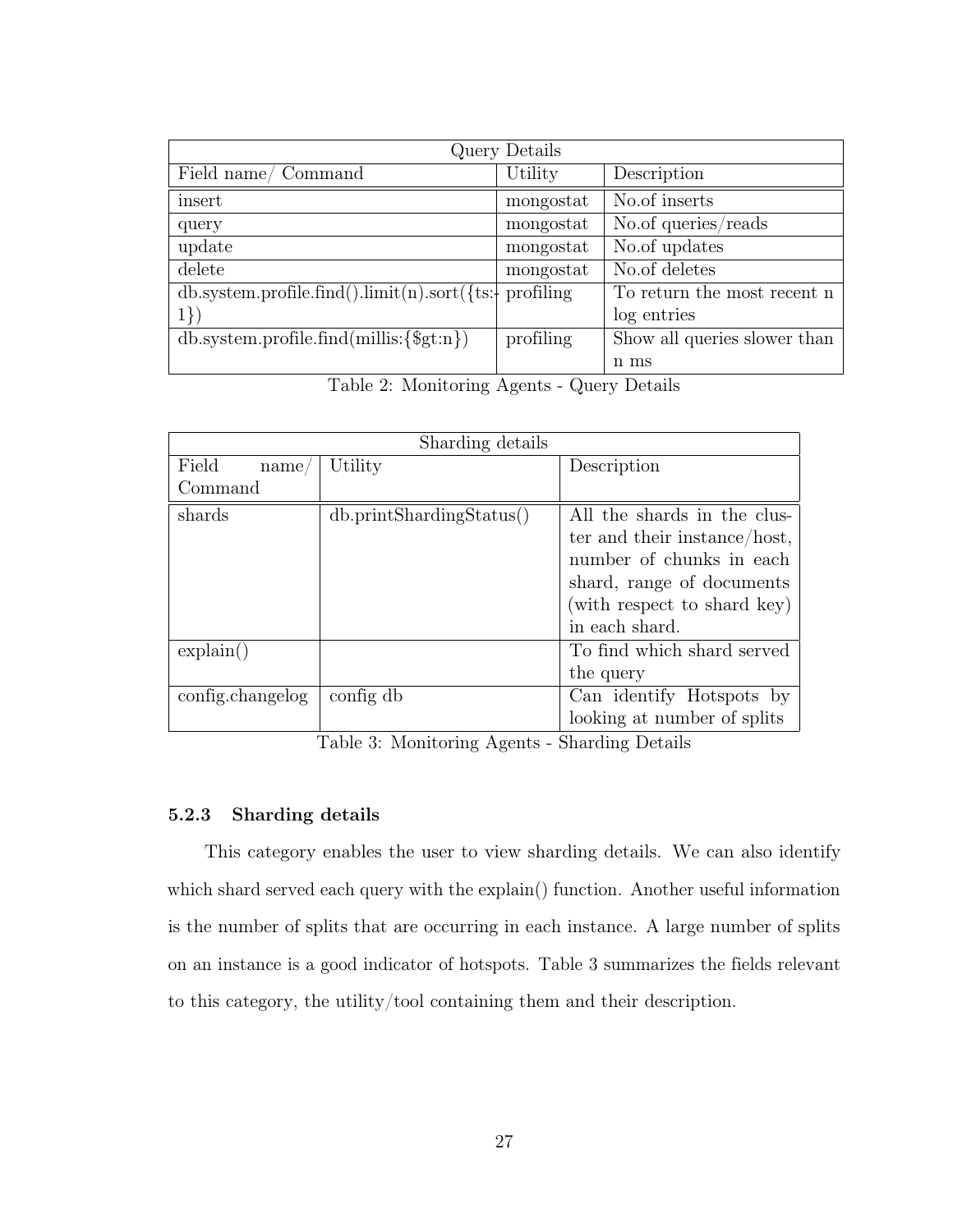<span id="page-38-2"></span>

| Replication details    |                  |                              |  |  |
|------------------------|------------------|------------------------------|--|--|
| Field name/ Command    | Utility          | Description                  |  |  |
| $db.addminCommand({}$  | replSetGetStatus | Returns the replica set sta- |  |  |
| replSetGetStatus : 1)  |                  | tus when run in the admin    |  |  |
|                        |                  | database.                    |  |  |
| heatbeatIntervalMillis | replSetGetStatus | Heartbeat frequency          |  |  |
| members                | replSetGetStatus | Details of each member       |  |  |
|                        |                  | in replica set (name, role,  |  |  |
|                        |                  | health)                      |  |  |
| set                    | mongostat        | Name of replica set          |  |  |
| repl                   | mongostat        | M - master, S- secondary,    |  |  |
|                        |                  | REC-recovering, ARB - ar-    |  |  |
|                        |                  | biter, UNK- unknown          |  |  |

Table 4: Monitoring Agents - Replication Details

#### <span id="page-38-0"></span>5.2.4 Replication details

It contains details of replication. When the respective commands are executed on an instance, they return the status of the replica set from the executing server's perspective.

## <span id="page-38-1"></span>5.2.5 Calculating cache miss ratio

Cache miss ratio refers to the proportion of the memory accesses that resulted in a cache miss. Cache miss rate is a useful metric for users. However, it is not directly provided by any of the utilities or commands in MongoDB. It is possible to calculate the cache miss rate indirectly from some of the other metrics that MongoDB does provide. db.serverStatus() contains storage engine specific information. Among these fields, the following fields help us calculate cache miss rate [\[2\]](#page-57-2):

- Pages requested from the cache
- Pages read into the cache

Since "Pages read into the cache" refer to the number of times a page that was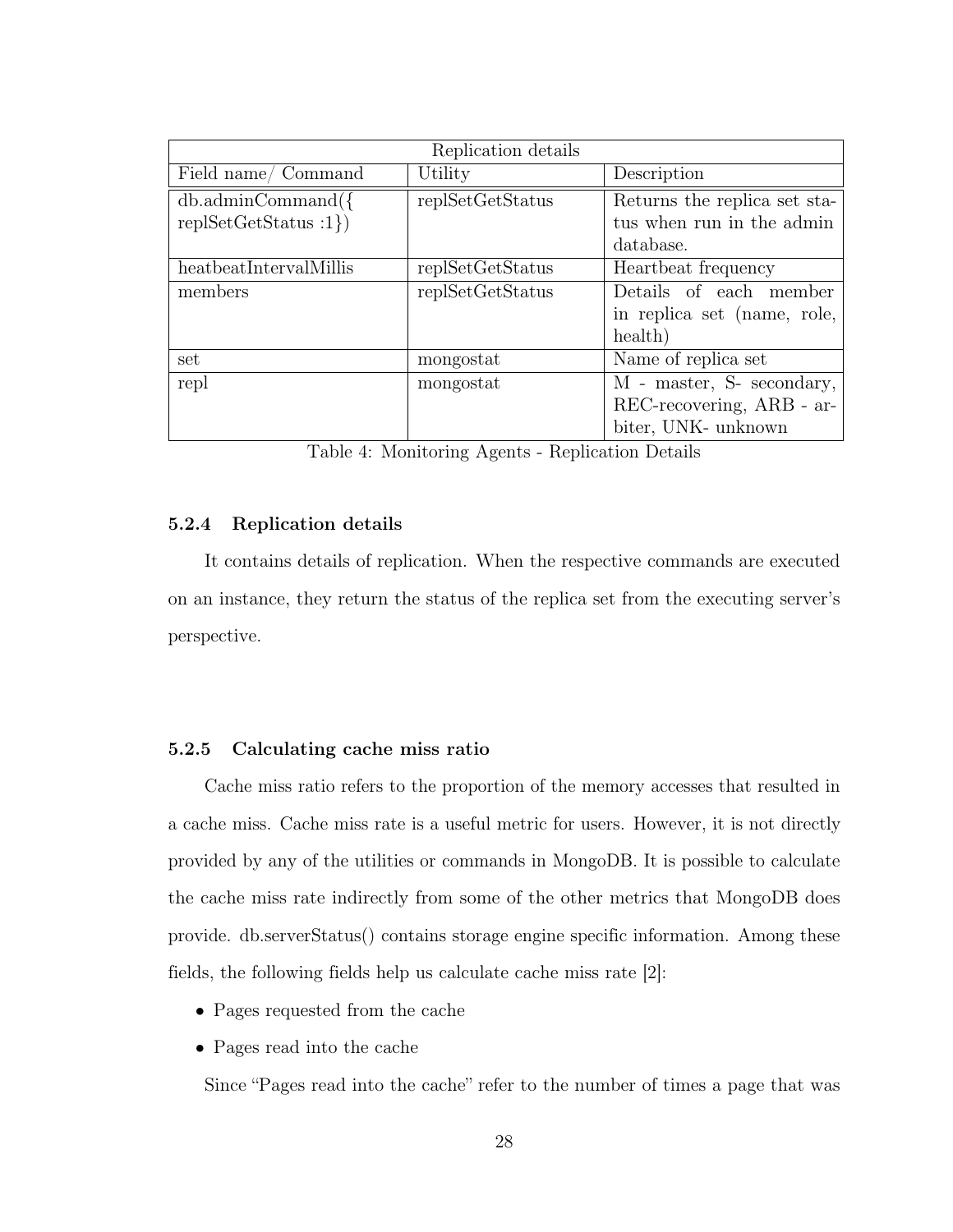being read was not present in the cache and had to be read into cache, it helps us calculate cache miss ratio using the following formula:

Cache miss ratio  $=$  (Pages read into cache/Pages requested from the cache)

# <span id="page-39-0"></span>5.3 Storage Candidates

This section presents the modeling of the Storage Candidates (MongoDB, Cassandra, and OpenTSDB) to store the data monitored from the Monitored MongoDB Cluster. Since each database under consideration has different data models, the best modeling for one database might not be the best for the other. The focus of modeling in this project is to offer a fair comparison by modeling each of the databases in a way that is best suited for them.

In the case of monitoring systems, records are being emitted continuously at very small intervals from several monitoring agents such as sensors. For example, in the case of our monitoring system, if the Monitored MongoDB cluster has three nodes and data is collected every second (monitoring interval  $= 1$  second) from each node by the monitoring agent,  $3*60*60 = 10,800$  records are generated each hour. Since many real-life clusters to be monitored tend to have hundreds of nodes, the number of records generated will be extremely high. If we model the MongoDB Storage Candidate to write one document for each record being created, the number of documents stored will grow drastically, affecting the performance of the database. MongoDB recommends that instead of storing one document per monitoring interval, a technique called "bucketing" can be used [\[26\]](#page-58-11). In bucketing, multiple records can be embedded into another document which is characterized by a "bucket time". For example if bucketing is to be done per minute, all records with timestamps from  $\left(\frac{dd}{mm}/\frac{ym}{y}\right)$ : hour:min: 00) to  $(\text{dd/mm/yy:}$ hour:min:60) that are generated in the same minute "min" are embedded into a single document with the bucket time  $= (dd/mm/yy:hour:min)$ . This technique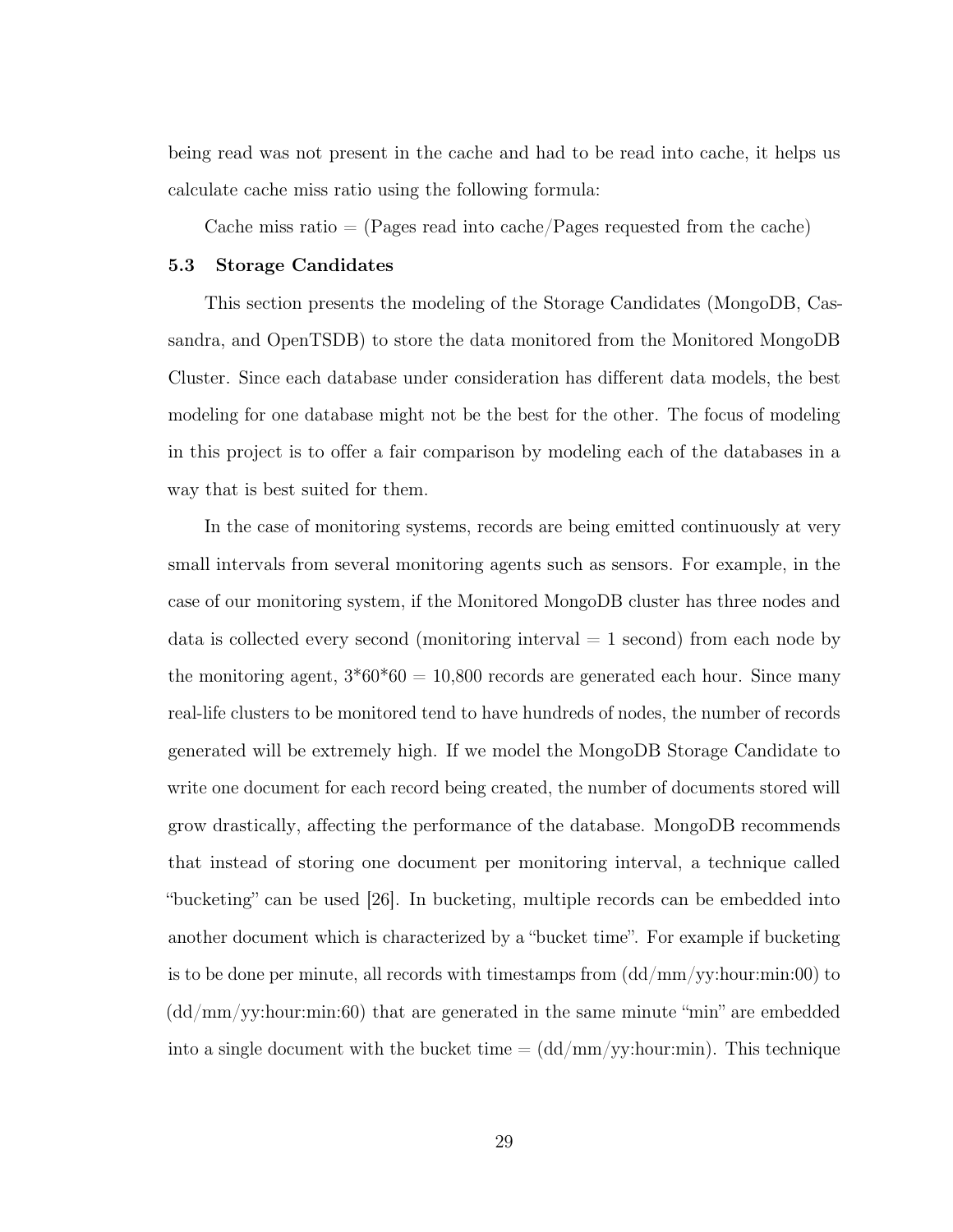was also adopted in [\[6\]](#page-57-6), as shown in Figure [13.](#page-40-0) The concept of bucketing is used to model the MongoDB Storage Candidate in the implementation of this project. However, care should be taken not to put too much data into the same MongoDB document, as MongoDB restricts the maximum possible size of documents to 16MB [\[27\]](#page-58-12). Records from the same host and process with the same bucket times are embedded into a document. This is done such that ten monitored records are nested into one MongoDB document.

<span id="page-40-0"></span>

Figure 13: Example of Bucketing MongoDB Documents [\[6\]](#page-57-6).

Another important factor to consider to model MongoDB Storage Candidate for storing monitored data is the selection of shard-key. While it is clear that time, host and process are important fields to identify each record, it is not immediately clear which single or composite shard-key combination offers the best distribution. In order to identify the best shard-key, various combinations of the host, process, and time fields will be considered in the experiments.

In Cassandra, the schema is defined when the table is created using a CQL query.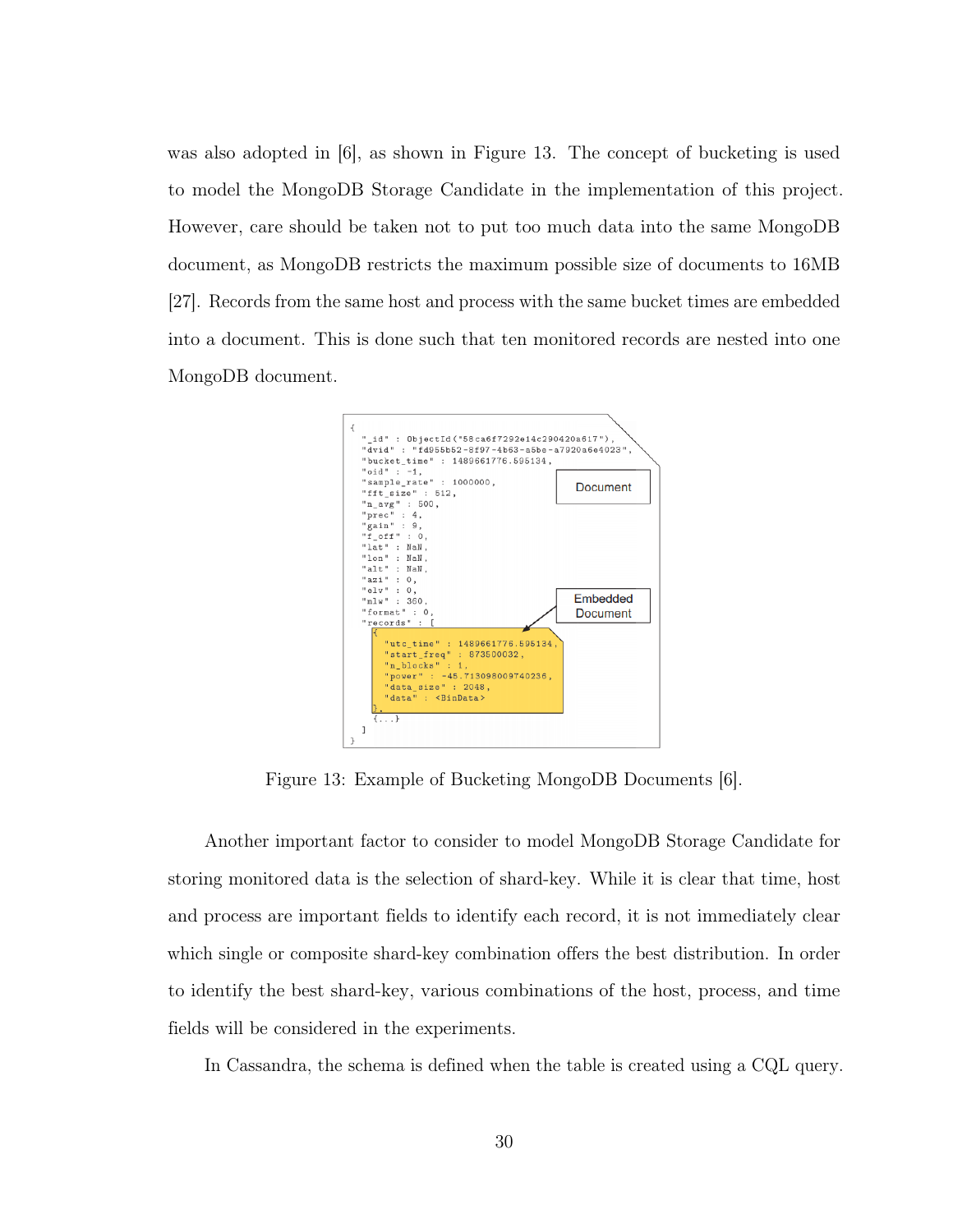The primary key can be specified in the CQL query as a tuple of fields. The first field in the tuple acts as the partition key, while the other fields act as clustering keys in the given order. After surveying similar monitoring systems with Cassandra as the storage, Cassandra in our project is modeled by setting a primary key consisting of host, process, and timestamp. Host acts as the partition key. This ensures that records with the same host are stored in the same partition, in the order of process followed by timestamp. Process and timestamp act as clustering keys. In [\[28\]](#page-59-0), the primary key of Cassandra that is used to store weather station data is defined in a similar way. That is, weather station ID is set as the partition key, while timestamp and some other weather-specific fields are set as clustering keys

Since OpenTSDB is specifically designed to store time-series data, time is implicitly used to identify each data point. Therefore timestamp is mandatory and separate from other fields in the monitored data. Host and process are also used to identify monitored records. Therefore "host" and "process" fields are set as the tags while modeling OpenTSDB Storage Candidate. For example, records from host A and mongos process are tagged with "host  $= A$ , process  $=$  mongos". Every other field in the monitored data is set as a metric in OpenTSDB. The partitioning of data across nodes is implicitly handled in the underlying HBase and HDFS.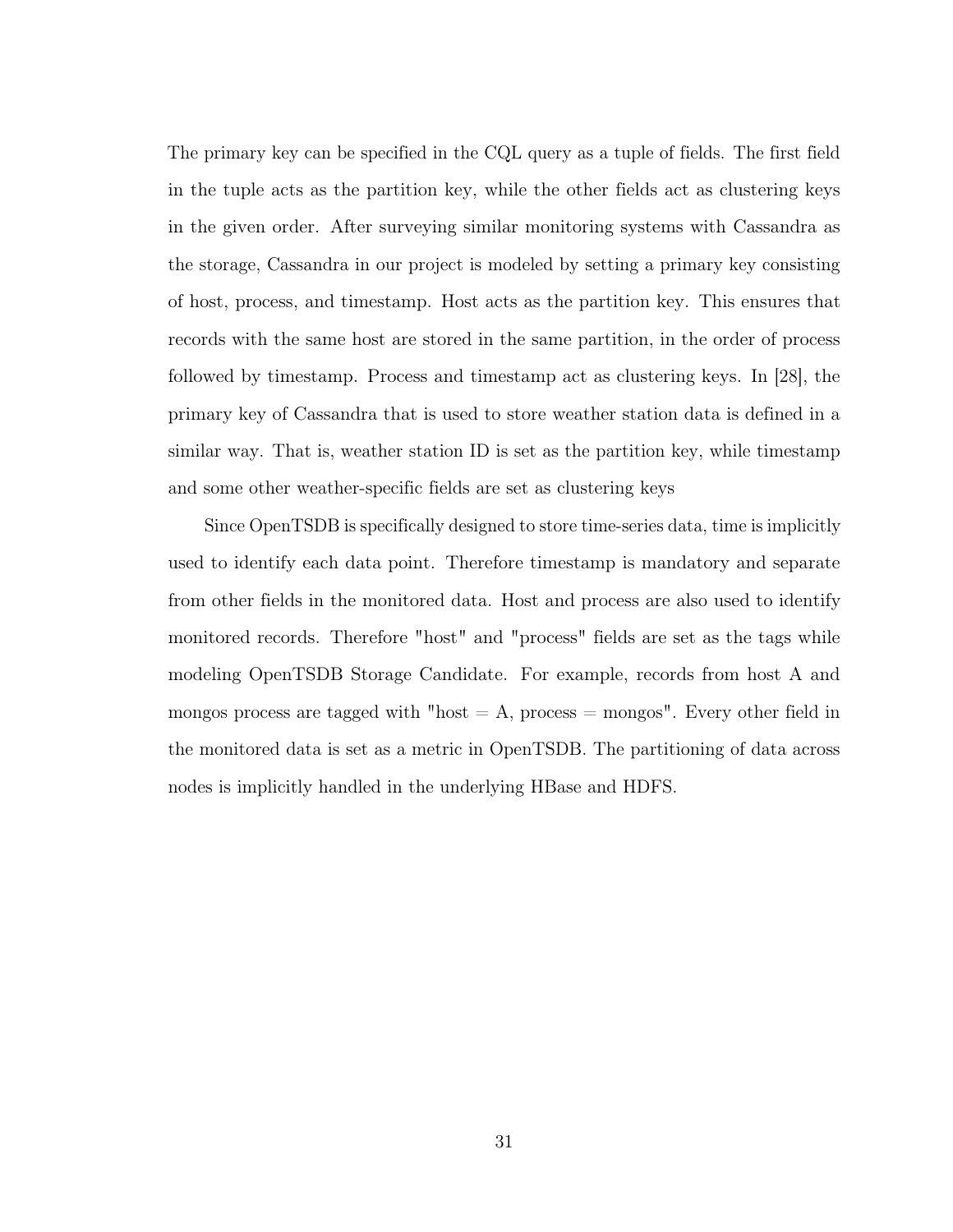# CHAPTER 6

#### Experiments and Results Analysis

<span id="page-42-0"></span>The experiments conducted in this project are classified into three categories: shard key test, Storage Candidate performance tests, and BigQueue test. In the shard key test, the best shard-key is identified by studying the distribution of objects across shards. This shard-key is then used in the sharded MongoDB Storage Candidate cluster for the remainder of the experiments. In Storage Candidate performance tests, the three Storage Candidates are compared with respect to read performance, write performance and disk storage requirements. These are used to evaluate the best Storage Candidate. Finally, the BigQueue test compares the writes performance with and without a Kinesis write buffer for each Storage Candidate. This helps in studying the effects of a write buffer and the extent of the impact on each Storage Candidate.

#### <span id="page-42-1"></span>6.1 Experiment Set-up

In order to perform the experiments, four clusters of three machines each are set up on Amazon Web Services(AWS). The details of these clusters are given in Table [5.](#page-42-2)

<span id="page-42-2"></span>

| Cluster                     | Service    | No.of Nodes               | Instance type |
|-----------------------------|------------|---------------------------|---------------|
| Monitored MongoDB           | EC2        | 3 (1 master and 2 slaves) | m5.xlarge     |
| MongoDB Storage Candidate   | EC2        | 3 (1 master and 2 slaves) | m5.xlarge     |
| Cassandra Storage Candidate | EC2        |                           | m5.xlarge     |
| OpenTSDB Storage Candidate  | <b>EMR</b> |                           | m5.xlarge     |

Table 5: Details of clusters set up on AWS

Apart from these twelve machines, a separate EC2 machine is brought up to act as a client to the Monitored MongoDB Cluster. YCSB (Yahoo! Cloud Serving Benchmark) [\[25\]](#page-58-10) is run on this machine to generate workloads containing a mix of reads, inserts, updates and deletes to the Monitored MongoDB Cluster. This helps in simulating the working of a real database. Once each cluster was set-up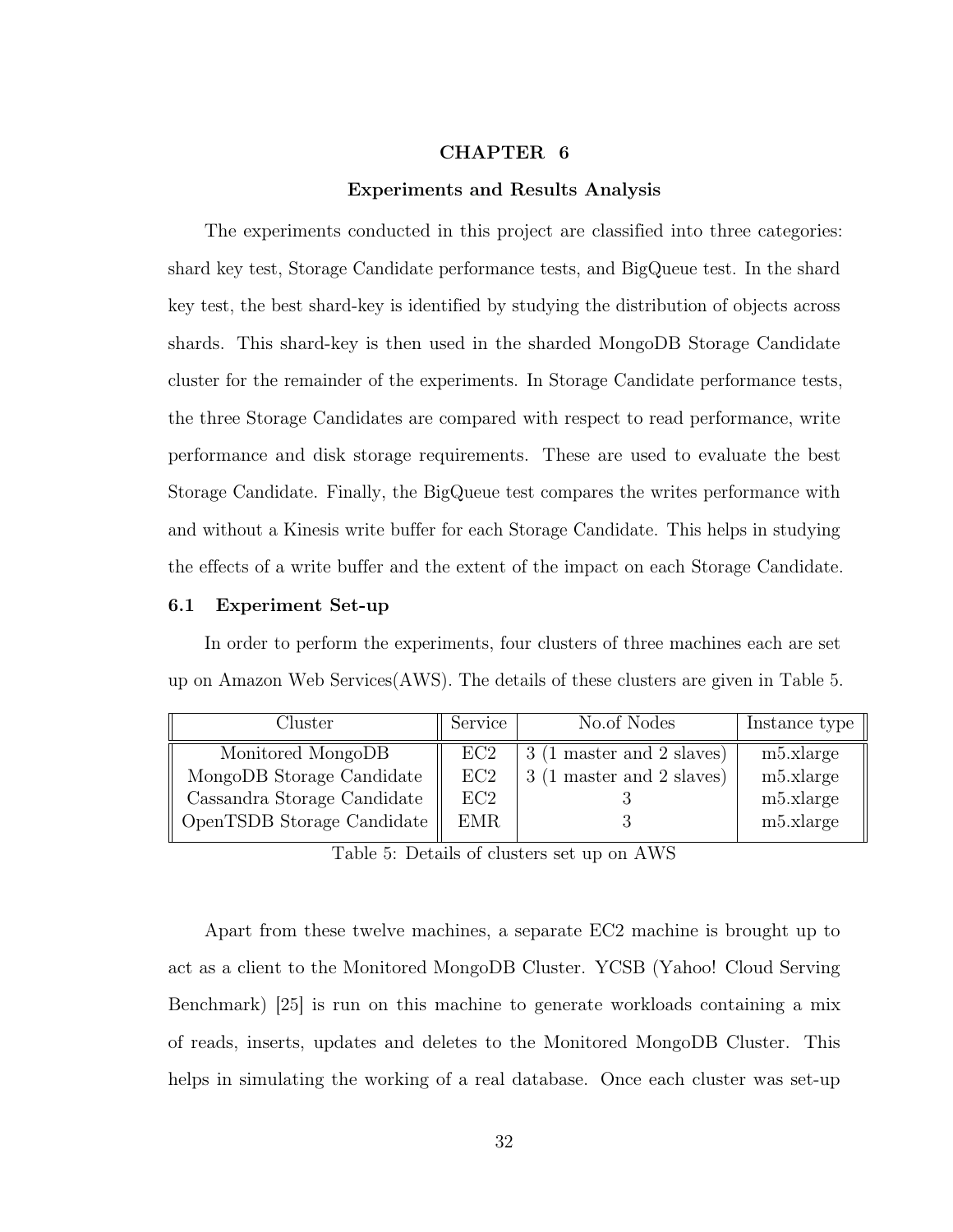and monitoring agents were implemented separately for each of the three Storage Candidates, the monitoring was performed on the Monitored MongoDB Cluster for exactly one week. At the end of one week, each Storage Candidate (MongoDB, Cassandra, and OpenTSDB) will contain the monitored data for that period. This is done to prevent the experiments from being affected by the biases of being performed on empty Storage Candidates. BigQueue for the experiments is implemented with Amazon Kinesis.

#### <span id="page-43-0"></span>6.2 Shard-Key Test

For Cassandra, the partitioning of data across nodes is based on the partition key. OpenTSDB data partitioning is handled by the underlying HBase and is not under the user's control. However, the shard-key for MongoDB has to be determined explicitly by the user. This test attempts to find the best shard-key for MongoDB Storage Candidate. To identify the best shard key, the candidate shard keys are first identified. The fields of relevance are timestamp, host (the particular machine in the Monitored MongoDB Cluster) and process (mongod or mongos). Each of these fields and their combinations are considered as candidate shard-keys. The effects of the candidate shard keys are studied on MongoDB Storage Candidate, and the best shard-key is identified. To identify the best shard-key, sharding is performed on the same data with each candidate shard-key. This is done by copying the data into new collections with different shard-keys. After sharding, the distribution of documents across shards and the number of chunks are used to identify the best shard-key. The aim is to choose the shard-key that provides a reasonable number of chunks and even distribution of documents. The choice of shard-key affects how data is distributed across nodes, as all documents with the same shard-key go to the same chunk. The chunks are then distributed across nodes. A shard-key with low granularity would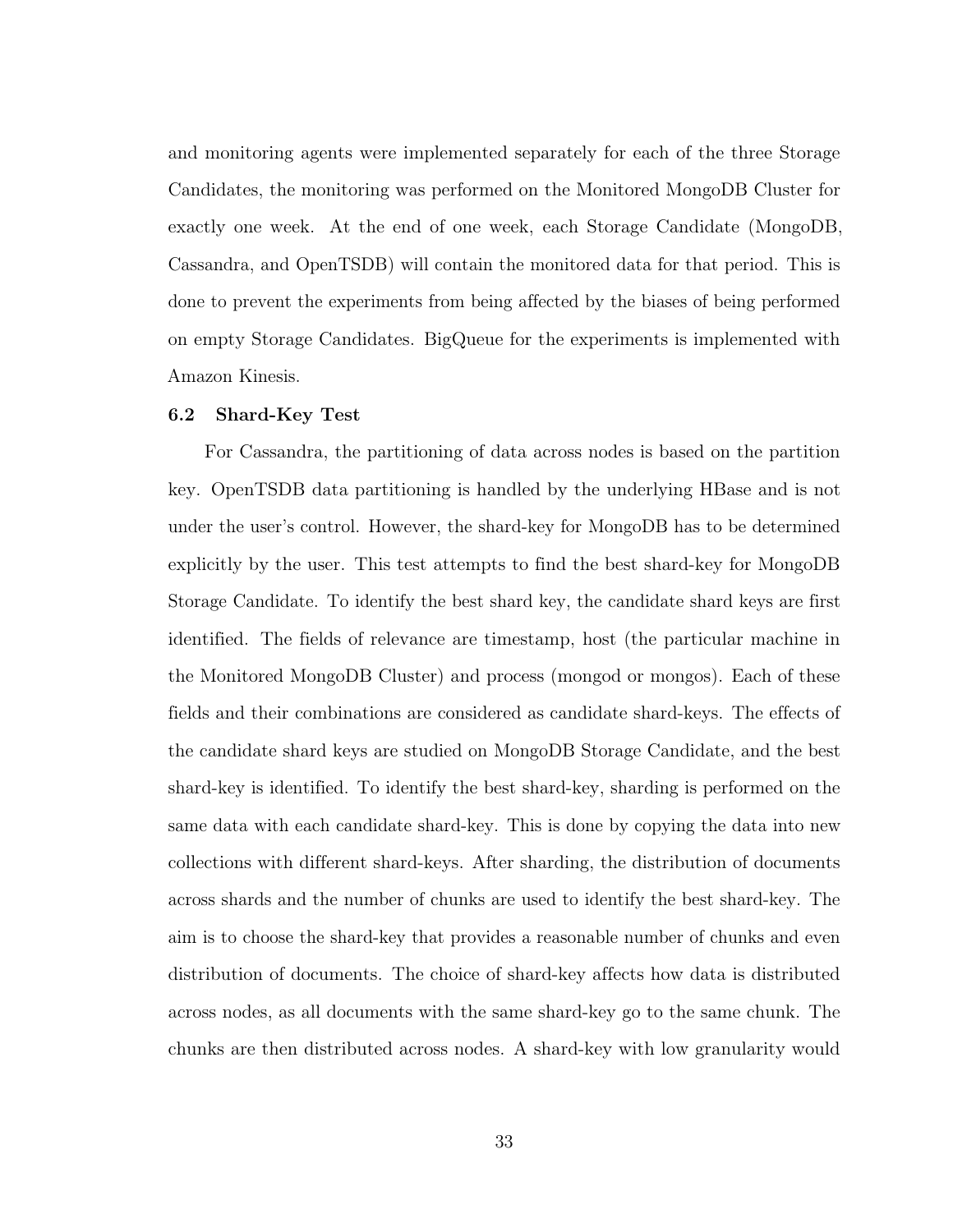result in a low number of chunks, which cannot be further split. It is important to select a shard-key that allows MongoDB to split chunks when they grow too big [\[29\]](#page-59-1).

#### <span id="page-44-0"></span>6.2.1 Results

The results of the Shard-Key test are summarized in Table [6.](#page-44-2) Every shard starts out with two empty chunks. When data is populated in these shards, they go to these chunks. When chunks grow big, they split and form new chunks. Therefore, at any point, there are at least two chunks in each shard, one or more of which could be empty if they haven't been populated with data at all. Empty chunks are not considered in Table [6](#page-44-2) as they do not add value to our findings. An example where empty chunks are ignored in Table [6](#page-44-2) is when "Process" is used as shard-key. Since process could only have two possible values ("mongos" or "mongod"), two unsplittable chunks are formed, both of them in Shard 1. Shard 2 and Shard 3 contain two empty chunks each. These are ignored, and Shard 2 and Shard 3 are considered to contain not chunks.

<span id="page-44-2"></span>

| Shard-key Candidate   | No.of    | No.of    | No.of    | No.of    | No.of          | No.of            |
|-----------------------|----------|----------|----------|----------|----------------|------------------|
|                       | docu-    | docu-    | docu-    | chunks   | chunks         | chunks           |
|                       | ments in | ments in | ments in | in Shard | in Shard       | in Shard         |
|                       | Shard 1  | Shard 2  | Shard 3  |          | 2              | 3                |
| Bucket ts             | 479939   | 316456   | 398024   | 5        | 6              | ⇁                |
| Host                  |          | 409174   | 785245   | 0        |                | 2                |
| Process               | 1194419  | $\Omega$ |          | 2        | $\theta$       | $\left( \right)$ |
| Bucket ts, Host)      | 368900   | 391901   | 433618   | 11       | 12             | 12               |
| Bucket ts, Process)   | 371476   | 352027   | 470916   |          |                | 8                |
| (Host, Process)       | 397143   | 410086   | 387190   |          | $\overline{2}$ |                  |
| Bucket ts, Host, Pro- | 398944   | 398113   | 397362   | 14       | 14             | 14               |
| cess)                 |          |          |          |          |                |                  |

Table 6: Shard-key Test Results

# <span id="page-44-1"></span>6.2.2 Analysis

The following observations can be made from the results of the Shard-Key Test: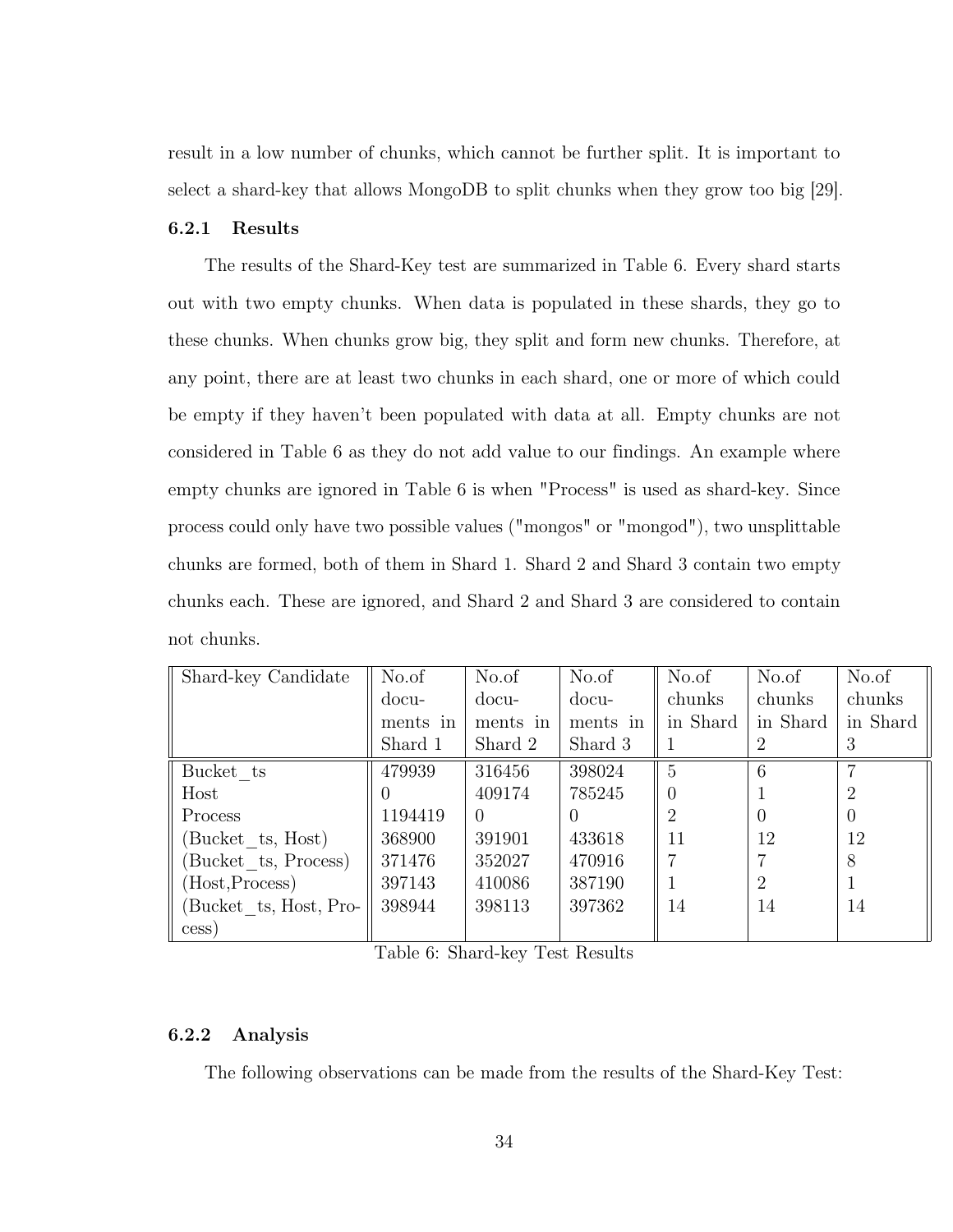- *Observation 1:* Low granularity shard-keys and their combinations, such as "Host" (granularity of 3), "Process" (granularity of 2) and "Host, Process" (granularity of 4) cause unsplittable chunks and poor distribution of documents across shards. Therefore, they are bad shard-key candidates. (Note: "Host, Process" has a granularity of 4 as the distinct values possible are "A, mongod", "B, mongod", "C, mongod", and "A, mongos", where A, B, and C are the three nodes in Monitored MongoDB Cluster.)
- Observation 2: When "Bucket ts" is added to low granularity keys, it's high granularity provides the ability to split the chunks when they grow too large [\[29\]](#page-59-1). "Bucket\_ts, Host, Process" as the shard-key gives the best distribution of chunks and documents across shards.

Conclusion: (Bucket ts, Host, Process) is set as the shard-key for MongoDB Storage Candidate.

#### <span id="page-45-0"></span>6.3 Storage Candidate Disk Storage Test

Once the Storage Candidates are populated by monitored data collected over one week, disk storage can be measured directly for each Storage Candidate and compared. The size obtained will be dependent on the compression algorithms used by the database and the way in which data is stored in the database.

#### <span id="page-45-1"></span>6.3.1 Results

The disk storage space depends on the way data is stored in each Storage Candidate and the compression algorithms used by them. The disk storage spaces used by the Storage Candidates to store monitoring data collected over the same time period (of a week) are compared in Figure [14.](#page-46-1)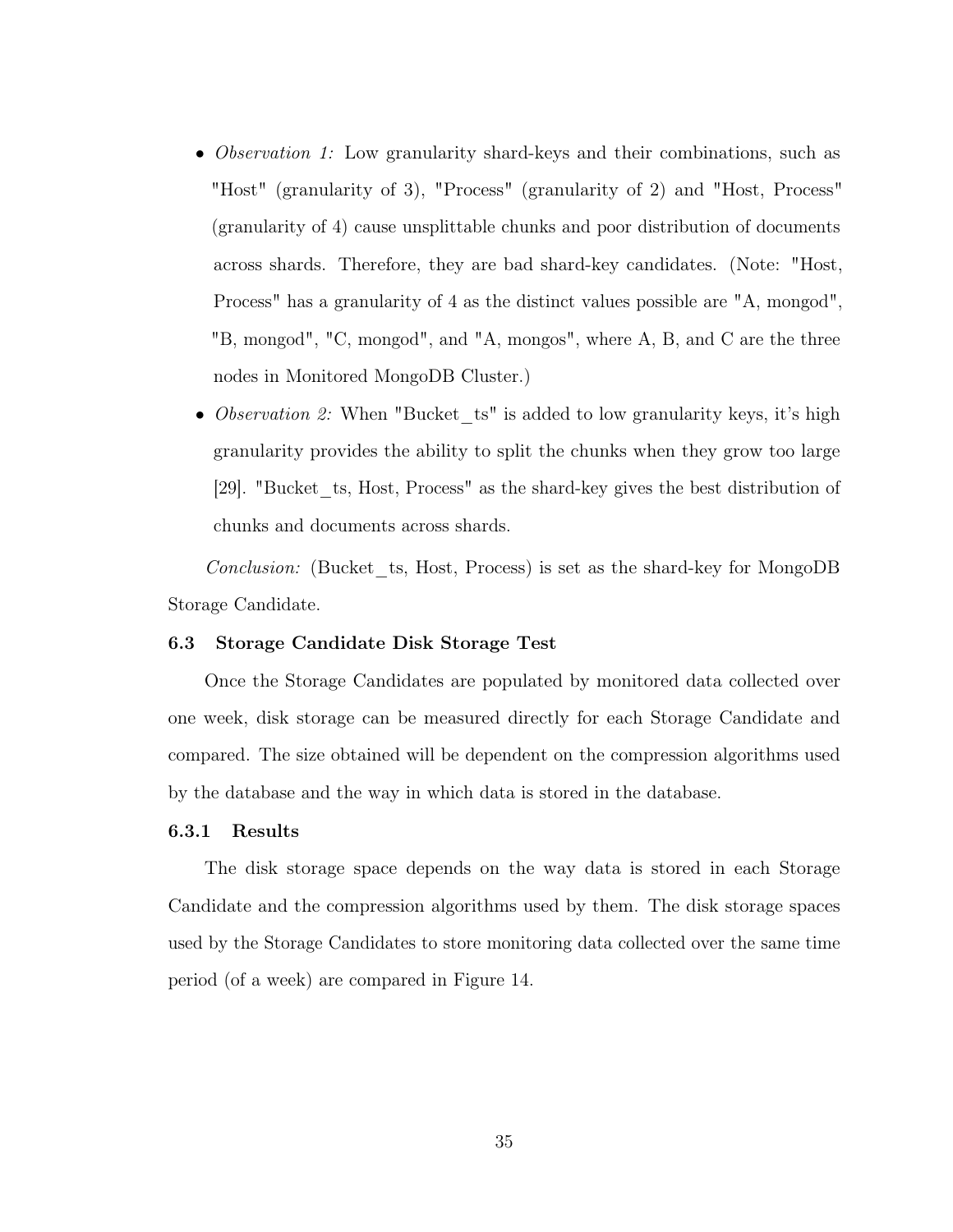<span id="page-46-1"></span>

Figure 14: Disk Storage Results.

# <span id="page-46-0"></span>6.3.2 Analysis

The following observations can be made from the results of the Storage Candidate Disk Storage Test:

• *Observation:* OpenTSDB has the worst disk storage space among all the Storage Candidates. This can be attributed to the way the data of OpenTSDB is stored in HBase. As shown in Figure [15,](#page-47-3) each metric for each time-point and each tag combination is stored in a different row in HBase. On the other hand, Cassandra and MongoDB combine metrics from the same timestamp or bucket time, process and host into the same rows and documents respectively. The number of rows in HBase on behalf of OpenTSDB is therefore extremely high compared to the number of rows in Cassandra and the number of documents in MongoDB. MongoDB shows the best disk storage, which in part can be because of bucketing, where ten documents within a time-range are embedded into a single document.

Conclusion: MongoDB (with bucketing) provides the best disk storage compared to Cassandra and OpenTSDB for data obtained in this monitoring system.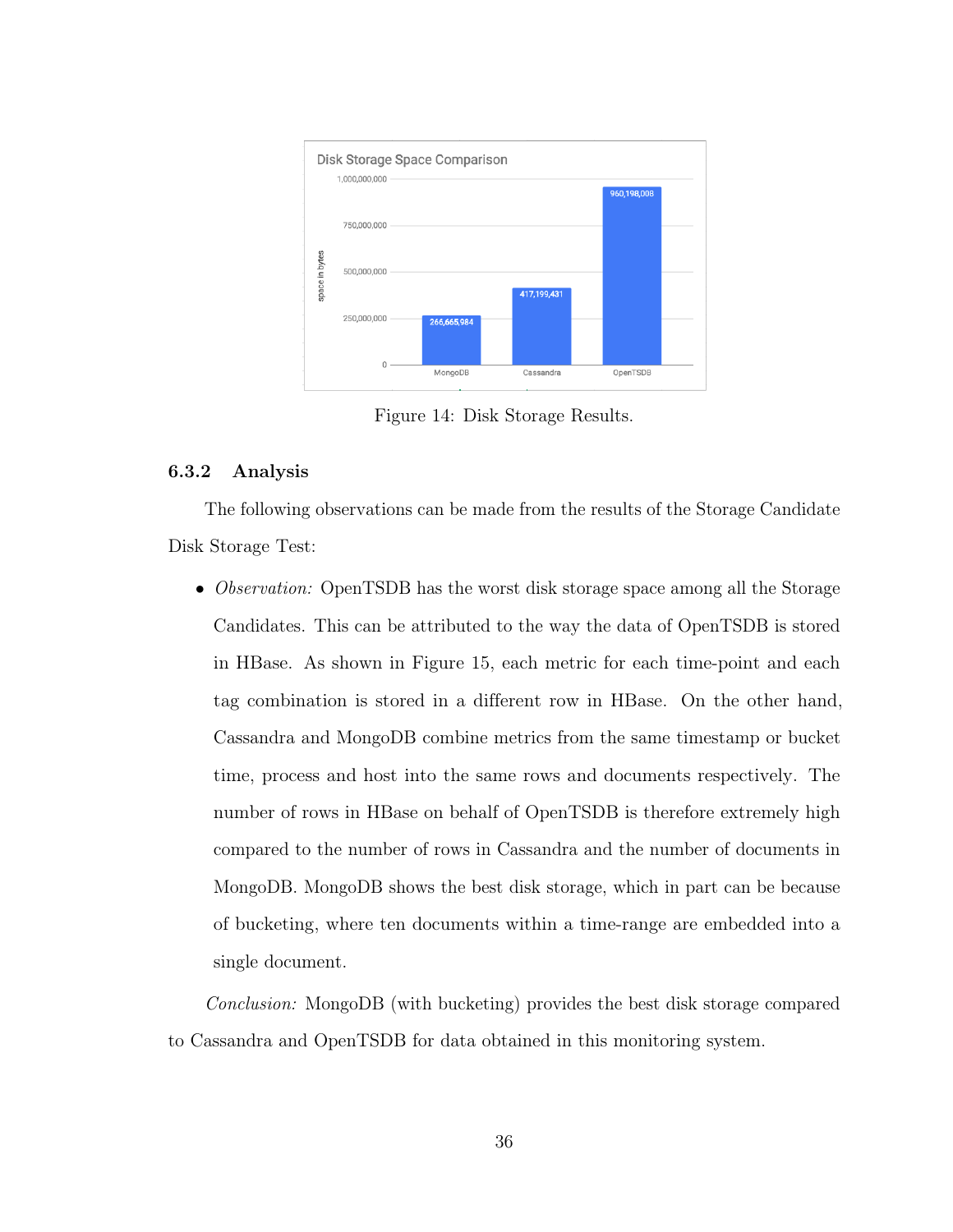<span id="page-47-3"></span>

Figure 15: Underlying HBase Row-key for OpenTSDB Data [\[4\]](#page-57-4).

# <span id="page-47-0"></span>6.4 Storage Candidate Query Test

Four different types of read queries are identified. The queries are defined such that they are the most common types of queries expected by our Monitoring System. Each query is executed on each Storage Candidate ten times, and the average execution time is calculated. The performance comparison between Storage Candidates is performed separately for each query. Query 1 through Query 3 fetches records with increasing restrictiveness. Query 4 is an aggregate query. The function of the queries are described below:

- Query 1: All documents between time A and B across all hosts.
- Query 2: All documents between time A and B in one specific host.
- Query 3: All documents matching given time range, host and process.
- Query 4: Sum of the network traffic input over a given day.

# <span id="page-47-1"></span>6.4.1 Results

The comparison average times for Query 1, Query 2, Query 3 and Query 4 for each Storage Candidate are shown in Figure [16,](#page-48-0) Figure [17,](#page-48-1) Figure [18](#page-49-0) and Figure [19](#page-49-1) respectively.

#### <span id="page-47-2"></span>6.4.2 Analysis

The following observations can be made from the results of the Storage Candidate Query Test:

• Observation 1: Cassandra starts with the worst performance, but improves in performance as the queries become more restrictive. The performance of Cassandra for Query 1 and Query 2, Cassandra performs much worse than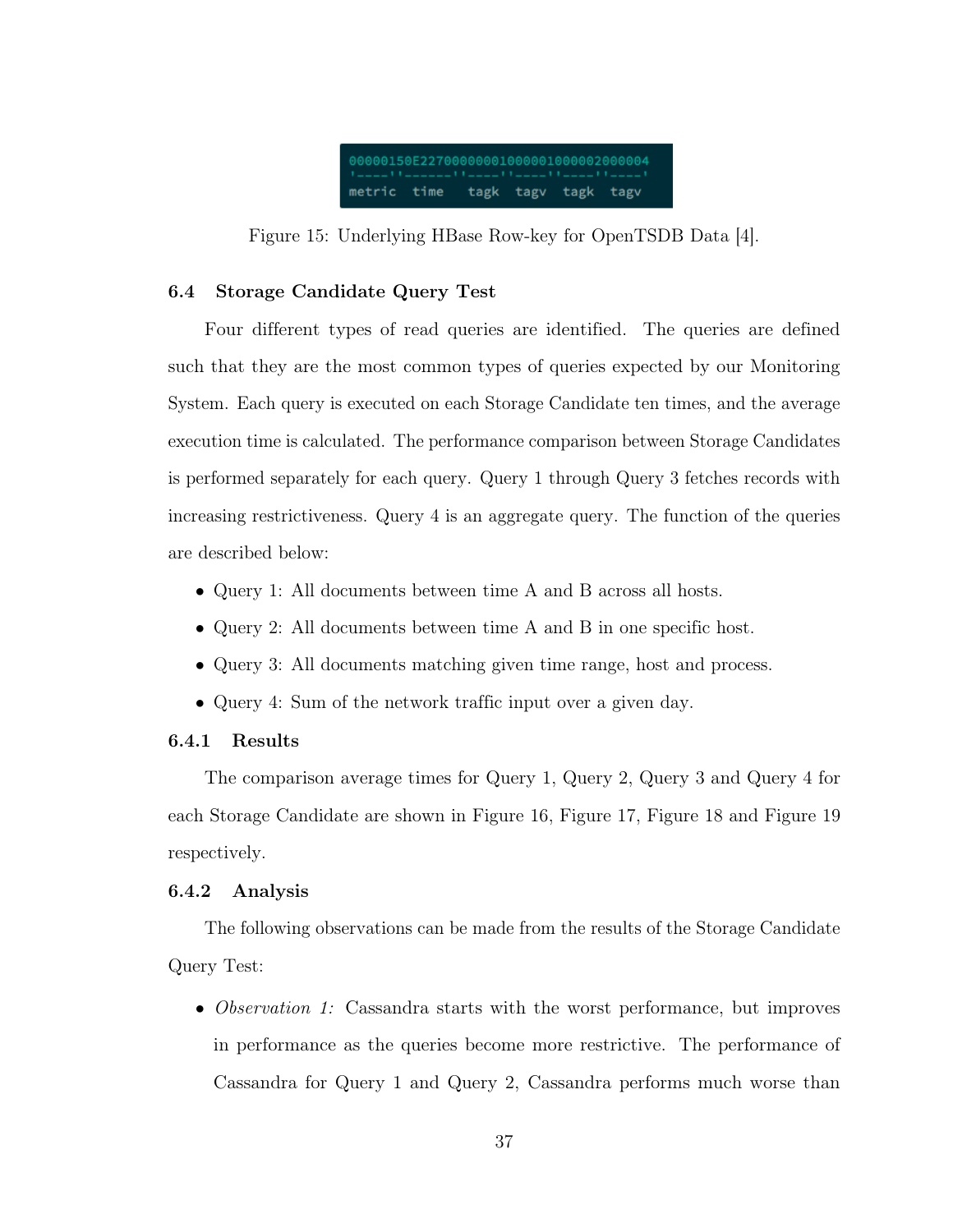<span id="page-48-0"></span>

Figure 16: Comparison of Performance on Query 1.

<span id="page-48-1"></span>

Figure 17: Comparison of Performance on Query 2.

MongoDB and OpenTSDB. The time taken by Cassandra for Query 1 and Query 2 are because all fields of the primary key are not restricted in these queries. In Query 1, only the timestamp is provided. Since "host" is the partition key, Cassandra in Query 1 doesn't get enough information from the query to restrict it's search to certain partitions, and end up having to search in all partitions. In Query 2, "host" is specified along with timestamp which improves the performance by nearly 13 times. In Query 3, all primary key fields are restricted. In general Cassandra is considered to be a write optimized database, and not read optimal.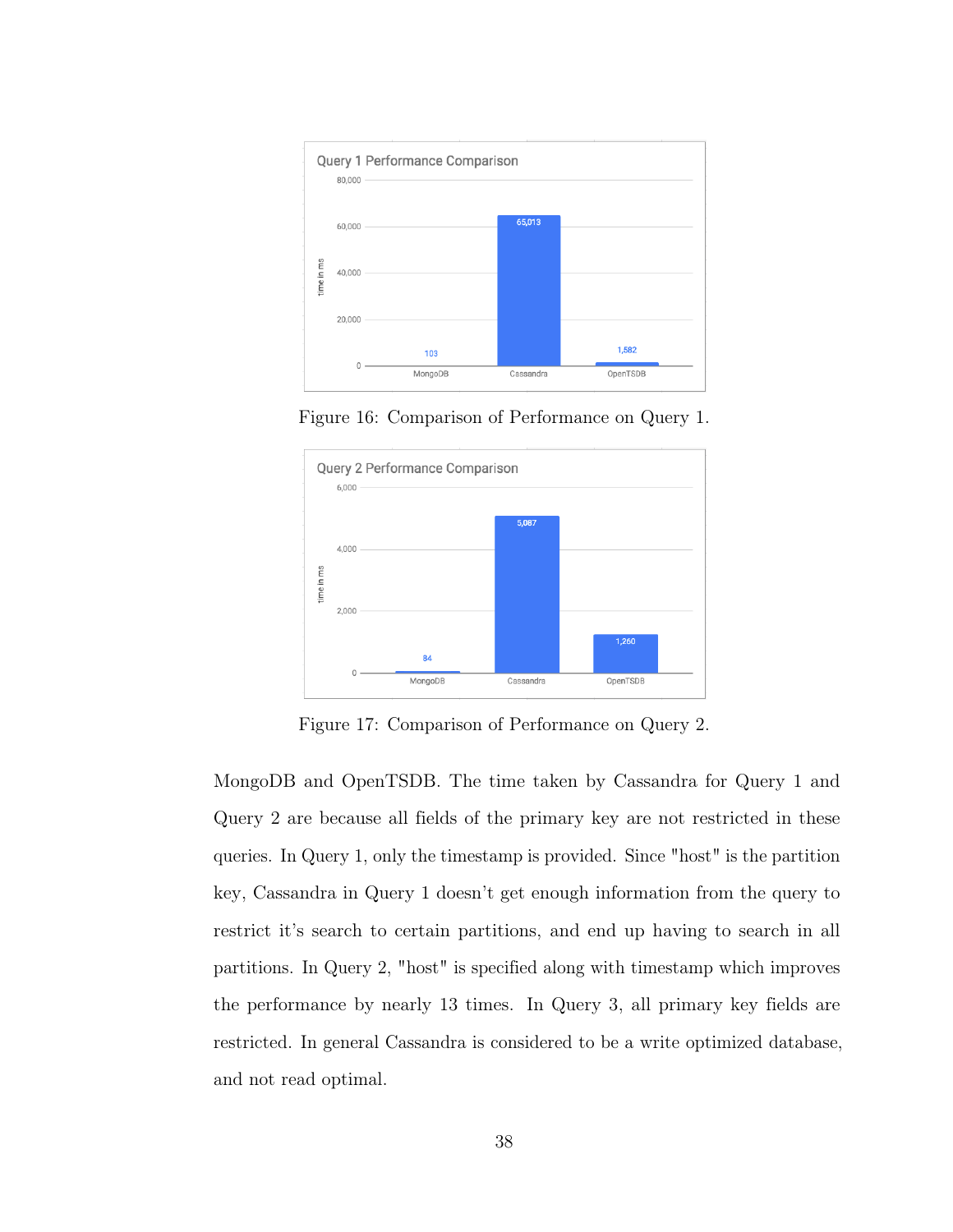<span id="page-49-0"></span>

Figure 18: Comparison of Performance on Query 3.

<span id="page-49-1"></span>

Figure 19: Comparison of Performance on Query 4.

• *Observation 2:* OpenTSDB performs worse than MongoDB for most queries. Most of this difference can be explained by two reasons. Firstly, bucketing reduces the number of MongoDB documents that have to be examined and returned, reducing the time for the query to return. Secondly, the data in OpenTSDB is stored in the underlying HBase in such a way that each metric measured at each point in time is persisted in a different row. Therefore the number of rows in HBase will be much much higher than the number of documents in MongoDB even without bucketing. The data in HBase is ordered by metrics first, followed by timestamp and tags.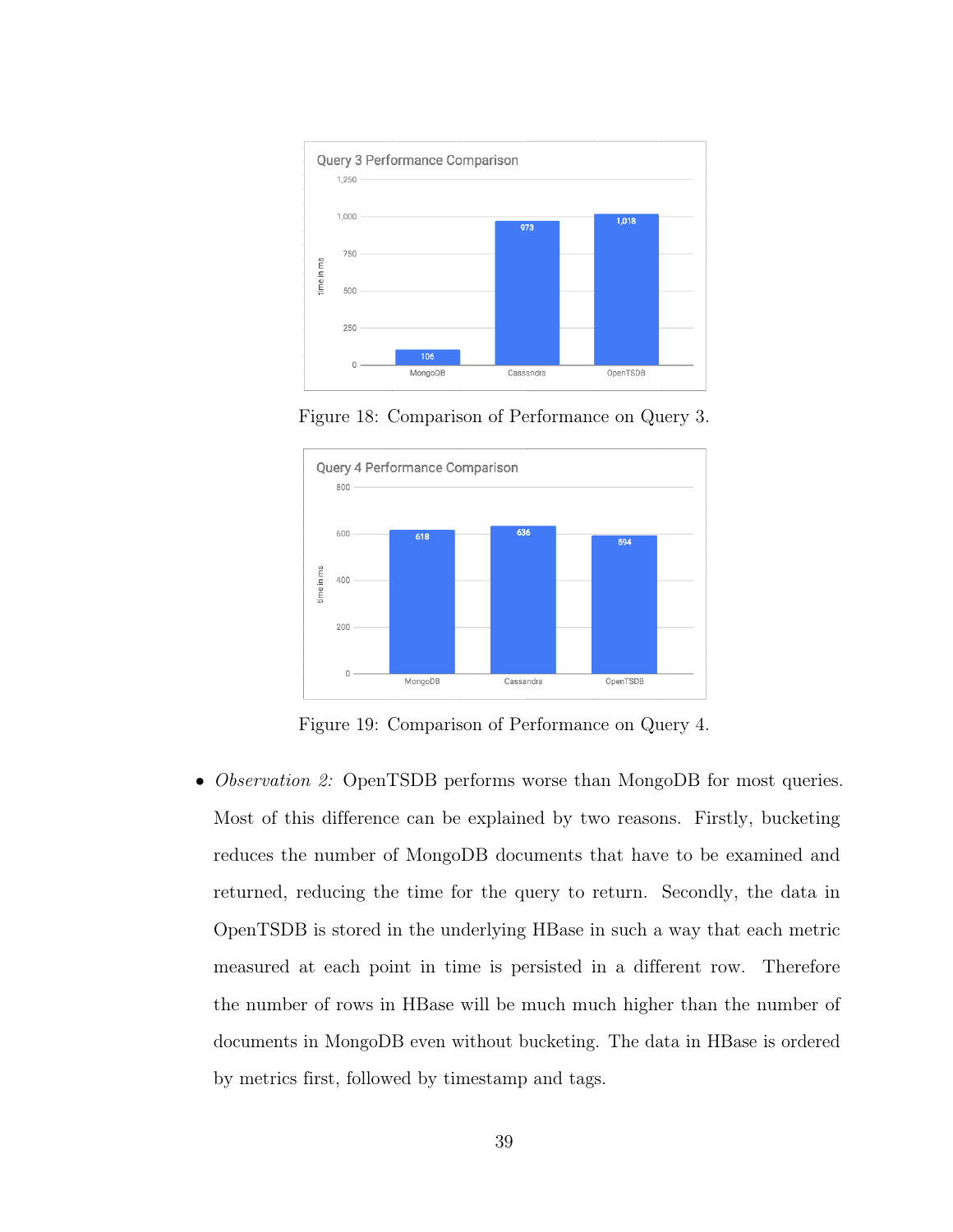Conclusion: MongoDB with bucketing provides the best read performance considering all four queries.

#### <span id="page-50-0"></span>6.5 Storage Candidate Write Test

Write performance is measured by the time taken to write 50000 and 500000 monitored objects as fast as possible into each Storage Candidate. Since MongoDB Storage Candidate is modeled by bucketing ten records into one document, 5000 and 50000 documents are written for the write performance test instead of 50000 and 500000 respectively. Apart from comparing the write times between Storage Candidates, this will also provide an insight to how the write time for each Storage Candidate is affected by increasing the number of monitored records.

#### <span id="page-50-1"></span>6.5.1 Results

The comparison of the time in seconds taken to write 50,000 records (5000 buckets in case of MongoDB) to each Storage Candidate is shown in Figure [20.](#page-51-0) A similar comparison for 500,000 records is shown in Figure [21.](#page-51-1) For a clearer representation, the values are also depicted in Table. [7](#page-50-3)

<span id="page-50-3"></span>

|           | Storage Candidate   Time for 50,000 writes | Time for $500,000$  |
|-----------|--------------------------------------------|---------------------|
|           | (in seconds)                               | writes (in seconds) |
| MongoDB   | 5.588                                      | 50.140              |
| Cassandra | 2.5                                        | 20                  |
| OpenTSDB  | 297                                        | 3212                |

Table 7: Write Performance Results

#### <span id="page-50-2"></span>6.5.2 Analysis

The following observations can be made from the results of the Storage Candidate Write Test:

• *Observation 1:* For MongoDB and Cassandra, the time taken to write 500,000 records is slightly less than 10 times the time taken for 50,000 writes. For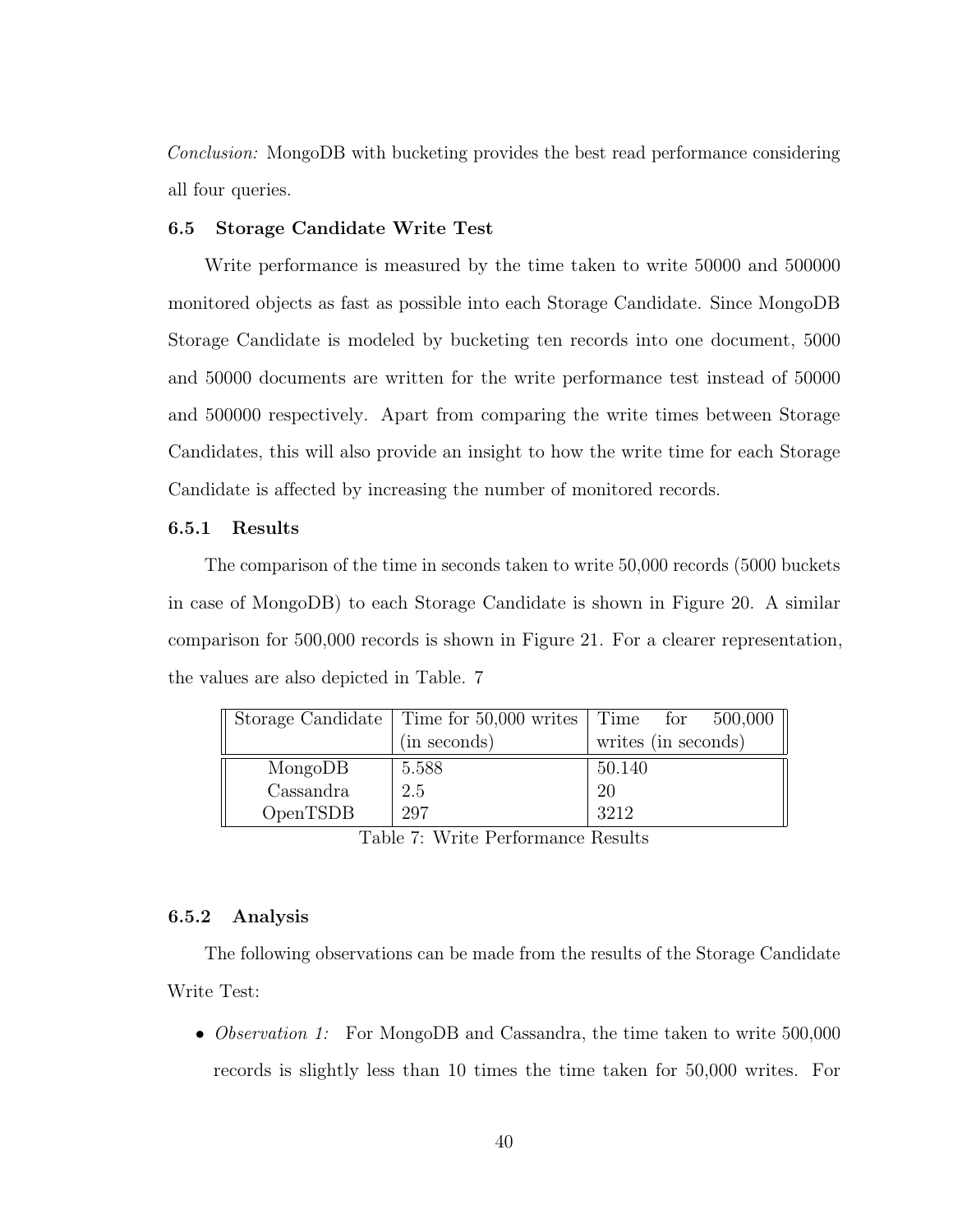<span id="page-51-0"></span>

<span id="page-51-1"></span>Figure 20: Comparison of time to write 50,000 Records.



Figure 21: Comparison of time to write 500,000 Records.

OpenTSDB, time for 500,000 writes is slightly higher than the 10 times the time for 50,000 writes. This demonstrates that the write time with increases almost proportionally with the number of records written for all three Storage Candidates, but OpenTSDB write performance scales slightly worse in comparison.

• Observation 2: Cassandra performs fastest for writes. The exceptional performance of Cassandra for writes can be attributed to the way writes operations are performed in Cassandra. Cassandra follows a peer-to-peer architecture where writes can be directed to any node, eliminating the risk of bottlenecks at master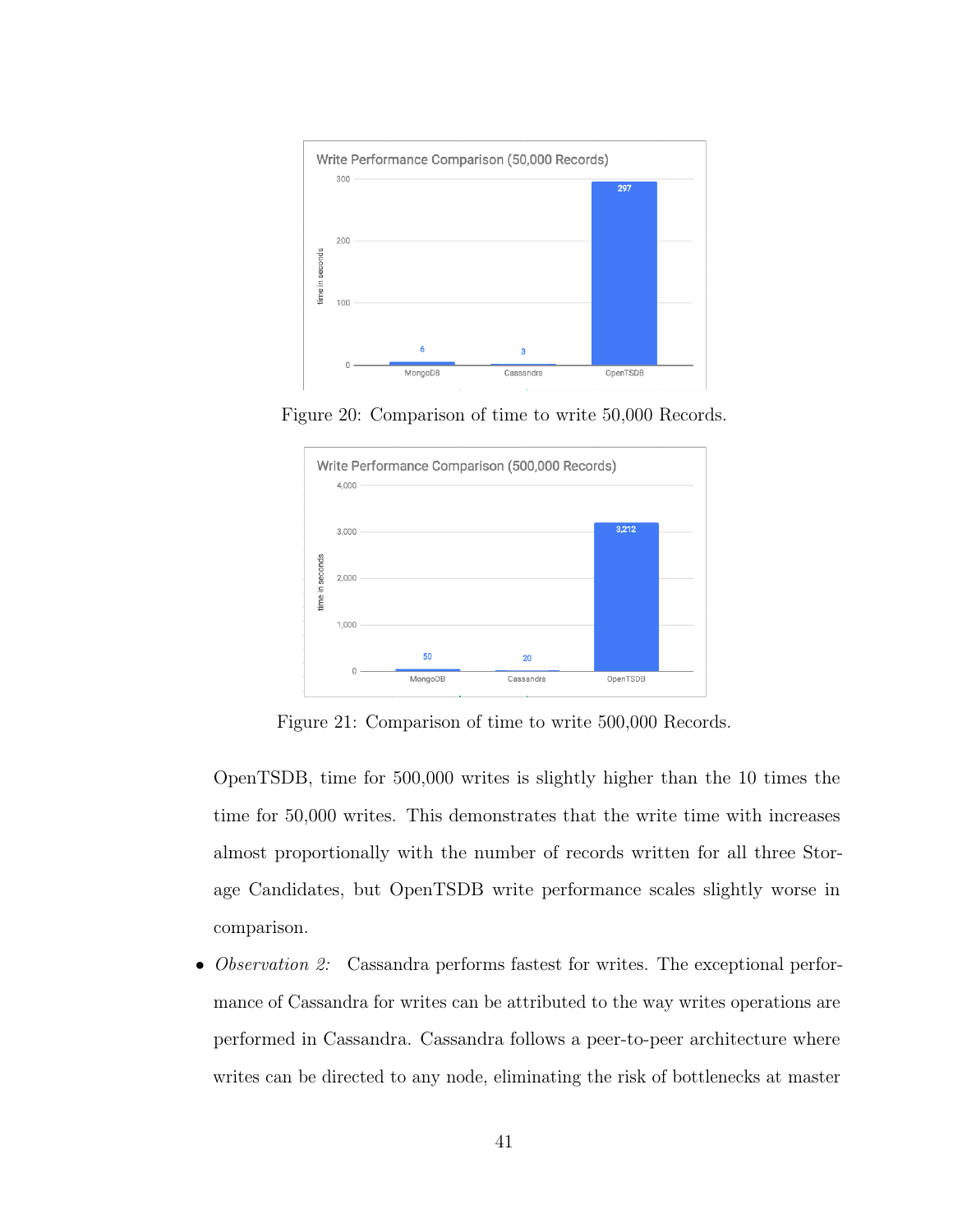nodes. Also, Cassandra considers writes are completed when it is written to the commit log and memtable. The memtable is occasionally flushed to disk, reducing the overall number of I/O operations required for writes.

- *Observation 3:* OpenTSDB exhibits the worst write performance. While the performance of MongoDB and Cassandra are comparable, OpenTSDB performs much worse compared to both. On the other hand, OpenTSDB is internally structured in a way that provides a disadvantage to write operations. The writes are directed towards TSD (Time Series Daemon), which may act as bottlenecks themselves. Once write requests are received by the TSD, they have to be forwarded to the underlying HBase master which is another potential bottleneck. Further, the data is stored in the underlying HBase such that each metric that is coming in at each timestamp and for each distinct tags is persisted in a different row in HBase, as shown in Figure [15.](#page-47-3) The number of rows to be written in HBase is therefore much larger than that in Cassandra, contributing to the much longer time taken for writes in OpenTSDB.
- *Observation 3*: MongoDB performs well in write performance, and only slightly worse than Cassandra. In part, this can be attributed to bucketing. Since ten records are embedded into one document, we are effectively only writing one document for every ten records.

Conclusion: Cassandra provides the best write performance for both 50,000 and 500,000 records.

#### <span id="page-52-0"></span>6.6 BigQueue Test

In this test, we aim to investigate if introducing batch ingestion with the help of a Kinesis write buffer will improve write performance of the Storage Candidates. Instead of writing each monitored record into the Storage Candidate one by one, this allows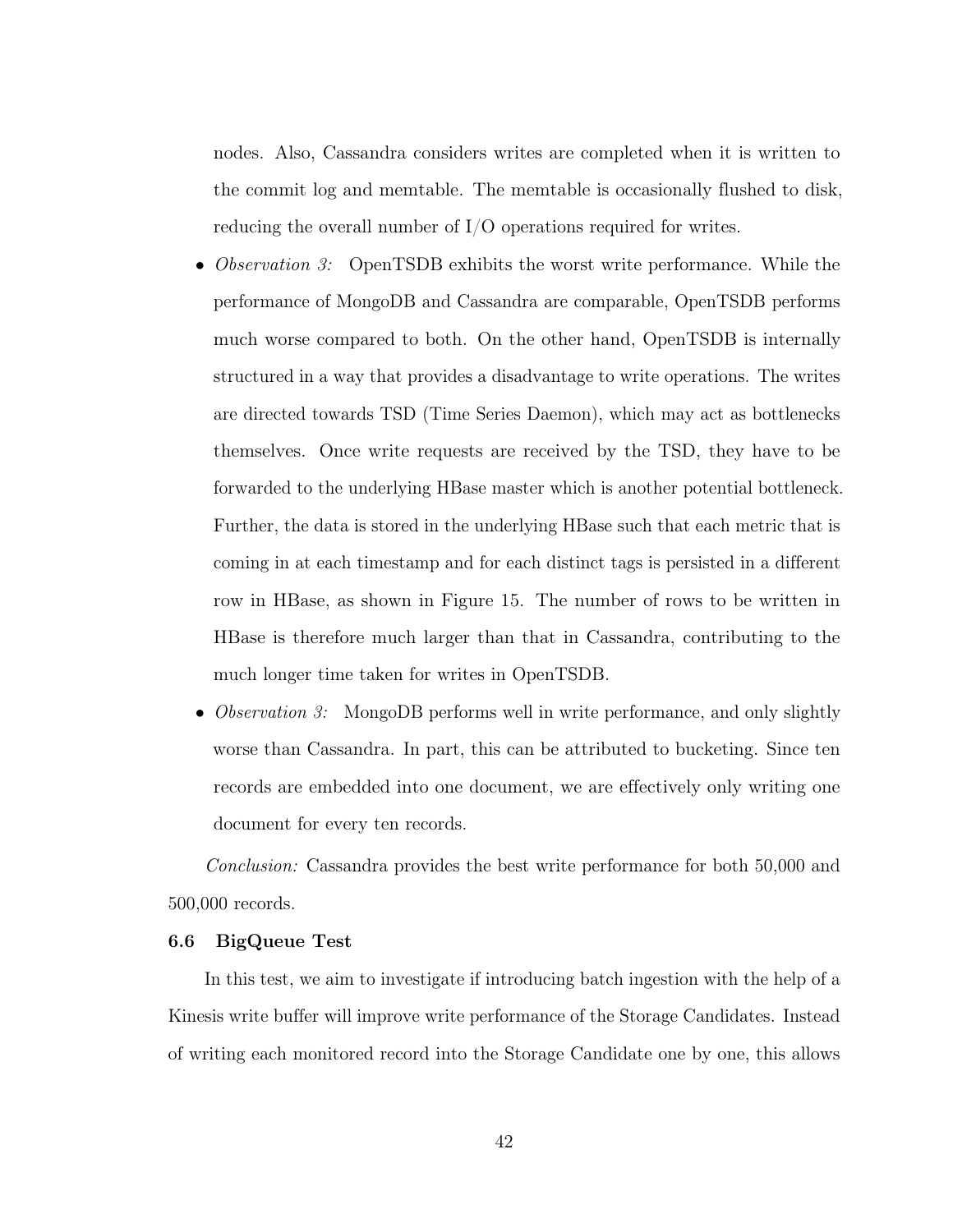successive writes to be stored in the Kinesis queue and then written to the Storage Candidates in a single batch as one write. As discussed in Chapter 2, this is expected to provide the advantage of a reduction in overhead of establishing connections that are required for each write operation. The BigQueue test measures the time to write monitored records to each Storage Candidate by first writing to Kinesis and reading from Kinesis in batches. These results are then compared to the write performance without BigQueue, which is already measured in the Storage Candidate Write Test. Similar to the Storage Candidate Write Test, the time taken to write 50000 and 500000 records into each Storage Candidate is calculated for the BigQueue Test. Note that in the case of MongoDB, 5000 and 50000 records are written instead, to account for bucketing.

#### <span id="page-53-0"></span>6.6.1 Results

The time taken to write 50,000 and 500,000 records with and without BigQueue to MongoDB, Cassandra and OpenTSDB Storage Candidates are compared in Figure [22](#page-54-0) and Figure [23](#page-54-1) respectively. The results are also summarized in Table [8.](#page-53-2)

<span id="page-53-2"></span>

|                   |                 | Time for 50,000 Records |                 | Time for 500,000 Records |  |
|-------------------|-----------------|-------------------------|-----------------|--------------------------|--|
|                   | (seconds)       |                         | (seconds)       |                          |  |
| Storage Candidate | Without         | With                    | Without         | With                     |  |
|                   | <b>BigQueue</b> | <b>BigQueue</b>         | <b>BigQueue</b> | <b>BigQueue</b>          |  |
| MongoDB           | 5.588           | 4.328                   | 50.140          | 39.5                     |  |
| Cassandra         | 2.5             | 10                      | 20              | 105                      |  |
| OpenTSDB          | 297             | 21                      | 3212            | 216                      |  |

Table 8: BigQueue Experiment Results

#### <span id="page-53-1"></span>6.6.2 Analysis

The following observations can be made from the results of the BigQueue Test:

• *Observation 1:* BigQueue worsens the write performance of Cassandra. The performance of a database with BigQueue depends hugely on how batch inserts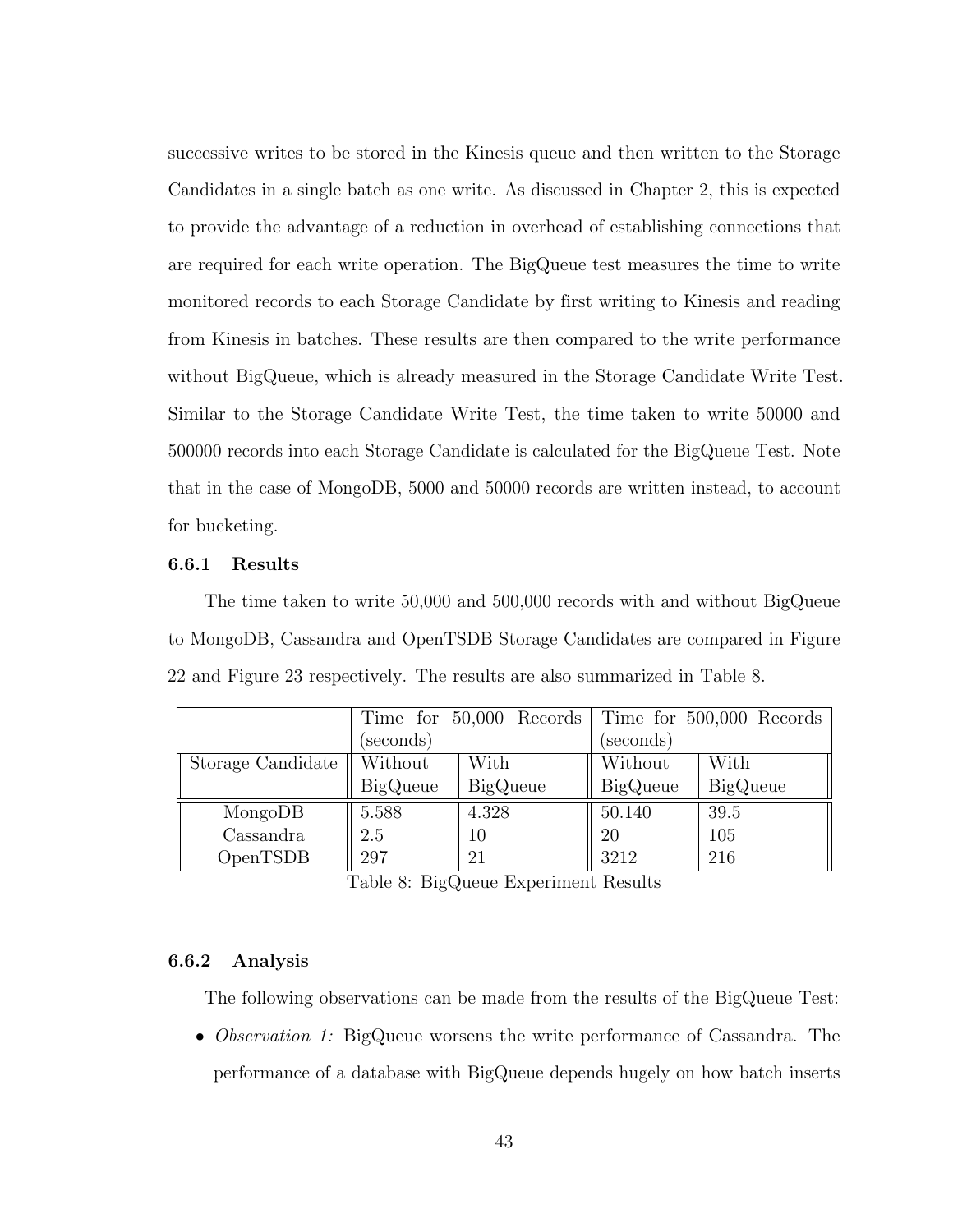<span id="page-54-0"></span>

<span id="page-54-1"></span>Figure 22: Effect of BigQueue on Write Performance (50,000 Records)



Figure 23: Effect of BigQueue on Write Performance (500,000 Records)

are supported in the database. In the case of Cassandra, it is not recommended to use batch inserts other than in cases where a group of operations has to be performed together. One instance where this would be relevant is to ensure the atomicity of transactions consisting of multiple operations: either all operations should be completed or none should be performed at all. Especially when multiple partitions may be involved, batch inserts worsen the write performance in Cassandra. This is because of the peer-to-peer architecture of Cassandra.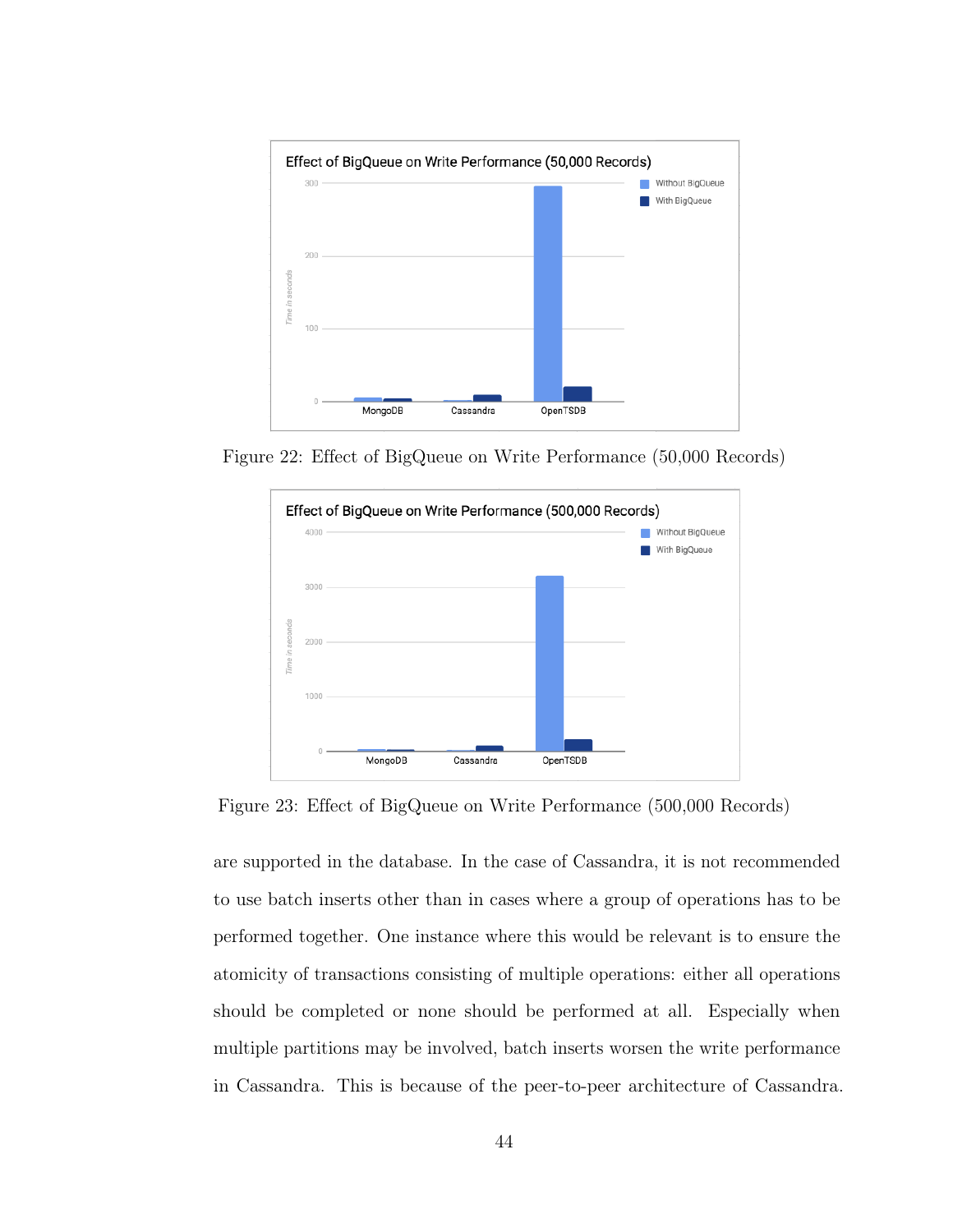The batch writes may be directed to any node, which then has to act as the coordinator for each write by sending it to the relevant partition. Therefore, introducing BigQueue reduces the write performance of Cassandra, as BigQueue brings batch insertion into the picture.

- *Observation 2:* BigQueue slightly improves the write performance of MongoDB. Theoretically, we expect MongoDB to have a major improvement in write performance as the overhead to establish a connection with master while inserting one record at a time is eliminated. However, bucketing has already eliminated some of this overhead, which is reflected in the good write performance without BigQueue. Therefore the introduction of BigQueue does improve the write performance slightly but not drastically.
- Observation 3: BigQueue improves the write performance of OpenTSDB drastically. Without BigQueue, each write is directed to the TSD, which then communicates with HBase master to persist the writes. Thus there is significant overhead in the regular writes in OpenTSDB. The introduction of BigQueue along with batch inserts causes a large improvement due to the elimination of overhead.

Conclusion: BigQueue drastically improves OpenTSDB write performance, slightly improves MongoDB write performance and worsens Cassandra write performance.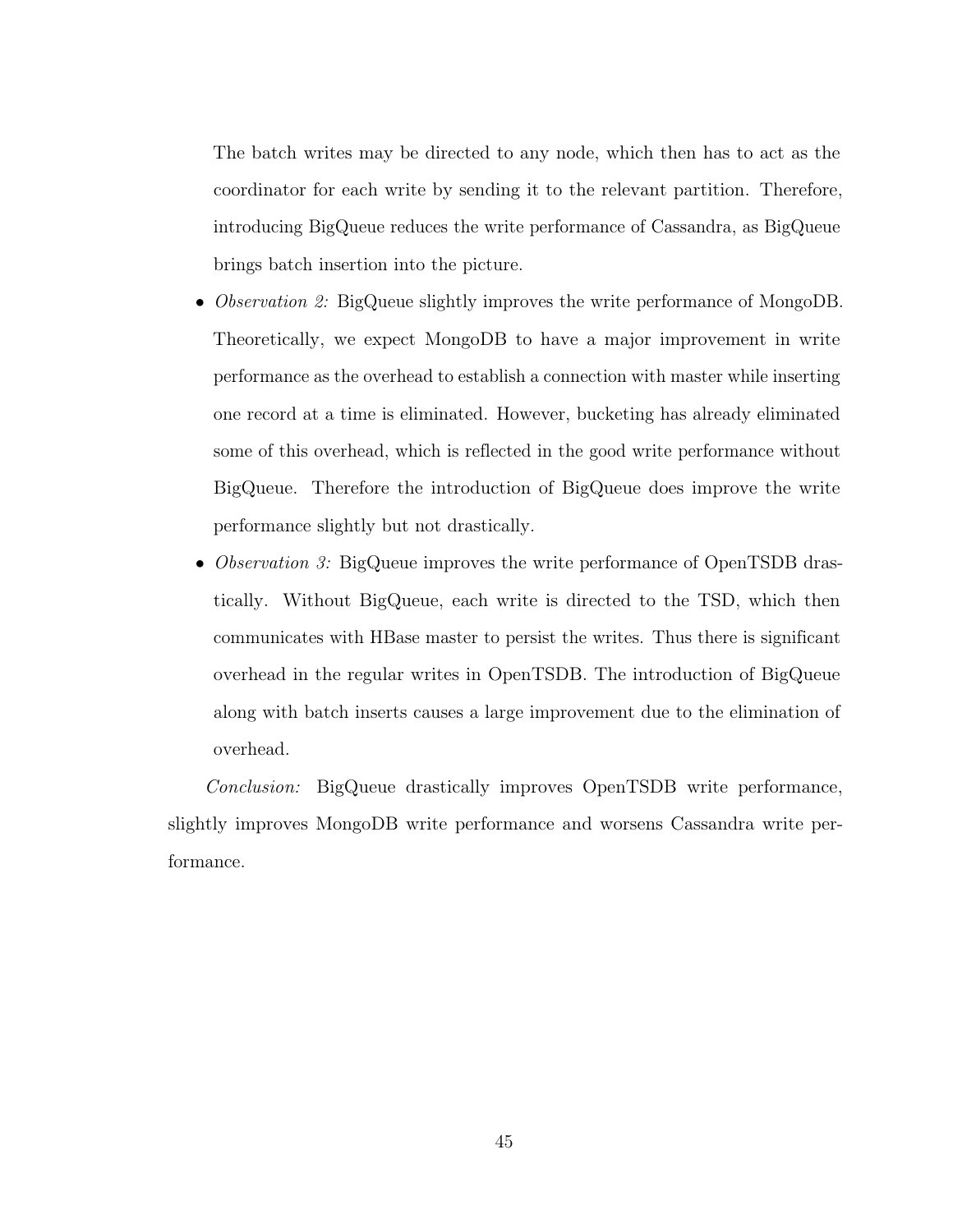## CHAPTER 7

#### Conclusions and Future Work

<span id="page-56-0"></span>In this project, a monitoring system was built to monitor a distributed MongoDB database. The most relevant information to monitor was identified and written to three Storage Candidates- MongoDB, Cassandra, and OpenTSDB. Experiments were conducted to find the best Storage Candidate for the monitoring system. Care was taken to ensure that comparison is fair by ensuring that each Storage Candidate was best modeled for our specific use-case.

It is observed that MongoDB with bucketing provides the best disk storage and read performance. As for write performance, Cassandra performs best but MongoDB closely follows. Using a BigQueue write buffer improves the write performance of MongoDB further, bringing its write performance even closer to that of Cassandra. Overall, it can be concluded that MongoDB with bucketing and BigQueue write buffer serves as the best Storage Candidate for the monitoring system proposed in this project.

In future studies, more NoSQL databases like InfluxDB, HBase, and Redis could be considered as Storage Candidates against MongoDB Storage Candidate. More criteria could also be introduced to evaluate them. Since the current focus of the project is to design an efficient monitoring system, a UI has not been implemented. In the future, a dashboard can be designed for this monitoring system so that users may be able to view summaries of monitored data.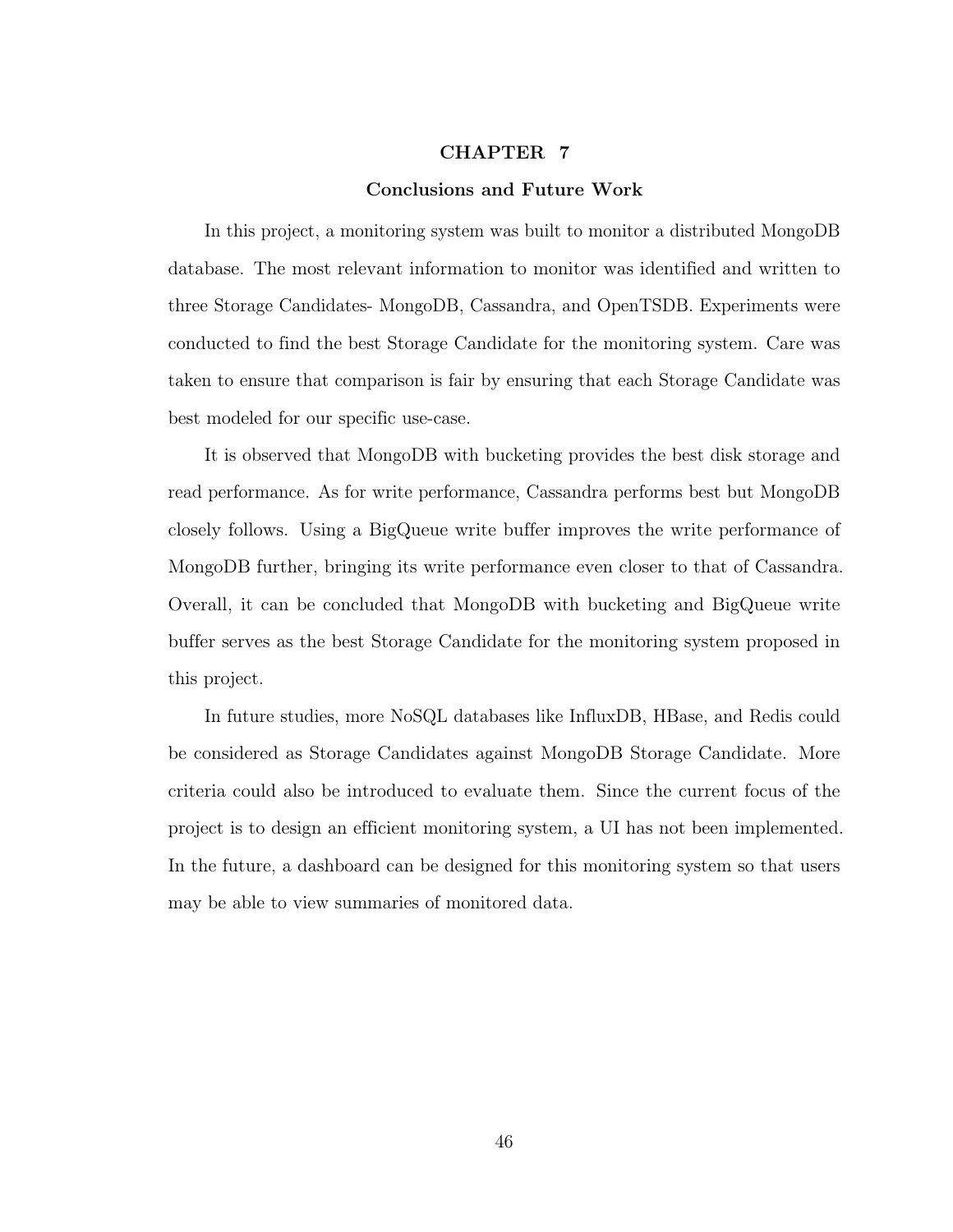# LIST OF REFERENCES

- <span id="page-57-1"></span><span id="page-57-0"></span>[1] K. Chodorow, MongoDB: the definitive guide: powerful and scalable data storage. " O'Reilly Media, Inc.", 2013.
- <span id="page-57-2"></span>[2] M. Inc., ''MongoDB Manual,'' [https://docs.mongodb.com/manual/,](https://docs.mongodb.com/manual/) 2019, [Online].
- <span id="page-57-3"></span>[3] E. Hewitt, Cassandra: the definitive guide. " O'Reilly Media, Inc.", 2010.
- <span id="page-57-4"></span>[4] OpenTSDB, ''OpenTSDB User Guide and Documentation,'' [http://opentsdb.](http://opentsdb.net/docs/build/html/user_guide/) [net/docs/build/html/user\\_guide/,](http://opentsdb.net/docs/build/html/user_guide/) 2019, [Online].
- <span id="page-57-5"></span>[5] S. Zareian, M. Fokaefs, H. Khazaei, M. Litoiu, and X. Zhang, ''A big data framework for cloud monitoring," in *Proceedings of the 2nd International Workshop* on BIG Data Software Engineering, 2016, pp. 58--64.
- <span id="page-57-6"></span>[6] G. Baruffa, M. Femminella, M. Pergolesi, and G. Reali, ''Comparison of mongodb and cassandra databases for supporting open-source platforms tailored to spectrum monitoring as-a-service,'' IEEE Transactions on Network and Service Management, 2019.
- <span id="page-57-7"></span>[7] M. Stonebraker, ''Sql databases v. nosql databases,'' Communications of the ACM, vol. 53, no. 4, pp. 10--11, 2010.
- <span id="page-57-8"></span>[8] I. Amazon Web Services, ''Db-engines ranking,'' [https://db-engines.com/en/](https://db-engines.com/en/ranking) [ranking,](https://db-engines.com/en/ranking) 2020, [Online].
- <span id="page-57-9"></span>[9] P. Zikopoulos, C. Eaton, et al., Understanding big data: Analytics for enterprise class hadoop and streaming data. McGraw-Hill Osborne Media, 2011.
- <span id="page-57-10"></span>[10] P. J. Sadalage and M. Fowler, NoSQL distilled: a brief guide to the emerging world of polyglot persistence. Pearson Education, 2013.
- <span id="page-57-11"></span>[11] R. Copeland, MongoDB Applied Design Patterns: Practical Use Cases with the Leading NoSQL Database. " O'Reilly Media, Inc.", 2013.
- <span id="page-57-12"></span>[12] K. Banker, MongoDB in action. Manning Publications Co., 2011.
- <span id="page-57-13"></span>[13] A. Lakshman and P. Malik, ''Cassandra: structured storage system on a p2p network,'' in Proceedings of the 28th ACM symposium on Principles of distributed computing, 2009, pp. 5--5.
- <span id="page-57-14"></span>[14] J. D. Hamilton, Time series analysis. Princeton New Jersey, 1994, vol. 2.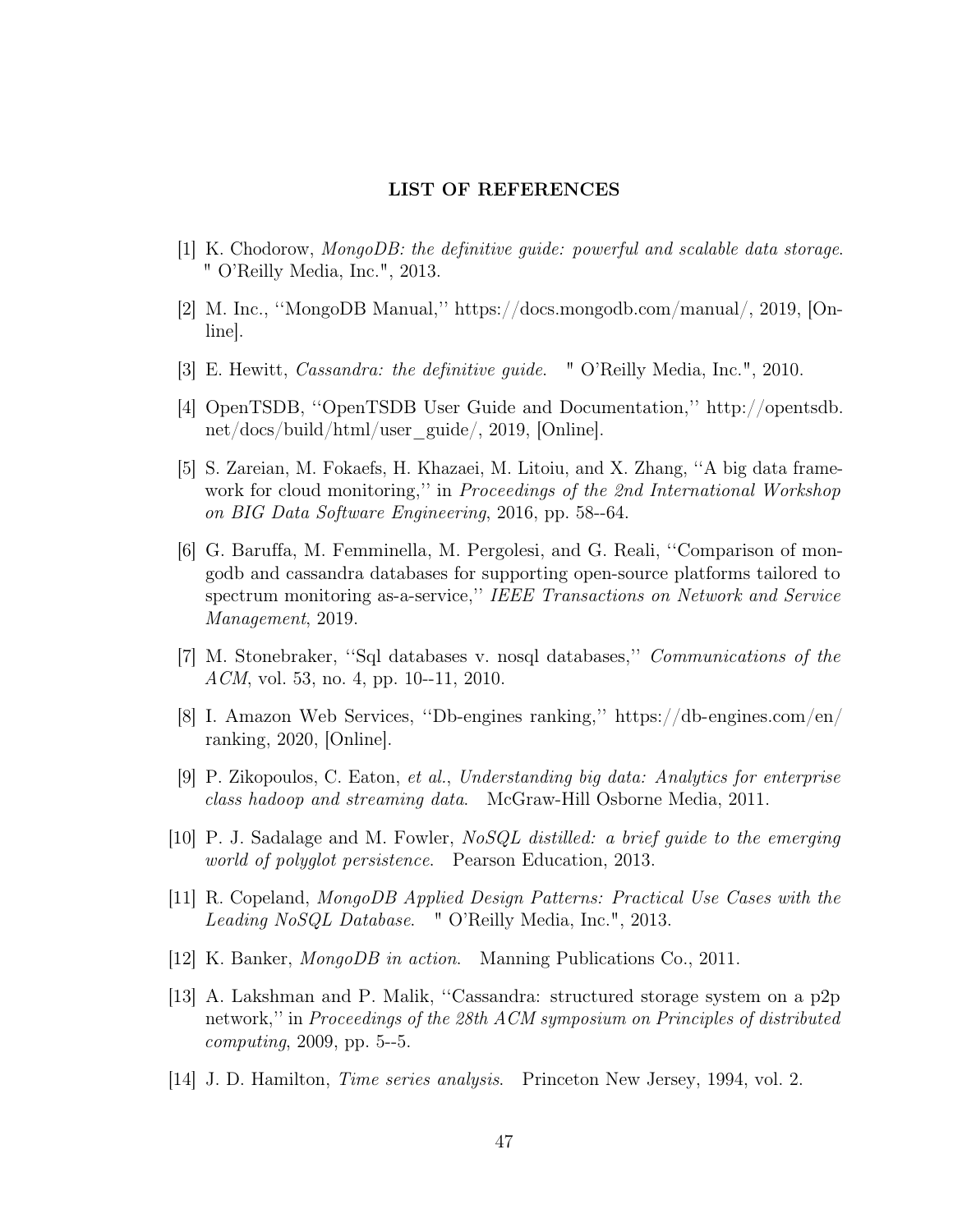- <span id="page-58-0"></span>[15] L. George, HBase: the definitive guide: random access to your planet-size data. " O'Reilly Media, Inc.", 2011.
- <span id="page-58-1"></span>[16] J. Dean and S. Ghemawat, ''Mapreduce: simplified data processing on large clusters,'' Communications of the ACM, vol. 51, no. 1, pp. 107--113, 2008.
- <span id="page-58-2"></span>[17] J. Klein, I. Gorton, N. Ernst, P. Donohoe, K. Pham, and C. Matser, ''Performance evaluation of nosql databases: a case study," in *Proceedings of the 1st Workshop* on Performance Analysis of Big Data Systems, 2015, pp. 5--10.
- <span id="page-58-3"></span>[18] S. Di Martino, L. Fiadone, A. Peron, A. Riccabone, and V. N. Vitale, ''Industrial internet of things: Persistence for time series with nosql databases,'' in 2019 IEEE 28th International Conference on Enabling Technologies: Infrastructure for Collaborative Enterprises (WETICE). IEEE, 2019, pp. 340--345.
- <span id="page-58-4"></span>[19] ''A big, fast and persistent queue based on memory mapped file,'' [https://github.](https://github.com/bulldog2011/bigqueue) [com/bulldog2011/bigqueue,](https://github.com/bulldog2011/bigqueue) 2013, [Online].
- <span id="page-58-5"></span>[20] R. H. Arpaci-Dusseau and A. C. Arpaci-Dusseau, Operating systems: Three easy pieces. Arpaci-Dusseau Books LLC, 2018.
- <span id="page-58-6"></span>[21] ''Introduction to BigQueue,'' [https://www.baeldung.com/java-big-queue,](https://www.baeldung.com/java-big-queue) 2020, [Online].
- <span id="page-58-7"></span>[22] J. Kreps, N. Narkhede, J. Rao, et al., ''Kafka: A distributed messaging system for log processing,'' in Proceedings of the NetDB, vol. 11, 2011, pp. 1--7.
- <span id="page-58-8"></span>[23] A. S. Foundation, ''Apache Kafka, A distributed Streaming Platform,'' [https:](https://kafka.apache.org/documentation/) [//kafka.apache.org/documentation/,](https://kafka.apache.org/documentation/) 2017, [Online].
- <span id="page-58-9"></span>[24] I. Amazon Web Services, ''Streaming Data Solutions on AWS with Amazon Kinesis,'' [https://d0.awsstatic.com/whitepapers/whitepaper-streaming-data](https://d0.awsstatic.com/whitepapers/whitepaper-streaming-data-solutions-on-aws-with-amazon-kinesis.pdf)[solutions-on-aws-with-amazon-kinesis.pdf,](https://d0.awsstatic.com/whitepapers/whitepaper-streaming-data-solutions-on-aws-with-amazon-kinesis.pdf) 2017, [Online].
- <span id="page-58-10"></span>[25] B. F. Cooper, A. Silberstein, E. Tam, R. Ramakrishnan, and R. Sears, ''Benchmarking cloud serving systems with ycsb," in *Proceedings of the 1st ACM* symposium on Cloud computing, 2010, pp. 143--154.
- <span id="page-58-11"></span>[26] R. Walters, ''Time Series Data and MongoDB: Part 2 – Schema Design Best Practices,'' [https://www.mongodb.com/blog/post/time-series-data-and-mongodb](https://www.mongodb.com/blog/post/time-series-data-and-mongodb-part-2-schema-design-best-practices)[part-2-schema-design-best-practices,](https://www.mongodb.com/blog/post/time-series-data-and-mongodb-part-2-schema-design-best-practices) 2018, [Online].
- <span id="page-58-12"></span>[27] A. Kanade, A. Gopal, and S. Kanade, ''A study of normalization and embedding in mongodb,'' in 2014 IEEE International Advance Computing Conference (IACC). IEEE, 2014, pp. 416--421.